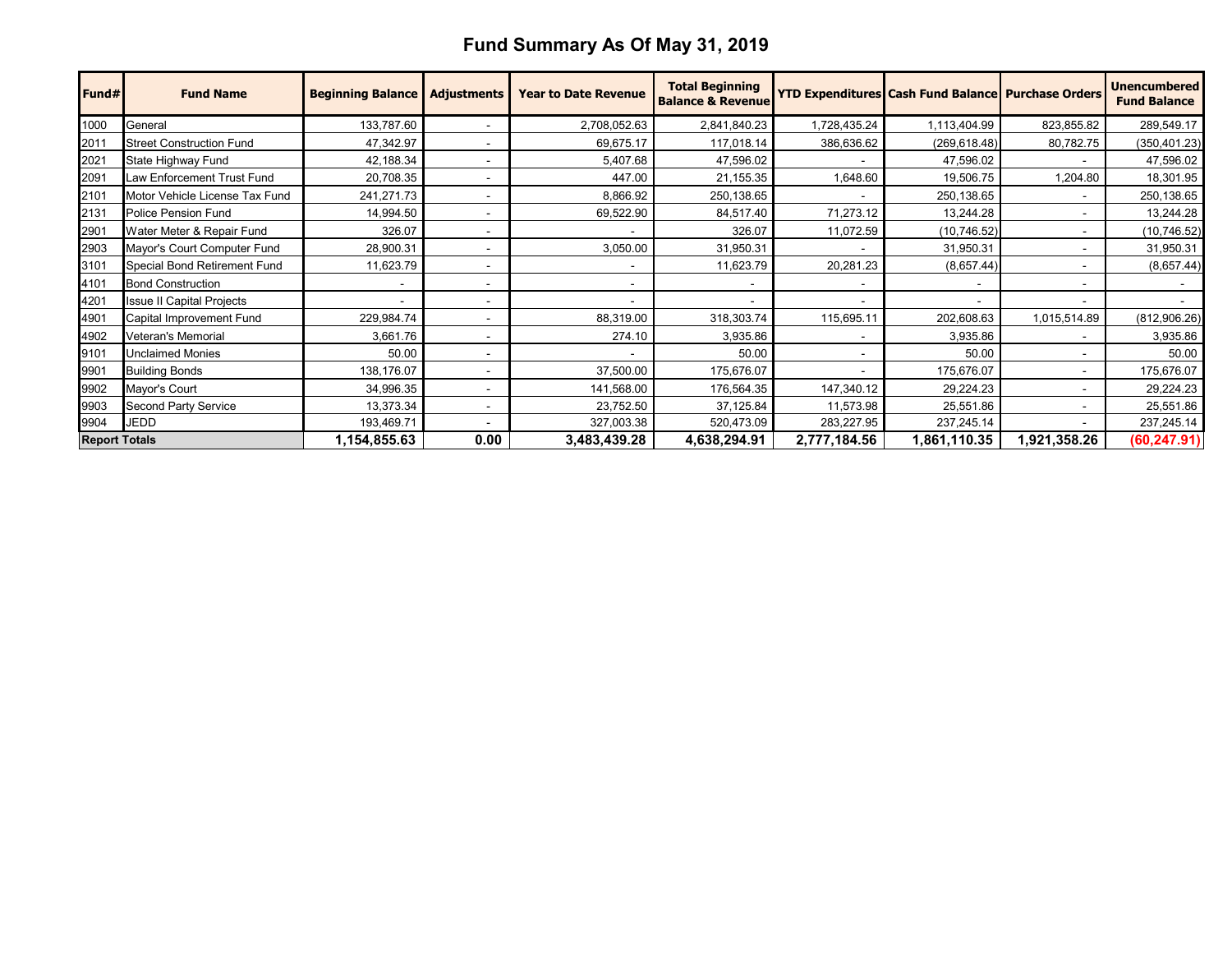| <b>ACCOUNT#</b>                | <b>ACCOUNT</b>                                                                        | 2017<br><b>Actual</b> | 2018<br><b>Actual</b>  | 2019<br><b>Budget</b>   | 2019<br><b>Actual</b>  |
|--------------------------------|---------------------------------------------------------------------------------------|-----------------------|------------------------|-------------------------|------------------------|
|                                |                                                                                       |                       |                        |                         |                        |
| <b>GENERAL FUND</b>            |                                                                                       |                       |                        |                         |                        |
| 1000-130-0000<br>1000-130-0004 | Municipal Income Tax<br>Municipal Income Tax-ELECTRIC TAX                             | 0.00<br>245.93        | 0.00<br>35,008.01      | 0.00<br>10,000.00       | 0.00<br>32,754.45      |
| 1000-130-0131                  | Income Tax Withholding                                                                | 2,548,242.93          | 2,843,775.68           | 2,800,000.00            | 1,340,530.51           |
| 1000-130-0132                  | Income Tax Individual                                                                 | 285,793.29            | 257,263.23             | 300,000.00              | 153,179.36             |
| 1000-130-0133                  | Income Tax Net Profit                                                                 | 669,769.79            | 596,298.18             | 650,000.00              | 474,390.57             |
| 1000-130-0134                  | Municipal Income Tax (PENALTY)                                                        | 25.00                 | 0.00                   | 0.00                    | 0.00                   |
| 1000-190-0000<br>1000-211-0000 | Other - Local Taxes<br><b>Local Government Distribution</b>                           | 9,754.64<br>20,454.16 | 91.08<br>20,746.27     | 580,000.00<br>17,693.00 | 0.00<br>11,230.76      |
| 1000-212-0000                  | Local Government Revenue Assistance                                                   | 0.00                  | 0.00                   | 0.00                    | 0.00                   |
| 1000-221-0000                  | <b>Inheritance Tax</b>                                                                | 0.00                  | 0.00                   | 0.00                    | 0.00                   |
| 1000-222-0000                  | Cigarette Tax                                                                         | 74.25                 | 86.86                  | 0.00                    | 0.00                   |
| 1000-224-0000                  | <b>Liquor and Beer Permit Fees</b>                                                    | 6,020.70              | 4,367.30               | 1,000.00                | 2,550.80               |
| 1000-231-0000                  | <b>Commercial Activity Tax</b>                                                        | 0.00                  | 0.00                   | 0.00                    | 0.00                   |
| 1000-290-0000<br>1000-390-0000 | Other - State Shared Taxes and Permits<br><b>Other - Special Assessments</b>          | 28,569.50<br>1,729.64 | 28,810.68<br>68,024.60 | 20,000.00<br>162,960.00 | 6,745.70<br>297,588.50 |
| 1000-411-0000                  | Federal - Restricted                                                                  | 0.00                  | 0.00                   | 0.00                    | 0.00                   |
| 1000-422-0000                  | State - Restricted                                                                    | 0.00                  | 4,840.00               | 0.00                    | 0.00                   |
| 1000-429-0000                  | Other - State Receipts                                                                | 0.00                  | 0.00                   | 0.00                    | 0.00                   |
| 1000-429-2250                  | Other - State Receipts WC                                                             | 0.00                  | 0.00                   | 0.00                    | 0.00                   |
| 1000-440-0000                  | Grants or Aid                                                                         | 12,676.78             | 7,232.40               | 10,000.00               | 1,930.06               |
| 1000-440-0001<br>1000-490-0100 | <b>Grants or Aid-Community Diversion</b><br>Intergovernmental                         | 0.00<br>0.00          | 0.00<br>0.00           | 0.00<br>0.00            | 0.00<br>0.00           |
| 1000-512-0016                  | Contracts for Police Prot. (False Alarms)                                             | 450.00                | 150.00                 | 600.00                  | 0.00                   |
| 1000-519-0000                  | <b>Other - General Government Contracts</b>                                           | 0.00                  | 0.00                   | 0.00                    | 0.00                   |
| 1000-522-0000                  | <b>Concession Stands</b>                                                              | 0.00                  | 115.00                 | 200.00                  | 0.00                   |
| 1000-522-1001                  | Concession Stands (Pop Machine)                                                       | 463.00                | 305.50                 | 600.00                  | 0.00                   |
| 1000-522-3106                  | Concession Stands (Parker Program)                                                    | 1,298.25<br>392.75    | 999.35<br>73.00        | 2,200.00<br>500.00      | 0.00<br>0.00           |
| 1000-522-3116<br>1000-522-3104 | Concession Stands (New)<br><b>Concession Stands - SPECIAL EVENTS</b>                  | 0.00                  | 0.00                   | 0.00                    | 0.00                   |
| 1000-523-0000                  | <b>Recreation Entry Fees</b>                                                          | 0.00                  | 0.00                   | 0.00                    | 0.00                   |
| 1000-523-3106                  | Recreation Entry Fees-Parker Program                                                  | 15,851.00             | 23,981.00              | 15,000.00               | 16,905.00              |
| 1000-523-3107                  | Recreation Entry Fees-Baseball                                                        | 800.00                | 675.00                 | 2,000.00                | 0.00                   |
| 1000-523-3111                  | Recreation Entry Fees-S.O.S.                                                          | 0.00                  | 0.00                   | 0.00                    | 0.00                   |
| 1000-523-3112                  | Recreation Entry Fees- Beach Volleyball                                               | 0.00                  | 0.00                   | 0.00                    | 0.00                   |
| 1000-523-3113<br>1000-529-0000 | Recreation Entry Fees - Travel Baseball<br>Other - Cultural and Recreational Programs | 0.00<br>0.00          | 0.00<br>0.00           | 0.00<br>0.00            | 0.00<br>0.00           |
| 1000-529-3101                  | Recreational Programs- Trips                                                          | 1,140.00              | 2,260.00               | 1,500.00                | 565.00                 |
| 1000-529-3102                  | Recreational Programs- Exercise                                                       | 0.00                  | 0.00                   | 0.00                    | 0.00                   |
| 1000-529-3104                  | Recreational Programs- Special Events                                                 | 5,204.60              | 1,294.00               | 5,000.00                | 2,648.79               |
| 1000-529-3109                  | Recreational Programs- Transportation                                                 | 4,249.00              | 3,732.00               | 3,500.00                | 1,408.00               |
| 1000-529-3110                  | Recreational Programs- Senior Services                                                | 3,279.00              | 3,265.00               | 2,000.00                | 1,407.00               |
| 1000-542-0000                  | Tap Fes                                                                               | 0.00                  | 300.00                 | 0.00                    | 0.00                   |
| 1000-542-6202                  | Tap Fees- Sewer                                                                       | 0.00                  | 0.00<br>44.00          | 0.00<br>0.00            | 0.00                   |
| 1000-590-0000<br>1000-590-0011 | Other - Charges for Services<br>Other - Charges for Dispatch                          | 260.00<br>141,016.20  | 181,696.00             | 185,329.92              | 0.00<br>0.00           |
| 1000-590-0018                  | Other - Police Services                                                               | 706.61                | 11,899.00              | 1,000.00                | 2,697.50               |
| 1000-590-0325                  | Advertising                                                                           | 9,900.00              | 10,375.00              | 12,000.00               | 1,600.00               |
| 1000-590-0410                  | Other - Charges for Services (Bldg. Dept.                                             | 2,482.97              | 1,990.00               | 2,000.00                | 1,200.00               |
| 1000-590-0486                  | Other - Charges for Services{Finance Department}                                      | 8,240.00              | 17,075.42              | 24,000.00               | 5,886.38               |
| 1000-590-3100                  | Other - Charges for Services {Banquet Hall Rental}                                    | 5,080.00              | 39,776.00              | 50,000.00               | 15,550.00              |
| 1000-590-3103<br>1000-590-3114 | Other - Community Room/TGY Rental<br>Other - Baseball Field Rental                    | 5,525.00<br>800.00    | 2,600.00<br>150.00     | 5,000.00<br>1,000.00    | 1,150.00<br>0.00       |
| 1000-590-4104                  | <b>Other Charges</b>                                                                  | 2,336.08              | 13,772.00              | 4,000.00                | 4,000.00               |
| 1000-590-4105                  | Other - Charges (Structure Plan & Review)                                             | 2,052.00              | 2,605.18               | 0.00                    | 1,852.50               |
| 1000-590-5002                  | Other - Attenna Lease                                                                 | 0.00                  | 0.00                   | 0.00                    | 0.00                   |
| 1000-611-0000                  | <b>Court Costs</b>                                                                    | 65,028.81             | 73,996.33              | 65,000.00               | 40,479.25              |
| 1000-611-0060                  | Court Costs - Auxiliary                                                               | 4,565.00              | 5,720.00               | 5,000.00                | 3,070.00               |
| 1000-612-0000<br>1000-612-0060 | <b>Court Fines</b><br>Court Fines - Auxiliary                                         | 122,875.38<br>0.00    | 119,624.27<br>0.00     | 120,000.00<br>0.00      | 56,463.50<br>0.00      |
| 1000-619-0000                  | Other - Fines and Forfeitures                                                         | 10,500.00             | 4,530.00               | 5,000.00                | 1,180.00               |
| 1000-619-0006                  | Restitution                                                                           | 0.00                  | 677.12                 | 0.00                    | 518.00                 |
| 1000-619-0017                  | Other - Fines and Forfeitures (Traffic Camera)                                        | 0.00                  | 278,267.50             | 150,000.00              | 174,868.99             |
| 1000-621-0000                  | Permits                                                                               | 7,016.24              | 8,711.03               | 7,000.00                | 1,725.50               |
| 1000-621-4101                  | Permits (1% to State)                                                                 | 189.24                | 97.86                  | 200.00                  | 55.33                  |
| 1000-621-4102                  | Permits (3% Commercial)                                                               | 238.99                | 135.74                 | 300.00                  | 155.06                 |
| 1000-621-4103                  | Permits (Comm/Industrial)                                                             | 7,057.21<br>0.00      | 3,493.20               | 10,000.00               | 2,459.36<br>75.00      |
| 1000-622-0000<br>1000-623-0000 | Inspections<br>Zoning                                                                 | 6,499.20              | 1,350.00<br>3,535.00   | 0.00<br>3,000.00        | 551.00                 |
| 1000-623-4103                  | Zoning - Comm/Industrial                                                              | 2,170.00              | 3,385.60               | 5,000.00                | 18,200.00              |
|                                |                                                                                       |                       |                        |                         |                        |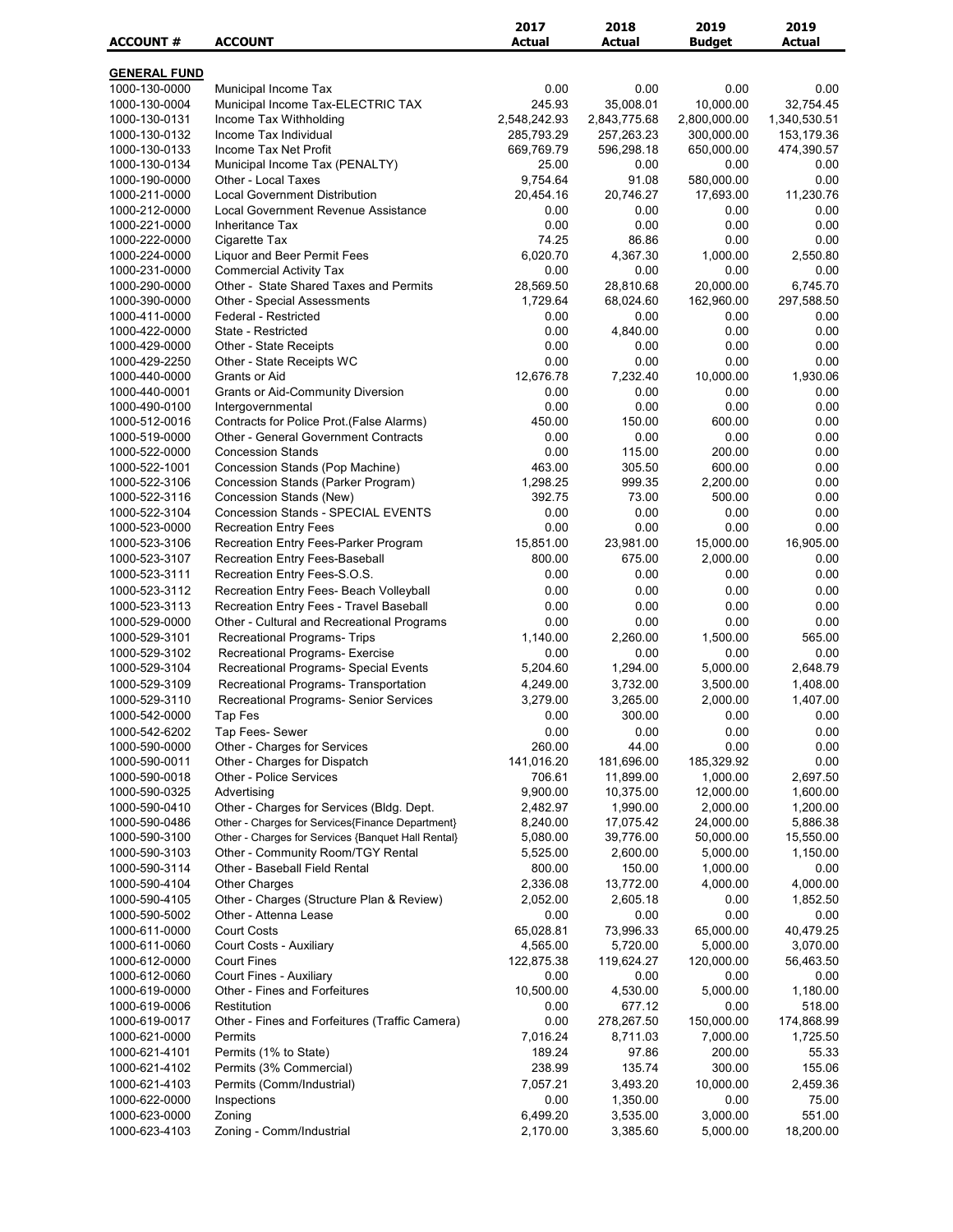|                                |                                                                         | 2017               | 2018                 | 2019               | 2019               |
|--------------------------------|-------------------------------------------------------------------------|--------------------|----------------------|--------------------|--------------------|
| <b>ACCOUNT #</b>               | <b>ACCOUNT</b>                                                          | <b>Actual</b>      | <b>Actual</b>        | <b>Budget</b>      | <b>Actual</b>      |
| 1000-624-0000                  | <b>Street Opening</b>                                                   | 400.00             | 0.00                 | 0.00               | 0.00               |
| 1000-625-0000                  | <b>Cable Franchise Fees</b>                                             | 30,227.63          | 31,955.79            | 35,000.00          | 8,259.39           |
| 1000-629-0000                  | <b>Other - Licenses and Permits</b>                                     | 0.00               | 0.00                 | 0.00               | 0.00               |
| 1000-629-0411                  | Other Licenses and Permits (General)                                    | 18,215.00          | 16,860.00            | 15,000.00          | 11,275.00          |
| 1000-690-0000                  | Other - Fines, Licenses and Permits                                     | 0.00               | 0.00                 | 0.00               | 0.00               |
| 1000-690-5225                  | Fire dept permits                                                       | 200.00             | 0.00                 | 0.00               | 150.00             |
| 1000-701-0000                  | Interest- Transferred to Capital                                        | 4,720.72           | 9,684.81             | 2,000.00           | 5,267.91           |
| 1000-701-0133                  | Interest (Net Profit)                                                   |                    | 6.93                 | 0.00               | 0.00               |
| 1000-820-0000                  | <b>Contributions and Donations</b>                                      | 3,500.00           | 0.00                 | 2,000.00           | 0.00               |
| 1000-820-3104                  | <b>Contributions and Donations-Special Events</b>                       | 2,350.00           | 0.00                 | 0.00               | 100.00             |
| 1000-820-3106                  | Contributions and Donations (Parker Program)                            | 14.00              | 0.00                 | 0.00               | 0.00               |
| 1000-820-3107                  | Contributions and Donations-baseball                                    | 0.00               | 0.00                 | 0.00               | 0.00               |
| 1000-820-3111                  | <b>Contributions and Donations - SOS</b>                                | 0.00               | 0.00                 |                    | 0.00               |
| 1000-891-0000                  | Other - Miscellaneous Operating                                         | 8,674.85           | 41,810.06            | 3,000.00           | 1,127.28           |
| 1000-891-5001                  | Other - Miscellaneous Recycling                                         | 0.00<br>25,005.26  | 0.00<br>1,749.01     | 0.00<br>0.00       | 0.00<br>1,090.71   |
| 1000-892-0000<br>1000-892-0002 | Other - Miscellaneous Non-Operating<br>Other - Miscellaneous            | 10.00              | 87.85                | 0.00               | 0.60               |
| 1000-892-0003                  | Other - Prisoner Housing                                                | 0.00               | 0.00                 | 0.00               | 0.00               |
|                                | Printing/Advertising Directory                                          |                    |                      |                    |                    |
| 1000-892-0005<br>1000-892-0009 | Other - Vehicle Release                                                 | 185.22<br>6,950.00 | 44.46<br>7,615.00    | 6,000.00           | 114.87<br>2,900.00 |
| 1000-892-0014                  | Other - Title Search                                                    | 0.00               | 0.00                 | 0.00               | 0.00               |
| 1000-892-3105                  | Garage Sale                                                             | 631.00             | 768.00               | 0.00               | 0.00               |
| 1000-892-3110                  | <b>Senior Services</b>                                                  | 0.00               | 0.00                 | 0.00               | 195.00             |
| 1000-931-0000                  | Transfers - In                                                          | 485,788.60         | 0.00                 | 0.00               | 0.00               |
| 1000-941-0000                  | Advances - In                                                           | 0.00               | 0.00                 | 0.00               | 0.00               |
| 1000-961-0000                  | Sale of Fixed Assets                                                    | 0.00               | 0.00                 | 0.00               | 0.00               |
| 1000-961-0018                  | Sale of Fixed Assets{POLICE SERVICES}                                   | 0.00               | 0.00                 |                    | 0.00               |
|                                | TOTAL GENERAL FUND                                                      | 4,607,895.42       | 4,799,782.30         | 5,302,582.92       | 2,708,052.63       |
| <b>S.C.M.R.</b>                |                                                                         |                    |                      |                    |                    |
| 2011-225-0000                  | Gasoline Tax (State)                                                    | 115,022.25         | 114,360.82           | 110,000.00         | 44,474.79          |
| 2011-430-0000                  | License Tax - County Levied                                             | 64,045.30          | 59,620.11            | 54,000.00          | 22,220.38          |
| 2011-440-0000                  | Grants or Aid (Non-Federal or State)                                    | 0.00               | 800.00               | 0.00               | 0.00               |
| 2011-701-0000                  | Interest- Transferred to Capital<br>Other - Miscellaneous Non-Operating | 0.00<br>1,176.95   | 0.00                 | 0.00               | 0.00<br>2,980.00   |
| 2011-892-0000<br>2011-931-0000 | Transfers in- General Fund                                              | 500,000.00         | 294.25<br>580,000.00 | 0.00<br>620,000.00 | 0.00               |
| 2011-941-0000                  | Advances - In                                                           | 0.00               | 0.00                 | 0.00               | 0.00               |
| 2011-961-0000                  | Sale of Fixed Assets                                                    | 0.00               | 0.00                 | 0.00               | 0.00               |
|                                |                                                                         |                    |                      |                    |                    |
| <b>STATE HIGHWAY</b>           |                                                                         |                    |                      |                    |                    |
| 2021-225-0000                  | Gasoline Tax (State)                                                    | 5,659.65           | 8,592.63             | 8,000.00           | 3,606.04           |
| 2021-430-0000                  | License Tax - County Levied                                             | 4,456.68           | 3,059.06             | 6,000.00           | 1,801.64           |
| 2021-701-0000                  | Interest                                                                | 0.00               | 0.00                 | 0.00               | 0.00               |
| 2021-941-0000                  | Advances - In                                                           | 0.00               | 0.00                 | 0.00               | 0.00               |
|                                |                                                                         |                    |                      |                    |                    |
| <b>LEFT</b>                    |                                                                         |                    |                      |                    |                    |
| 2091-413-0000                  | Federal - Pass Through Grants                                           | 0.00               | 0.00                 | 0.00               | 0.00               |
| 2091-422-0000                  | State - Pass Through Grants                                             | 0.00               | 0.00                 | 0.00               | 0.00               |
| 2091-612-0000                  | <b>Court Fines</b>                                                      | 1,770.00           | 520.00               | 3,000.00           | 237.00             |
| 2091-619-0000                  | Other - Fines and Forfeitures                                           | 140.00             | 1,286.37             | 1,000.00           | 210.00             |
| 2091-820-0000                  | <b>Contributions and Donations</b>                                      | 0.00               | 0.00                 | 0.00               | 0.00               |
| 2091-931-0000                  | Transfers - In                                                          | 0.00               | 0.00                 | 0.00               | 0.00               |
| 2091-961-0000                  | Sale of Fixed Assets                                                    | 18,193.10          | 3,151.00             | 0.00               | 0.00               |
| <b>MOTOR VEHICLE</b>           |                                                                         |                    |                      |                    |                    |
| 2101-290-0000                  | Other - State Shared Taxes and Permits                                  | 21,825.61          | 25,114.69            | 25,000.00          | 8,866.92           |
| 2101-701-0000                  | Interest- Transferred to Capital                                        | 0.00               | 0.00                 | 0.00               | 0.00               |
| 2101-931-0000                  | Transfers - In                                                          | 0.00               | 0.00                 | 0.00               | 0.00               |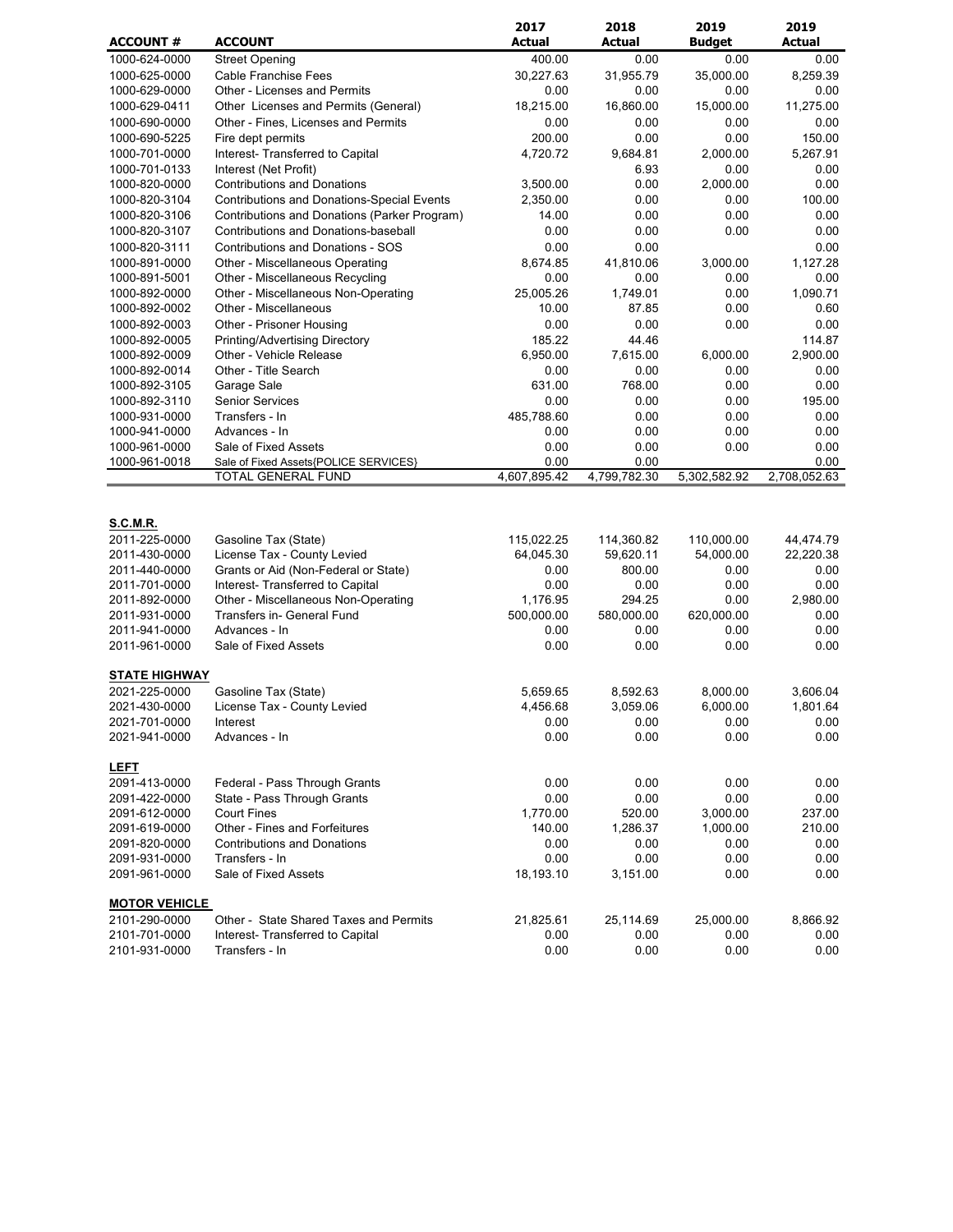|                                 |                                              | 2017          | 2018          | 2019          | 2019          |
|---------------------------------|----------------------------------------------|---------------|---------------|---------------|---------------|
| <b>ACCOUNT#</b>                 | <b>ACCOUNT</b>                               | <b>Actual</b> | <b>Actual</b> | <b>Budget</b> | <b>Actual</b> |
| <b>POLICE PENSION</b>           |                                              |               |               |               |               |
| 2131-110-0000                   | General Property Tax - Real Estate           | 38,394.80     | 43,054.23     | 54,000.00     | 50,999.41     |
| 2131-120-0000                   | <b>Tangible Personal Property Tax</b>        | 0.00          | 0.00          | 0.00          | 0.00          |
| 2131-120-0020                   | Tangible Personal Prop Tac (CAT Tax)         | 0.00          | 0.00          | 0.00          | 0.00          |
| 2131-190-0000                   | Other - Local Taxes                          | 3,158.23      | 3,157.46      | 0.00          | 0.00          |
| 2131-231-0000                   | Property Tax Rollbacks                       | 0.00          | 0.00          | 0.00          | 18,523.49     |
| 2131-290-0000                   | Other - State Shared Taxes & Permit          | 0.00          | 0.00          | 0.00          | 0.00          |
| 2131-931-0000                   | Transfers - In                               | 120,000.00    | 130.000.00    | 101,000.00    | 0.00          |
| <b>WATER METER REPAIR FUND</b>  |                                              |               |               |               |               |
| 2901-542-0000                   | <b>Tap Fees</b>                              | 150.00        | 150.00        | 0.00          | 0.00          |
| 2901-701-0000                   | Interest                                     | 0.00          | 0.00          | 0.00          | 0.00          |
| 2901-931-0000                   | Transfers - In                               | 9,000.00      | 10,200.00     | 11,147.00     | 0.00          |
| <b>MAYOR'S COURT COMPUTER</b>   |                                              |               |               |               |               |
| 2903-612-0000                   | <b>Court Fines</b>                           | 5,490.00      | 5,800.00      | 6,000.00      | 3,050.00      |
|                                 |                                              |               |               |               |               |
| 3101-390-0000                   | <b>SPECIAL BOND RETIREMENT FUND</b>          |               |               |               |               |
|                                 | Other - Special Assessments                  | 0.00          | 0.00          | 0.00          | 0.00          |
|                                 | Transfer In - Capital                        | 0.00          | 0.00          | 0.00          | 0.00          |
| 3101-701-0000                   | Interest- Transferred to Capital             | 0.00          | 0.00          | 0.00          | 0.00          |
| 3101-892-0000                   | Other- Misc. Non-Operating                   | 0.00          | 0.00          | 0.00          | 0.00          |
| 3101-911-4905                   | <b>BONDS</b>                                 | 12,654.00     | 9,446.40      | 0.00          | 0.00          |
| 3101-921-0000                   | Sale of Notes                                | 1,710,000.00  | 1,640,000.00  | 1,540,000.00  | 0.00          |
| 3101-931-0000                   | Transfers - In                               | 50,000.00     | 147,000.00    | 100,000.00    | 0.00          |
| <b>THIRD PARTY</b>              |                                              |               |               |               |               |
| 4101-892-0000                   | Other - Miscellaneous Non-Operating          | 0.00          | 0.00          | 0.00          | 0.00          |
| 4101-892-3110                   | Other - Miscellaneous                        | 0.00          | 0.00          | 0.00          | 0.00          |
| 4101-931-0000                   | Transfers - In                               | 0.00          | 0.00          | 0.00          | 0.00          |
| <b>ISSUE I and II</b>           |                                              |               |               |               |               |
| 4201-422-0000                   | State - Restricted                           | 0.00          | 0.00          | 0.00          | 0.00          |
| 4201-422-4905                   | State - Restricted-Dunham Rd Sanitary        | 0.00          | 0.00          | 0.00          | 0.00          |
| 4201-931-0000                   | Advance-In                                   | 0.00          | 0.00          | 0.00          | 0.00          |
| 4201-422-0000                   | <b>State-Restricted</b>                      | 0.00          | 0.00          | 0.00          | 0.00          |
| 4201-931-0000                   | Transfers - In                               | 0.00          | 0.00          | 0.00          | 0.00          |
| 4201-941-0000                   | Advance-In                                   | 0.00          | 0.00          | 0.00          | 0.00          |
|                                 |                                              |               |               |               |               |
| <b>CAPITAL</b><br>4901-440-0000 | Grants or Aid                                | 16,687.66     | 0.00          | 849,200.00    | 0.00          |
| 4901-490-0000                   | Other - Intergovernmental                    | 0.00          | 0.00          | 0.00          | 0.00          |
| 4901-490-0801                   | <b>Fueling Facilty Rheab</b>                 | 0.00          | 0.00          | 0.00          | 0.00          |
| 4901-542-0000                   | <b>TAP FEES</b>                              | 0.00          | 0.00          | 0.00          | 0.00          |
| 4901-549-4910                   | <b>Barclay Sewer Fees</b>                    | 15,551.25     | 0.00          | 20,735.00     | 0.00          |
| 4901-612-0000                   | Court fines                                  | 0.00          | 0.00          | 0.00          | 0.00          |
| 4901-612-0015                   | Court Fines - Safety Vehicle                 | 21,094.00     | 23,119.00     | 20,000.00     | 12,244.00     |
| 4901-624-0000                   |                                              | 0.00          | 0.00          | 0.00          | 0.00          |
| 4901-629-0000                   |                                              | 0.00          | 0.00          | 0.00          | 0.00          |
|                                 |                                              | 0.00          |               | 0.00          |               |
| 4901-701-0000                   | Interest<br>Interest                         | 0.00          | 0.00<br>0.00  | 0.00          | 0.00          |
| 4901-701-0135                   |                                              |               |               |               | 0.00          |
| 4901-820-0000                   | <b>Contributions and Donations</b>           | 0.00          | 0.00          | 0.00          | 0.00          |
| 4901-892-0000                   | Other - Miscellaneous Non-Operating          | 242.00        | 131,672.85    | 0.00          | 76,075.00     |
| 4901-921-0000                   | Sale of Notes                                | 0.00          | 0.00          | 0.00          | 0.00          |
| 4901-931-0000                   | Trans (Adv) - In (Interest from other Funds) | 460,000.00    | 147,218.99    | 620,000.00    | 0.00          |
| 4901-941-0000                   | Advances - In                                | 0.00          | 0.00          | 0.00          | 0.00          |
| 4901-961-0000                   | Sale of Fixed Assets                         | 0.00          | 134,941.87    |               | 0.00          |
| 4901-971-0000                   | <b>Other Debt Proceeds</b>                   | 4,000.00      | 0.00          | 0.00          | 0.00          |
|                                 |                                              | 0.00          | 0.00          | 0.00          | 0.00          |
| <b>VETERAN'S MEMORIAL</b>       |                                              |               |               |               |               |
| 4902-820-0000                   | <b>Memorial Bricks</b>                       | 200.00        | 0.00          | 0.00          | 0.00          |
| 4902-892-0000                   | Recycling                                    | 521.78        | 701.85        | 500.00        | 274.10        |
| 4902-931-0000                   | Transfers- General                           | 0.00          | 0.00          | 0.00          | 0.00          |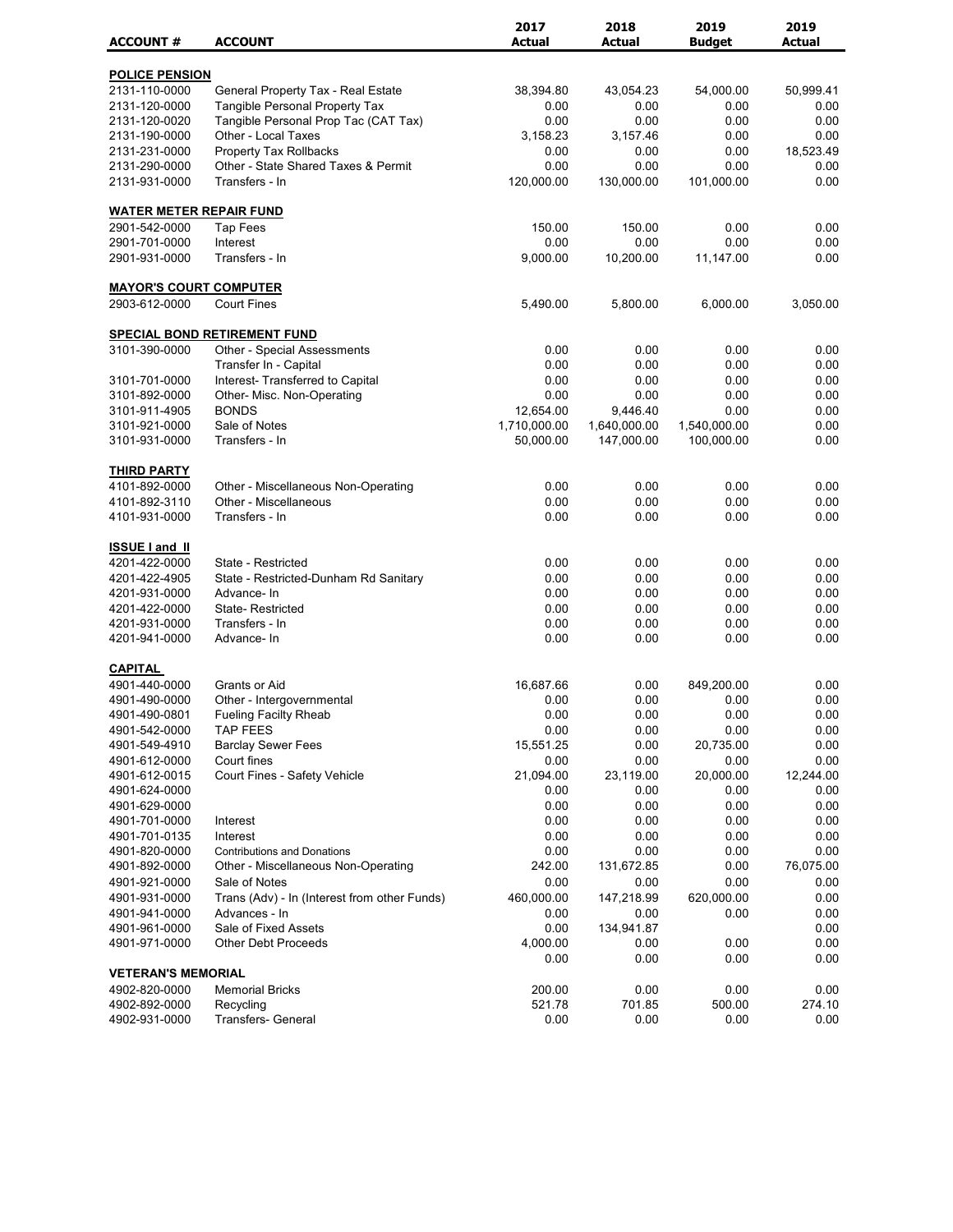| <b>ACCOUNT#</b>             | <b>ACCOUNT</b>                          | 2017<br><b>Actual</b> | 2018<br><b>Actual</b> | 2019<br><b>Budget</b> | 2019<br><b>Actual</b> |
|-----------------------------|-----------------------------------------|-----------------------|-----------------------|-----------------------|-----------------------|
| <b>BUILDING BOND</b>        |                                         |                       |                       |                       |                       |
| 7001-701-0000               | <b>INTEREST</b>                         | 0.00                  | 0.00                  | 0.00                  | 0.00                  |
| 7001-892-0000               | <b>OTHER</b>                            | 0.00                  | 0.00                  | 0.00                  | 0.00                  |
| <b>UNCLAIMED MONIES</b>     |                                         |                       |                       |                       |                       |
| 9101-892-0000               | Other - Miscellaneous Non-Operating     | 0.00                  | 0.00                  | 0.00                  | 0.00                  |
| <b>BUILDING BOND</b>        |                                         |                       |                       |                       |                       |
| 9901-544-0000               | Deposits                                | 5,000.00              | 13,279.84             | 0.00                  | 37,500.00             |
| 9901-892-0000               | Other - Miscellaneous Non-Operating     | 0.00                  | 0.00                  | 0.00                  | 0.00                  |
| <b>Mayor's Court</b>        |                                         |                       |                       |                       |                       |
| 9902-690-0000               | Other-Fines, Licenses, & Permits        | 302,636.65            | 296,410.70            | 0.00                  | 141,568.00            |
| 9902-892-0000               | Other- Misc. Non Operating              | 0.00                  | 0.00                  | 0.00                  | 0.00                  |
| <b>SECOND PARTY SERVICE</b> |                                         |                       |                       |                       |                       |
| 9903-544-0000               | Other - Miscellaneous Non-Operating     | 24,176.35             | 27,263.57             | 0.00                  | 23,532.50             |
| 9903-544-0001               | Deposits (Comm. Diversion Program)      | 0.00                  | 0.00                  | 0.00                  | 0.00                  |
| 9903-544-0007               | Deposits (Benevolent Fund-General)      | 3,765.50              | 903.86                | 0.00                  | 25.00                 |
| 9903-544-0008               | Deposits (Benevolent Fund-Events)       | 0.00                  | 0.00                  | 0.00                  | 0.00                  |
| 9903-544-0013               | Deposits (Animal Fund)                  | 525.00                | 0.00                  | 0.00                  | 0.00                  |
| 9903-544-3200               | Deposits (Sr. Snow Plow)                | 10,920.00             | 12,090.00             | 0.00                  | 195.00                |
| 9903-892-0000               | Other - Miscellaneous Non-Operating     | 0.00                  | 0.00                  | 0.00                  | 0.00                  |
| 9903-931-0000               | Transfers-In                            | 0.00                  | 0.00                  | 0.00                  | 0.00                  |
|                             | <b>WALTON HILLS/SAGAMORE HILLS JEDD</b> |                       |                       |                       |                       |
| 9904-130-0131               | Income Tax Withholding                  | 763,518.79            | 756,000.33            | 800,000.00            | 326,802.38            |
| 9904-130-0132               | Income Tax Individual                   | 314.77                | 150.00                | 0.00                  | 181.00                |
| 9904-130-0133               | Income Tax Net Profit                   | 32.00                 | 0.00                  | 0.00                  | 20.00                 |
|                             | <b>TOTAL</b>                            | 8,918,217.74          | 9,129,142.18          | 10,252,164.92         | 3,483,439.28          |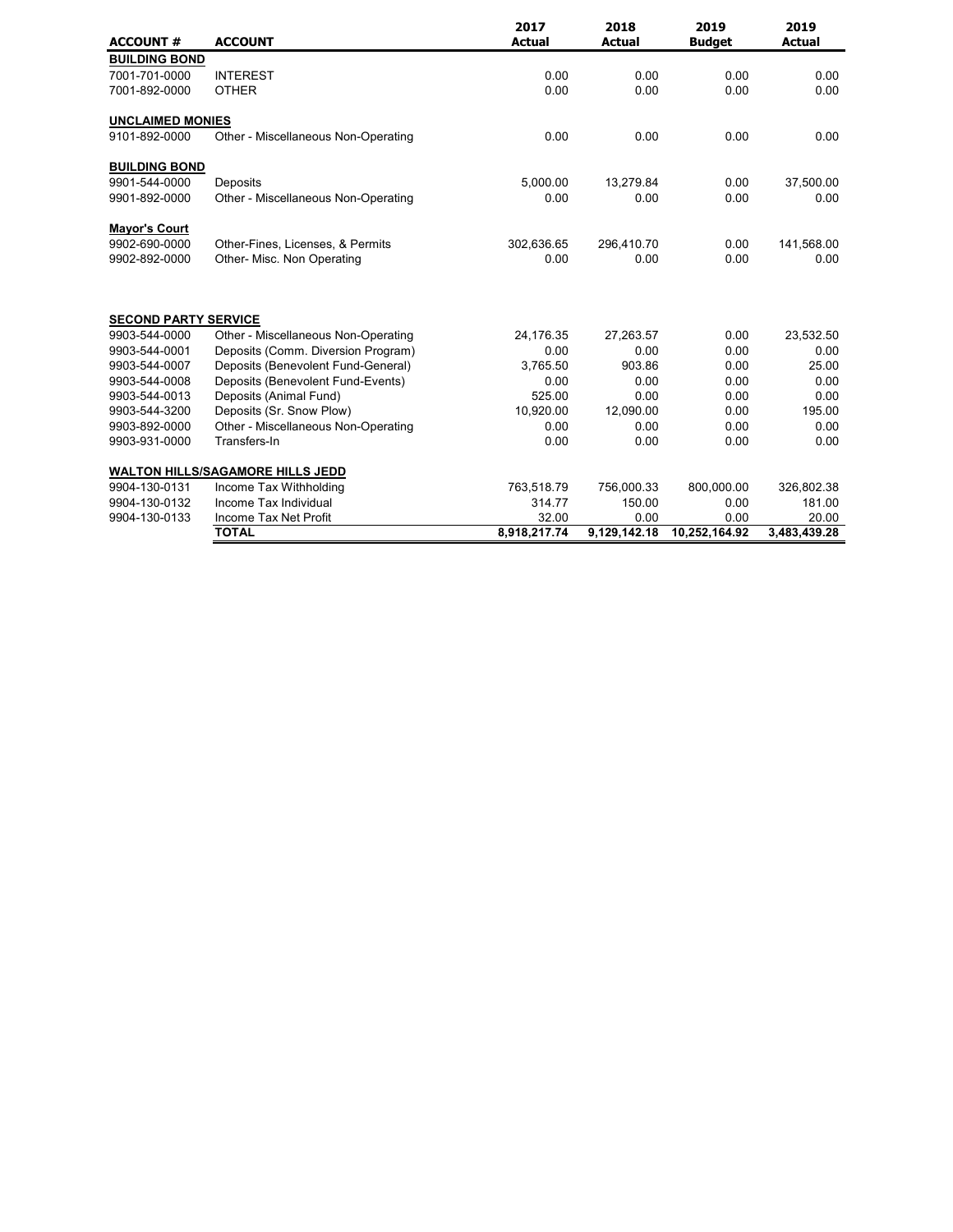| <b>2019 - YEAR TO DATE EXPENDITURES</b> |                                             | 2017       | 2018       | 2019          | 2019       |
|-----------------------------------------|---------------------------------------------|------------|------------|---------------|------------|
| <b>Account Code</b>                     | <b>Account Name</b>                         | Actual     | Actual     | <b>Budget</b> | Actual     |
|                                         |                                             |            |            |               |            |
| <b>General Fund</b>                     | <b>POLICE</b>                               |            |            |               |            |
| 1000-110-190-0000                       | Police Salary-FT                            | 907,310.19 | 827,900.06 | 872,550.00    | 346,922.82 |
| 1000-110-190-0001                       | Salary-Community Diversion                  | 0.00       | 0.00       | 0.00          | 0.00       |
| 1000-110-190-0010                       | Overtime Police                             | 41,548.50  | 16,104.51  | 17,000.00     | 5,336.65   |
| 1000-110-190-0011                       | Dispatch Salary-FT                          | 187,120.86 | 182,702.97 | 192,000.00    | 78,685.44  |
| 1000-110-190-0012                       | Dispatch Overtime                           | 7,658.86   | 5,083.58   | 5,000.00      | 2,179.18   |
| 1000-110-190-0190                       | Police Salary-PT                            | 79,062.49  | 136,615.29 | 63,000.00     | 70,354.63  |
| 1000-110-190-0198                       | Auxillary Salary - PT                       | 34,060.04  | 20,516.75  | 24,000.00     | 8,716.86   |
| 1000-110-190-0191                       | Dispatch Salary-PT                          | 169,410.04 | 160,026.06 | 100,000.00    | 63,342.43  |
| 1000-110-190-0194                       | Longevity                                   | 19,611.76  | 18,750.00  | 18,600.00     | 8,000.00   |
| 1000-110-190-0195                       | Employee Uniform Police                     | 0.00       | 848.99     | 0.00          | 116.00     |
| 1000-110-190-0196                       | <b>Employee Weapons Allowance</b>           | 0.00       | 5,250.00   | 0.00          | 0.00       |
| 1000-110-190-0197                       | Employee Uniform Dispatch                   | 0.00       | 218.40     | 6,750.00      | 385.67     |
| 1000-110-190-0200                       | <b>Sick Leave Conversion</b>                | 0.00       | 0.00       | 0.00          | 0.00       |
| 1000-110-190-0201                       | Sick Leave Conversion-Dispatch              | 0.00       | 0.00       | 0.00          | 0.00       |
| 1000-110-190-0202                       | Sick Leave - Police                         | 9,049.79   | 4,831.60   | 0.00          | 8,686.12   |
| 1000-110-190-0203                       | Sick Leave - Injury Pay                     | 0.00       | 0.00       | 0.00          | 0.00       |
| 1000-110-190-0204                       | Sick Leave - Dispatch                       | 1,748.34   | 1,389.05   | 0.00          | 774.95     |
| 1000-110-190-7906                       | Payments in Lieu of Healthcare              | 0.00       | 0.00       | 0.00          | 0.00       |
| 1000-110-190-7916                       | Payments in Lieu of Healthcare-Dispatch     | 0.00       | 0.00       | 0.00          | 0.00       |
| 1000-110-211-0000                       | OPERS-Police                                | 17,849.19  | 21,412.18  | 8,820.00      | 11,773.13  |
| 1000-110-211-0011                       | OPERS-Dispatch                              | 53,791.44  | 50,743.30  | 43,680.00     | 20,186.55  |
| 1000-110-213-0000                       | Medicare-Police                             | 14,623.22  | 14,941.95  | 13,311.00     | 6,349.31   |
| 1000-110-213-0011                       | Medicare-Dispatch                           | 5,396.16   | 4,583.69   | 4,524.00      | 2,049.34   |
| 1000-110-215-0000                       | Ohio Police and Fire Pension Fund           | 13,021.01  | 0.00       |               | 0.00       |
| 1000-110-221-0000                       | Medical/Hospitalization-Police              | 139,768.05 | 130,370.46 | 132,000.00    | 60,013.40  |
|                                         |                                             |            |            |               |            |
| 1000-110-221-0011                       | Medical/Hospitalization-Dispatch            | 30,498.98  | 37,862.44  | 42,000.00     | 18,742.72  |
| 1000-110-222-0000                       | Life Insurance-Police                       | 4,268.95   | 4,759.50   | 5,700.00      | 2,340.00   |
| 1000-110-222-0011                       | Life Insurance-Dispatch                     | 703.48     | 690.00     | 800.00        | 360.00     |
| 1000-110-225-0000                       | <b>Workers' Compensation</b>                | 650.95     | 10,593.07  | 12,500.00     | 3,727.14   |
| 1000-110-225-0011                       | Workers' Compensation-Dispatch              | 267.23     | 3,922.60   | 5,250.00      | 1,374.43   |
| 1000-110-240-0000                       | Unemployment Compensation                   | 0.00       | 0.00       | 0.00          | 0.00       |
| 1000-110-240-0011                       | Unemployment Compensation (Dispatch)        | 1,179.00   | 1,073.48   | 0.00          | 0.00       |
| 1000-110-251-0000                       | Uniform, Tool, and Equip Reimbursements     | 0.00       | 0.00       | 0.00          | 0.00       |
| 1000-110-252-0000                       | Travel and Transportation-Police            | 87.63      | 0.00       | 500.00        | 0.00       |
| 1000-110-252-0001                       | Travel and Transportation-Community Div     | 790.00     | 10.00      | 0.00          | 0.00       |
| 1000-110-260-0000                       | Lodging and Meals                           | 82.77      | 614.51     | 1,000.00      | 175.70     |
| 1000-110-270-0000                       | Uniforms and Clothing                       | 15,080.52  | 16,133.89  | 12,100.00     | 7,538.92   |
| 1000-110-270-0060                       | Uniforms and Clothing (Auxiliary)           | 3,095.36   | 0.00       | 2,000.00      | 0.00       |
| 1000-110-290-0000                       | Income Tax Reimbursement                    | 0.00       | 0.00       | 0.00          | 0.00       |
| 1000-110-321-0000                       | Telephone & Pagers                          | 4,544.58   | 4,339.42   | 4,400.00      | 1,808.13   |
| 1000-110-324-0000                       | Printing and Reproduction                   | 1,795.70   | 1,794.08   | 1,200.00      | 1,127.25   |
| 1000-110-330-0000                       | Rents and Leases                            | 0.00       | 0.00       | 0.00          | 0.00       |
| 1000-110-348-0000                       | <b>Training Services</b>                    | 1,015.00   | 2,971.91   | 2,000.00      | 1,481.00   |
| 1000-110-348-0060                       | Training Services (Auxiliary)               | 0.00       | 0.00       | 0.00          | 0.00       |
| 1000-110-349-0000                       | Professional and Technical Services         | 4,827.01   | 6,838.27   | 3,000.00      | 2,189.66   |
| 1000-110-391-0000                       | Dues and Fees                               | 26,883.35  | 1,624.79   | 30,000.00     | 5,627.06   |
| 1000-110-394-0000                       | Machinery, Equipment & Furniture            | 80.69      | 868.86     | 0.00          | 13,569.76  |
| 1000-110-399-0000                       | <b>Contractual Services</b>                 | 108,925.39 | 7,200.00   | 10,000.00     | 3,000.00   |
| 1000-110-410-0000                       | Office Supplies and Materials               | 9,426.31   | 3,432.88   | 8,000.00      | 1,369.85   |
| 1000-110-420-0000                       | Operating Supplies and Materials            | 22,539.65  | 7,729.31   | 15,000.00     | 5,121.35   |
| 1000-110-420-0060                       | <b>Auxiliary - Supplies</b>                 | 0.00       | 0.00       | 0.00          | 0.00       |
| 1000-110-420-6700                       | Fuel                                        | 27,661.07  | 31,073.73  | 30,000.00     | 11,875.62  |
| 1000-110-420-0120                       | <b>Operating Supplies -Auxiliary Police</b> | 0.00       | 0.00       | 0.00          | 0.00       |
| 1000-110-431-0000                       | R & M of Buildings and Land                 | 0.00       | 0.00       | 0.00          | 0.00       |
| 1000-110-432-0000                       | R & M of Machinery & Equipment              | 5,491.56   | 3,371.57   | 7,000.00      | 1,642.88   |
| 1000-110-433-0000                       | R & M of Motor vehicles                     | 12,923.60  | 20,789.51  | 15,000.00     | 8,588.60   |
| 1000-110-440-0000                       | Small Tools and Minor Equipment             | 1,110.55   | 0.00       | 1,000.00      | 0.00       |
| 1000-110-490-0000                       | Other - Supplies and Materials              | 0.00       | 71.64      | 0.00          | 0.00       |
| 1000-110-490-0003                       | Supplies and Materials- Prisoners           | 4,918.85   | 4,622.14   | 5,000.00      | 1,800.00   |
| 1000-110-520-0000                       | Equipment                                   | 0.00       | 6,972.00   | 0.00          | 210.00     |
| 1000-110-520-0482                       | <b>Equipment-Emergency Warning Sirens</b>   | 5,000.00   | 0.00       | 0.00          | 0.00       |
| 1000-110-550-0000                       | Motor Vehicle Equipment                     | 0.00       | 0.00       | 0.00          | 0.00       |
| 1000-110-600-0852                       | <b>Computers &amp; Supplies</b>             | 29,980.10  | 19,800.40  | 18,000.00     | 1,248.13   |
|                                         |                                             |            |            |               |            |

## **OTHER SECURITY OF PERSONS & PROPERTY**

| 1000-120-440-0000 | Small Tool and Minor Equipment | 0.00       | 0.00       | 0.00       | 0.00       |
|-------------------|--------------------------------|------------|------------|------------|------------|
| 1000-120-590-0000 | Capital Outlay                 | 0.00       | 0.00       | 0.00       | 0.00       |
| 1000-120-640-0000 | <b>Fire Contract</b>           | 546.628.24 | 513.347.00 | 568.494.00 | 284.246.98 |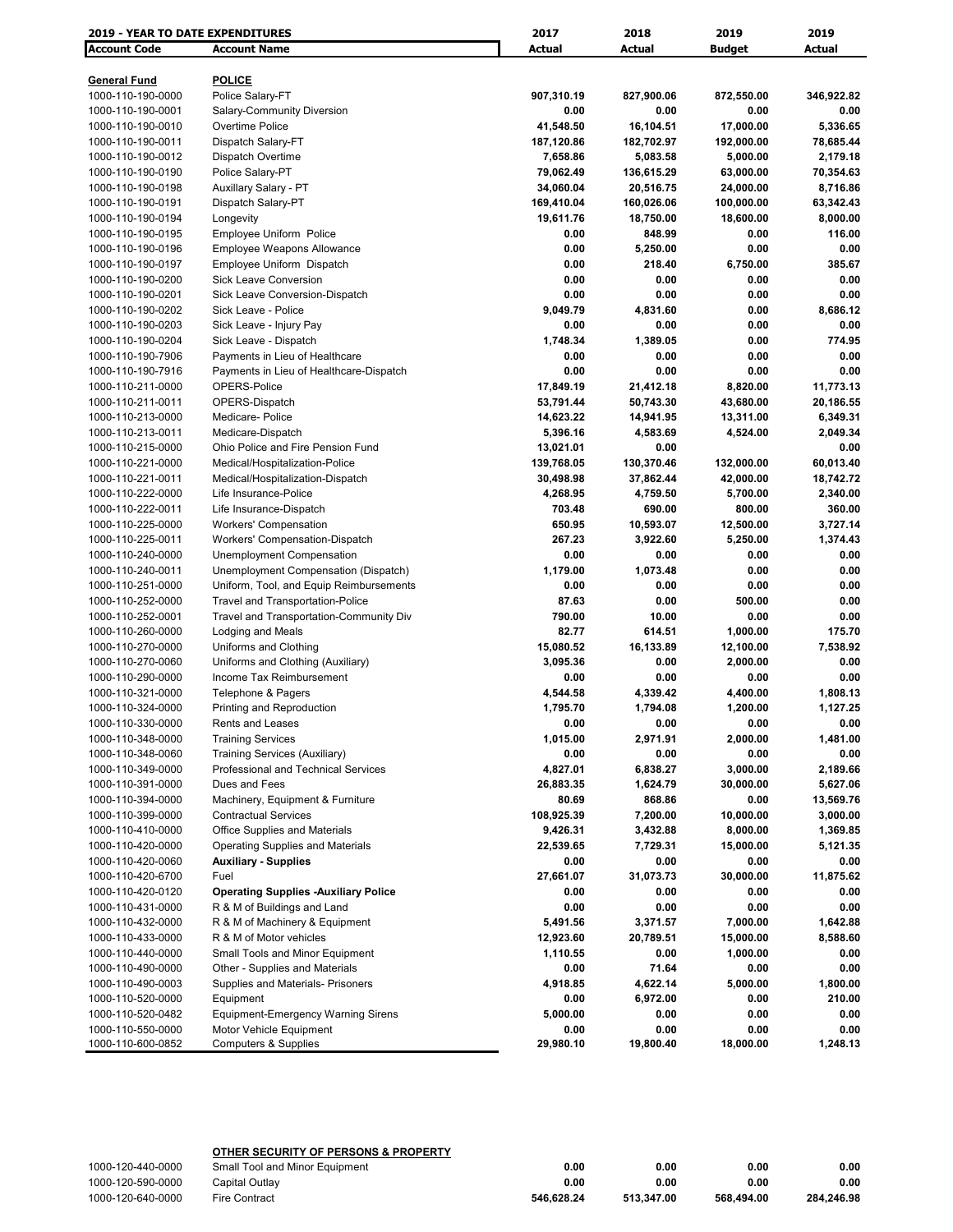| 2019 - YEAR TO DATE EXPENDITURES       |                                                                         | 2017                   | 2018                   | 2019                   | 2019               |
|----------------------------------------|-------------------------------------------------------------------------|------------------------|------------------------|------------------------|--------------------|
| <b>Account Code</b>                    | <b>Account Name</b>                                                     | Actual                 | Actual                 | <b>Budget</b>          | <b>Actual</b>      |
|                                        |                                                                         |                        |                        |                        |                    |
| 1000-130-311-0000                      | <b>Electricity- Street Lights</b>                                       | 0.00                   | 0.00                   | 0.00                   | 0.00               |
| 1000-140-399-0000                      | <b>Contractual Services</b>                                             | 3,500.00               | 3,500.00               | 3,500.00               | 0.00               |
| 1000-150-311-0000                      | <b>Electricity- Traffic Lights</b>                                      | 0.00                   | 0.00                   | 0.00                   | 0.00               |
| 1000-150-349-0000                      | <b>Professional and Technical Services</b>                              | 0.00                   | 0.00                   | 0.00                   | 1,118.42           |
| 1000-160-349-0000                      | <b>Other Professional</b>                                               | 3,061.85               | 1,932.35               | 3,000.00               | 0.00               |
| 1000-210-349-2110                      | Board of Health                                                         | 9,397.72               | 9,397.72               | 9,000.00               | 5,405.97           |
|                                        |                                                                         |                        |                        |                        |                    |
|                                        | <b>RECREATION and COMMUNITY LIFE</b>                                    |                        |                        |                        |                    |
| 1000-310-190-0000                      | Salary                                                                  | 53,576.11              | 54,634.94              | 62,000.00              | 24,278.66          |
| 1000-310-190-0010                      | Overtime                                                                | 1,136.94               | 1,017.77               | 0.00                   | 127.50             |
| 1000-310-190-0192<br>1000-310-190-0193 | Seasonal Salary                                                         | 36,948.09<br>14,784.38 | 28,316.24<br>18,442.65 | 36,000.00<br>15,000.00 | 941.37<br>5,950.22 |
| 1000-310-211-0000                      | <b>Transportation Salary</b><br>Ohio Public Employees Retirement System | 14,669.88              | 14,267.55              | 15,820.00              | 4,269.90           |
| 1000-310-212-0000                      | Social Security                                                         | 0.00                   | 0.00                   | 0.00                   | 0.00               |
| 1000-310-213-0000                      | Medicare                                                                | 1,543.48               | 1,477.54               | 1,638.00               | 453.82             |
| 1000-310-225-0000                      | <b>Workers' Compensation</b>                                            | 74.80                  | 1,060.20               | 1,250.00               | 370.23             |
| 1000-310-252-0000                      | <b>Travel &amp; Transportation</b>                                      | 0.00                   | 0.00                   | 200.00                 | 75.40              |
| 1000-310-260-0000                      | Lodging & Meals                                                         | 499.54                 | 0.00                   | 1,000.00               | 402.69             |
| 1000-310-270-0000                      | Uniforms                                                                | 174.00                 | 0.00                   | 0.00                   | 0.00               |
| 1000-310-324-0000                      | Printing and Reproduction                                               | 0.00                   | 0.00                   | 0.00                   | 0.00               |
| 1000-310-330-0000                      | Rents and Leases                                                        | 0.00                   | 0.00                   | 0.00                   | 0.00               |
| 1000-310-348-0000                      | Training                                                                | 0.00                   | 750.00                 | 0.00                   | 100.00             |
| 1000-310-349-0000                      | Professional and Technical Services                                     | 3,568.01               | 2,404.31               | 1,200.00               | 1,145.05           |
| 1000-310-349-2569                      | Professional - Golf Outing                                              | 0.00                   | 0.00                   | 0.00                   | 0.00               |
| 1000-310-349-3101                      | Trips                                                                   | 1,688.33               | 1,319.43               | 3,000.00               | 845.34             |
| 1000-310-349-3102                      | <b>Exercise Program</b>                                                 | 0.00                   | 0.00                   | 0.00                   | 0.00               |
| 1000-310-349-3104                      | <b>Special Events</b>                                                   | 14,294.02              | 15,255.69              | 13,000.00              | 3,242.23           |
| 1000-310-349-3105                      | Garage Sale                                                             | 242.50                 | 634.03                 | 0.00                   | 653.26             |
| 1000-310-349-3106                      | Parker program                                                          | 8,693.99               | 10,365.63              | 10,000.00              | 829.20             |
| 1000-310-349-3107                      | <b>Baseball</b>                                                         | 2,967.62               | 7,232.94               | 7,000.00               | 0.00               |
| 1000-310-349-4587                      | <b>Community Day</b>                                                    | 24,349.22              | 0.00                   | 0.00                   | 0.00               |
| 1000-310-349-9633                      | Music                                                                   | 0.00                   | 0.00                   | 0.00                   | 0.00               |
| 1000-310-351-0000                      | Insurance and Bonding                                                   | 263.00                 | 0.00                   | 0.00                   | 0.00               |
| 1000-310-353-3107                      | Liability Insurance                                                     | 0.00                   | 0.00                   | 0.00                   | 0.00               |
| 1000-310-391-0000                      | Dues & Fees                                                             | 771.58                 | 429.47<br>75.99        | 1,000.00               | 129.47<br>0.00     |
| 1000-310-394-0000<br>1000-310-399-0000 | Machinery, Equipment & Furniture<br>Contractual                         | 1,592.21<br>20,000.00  | 18,000.00              | 1,000.00<br>18,000.00  | 18,000.00          |
| 1000-310-420-0000                      | <b>Operating Supplies and Materials</b>                                 | 3,464.12               | 2,077.80               | 2,000.00               | 1,497.29           |
| 1000-310-420-3108                      | <b>Operating Supplies -Concessions</b>                                  | 1,940.08               | 1,040.26               | 2,000.00               | 785.42             |
| 1000-310-420-3110                      | <b>Senior Services</b>                                                  | 9,144.32               | 8,372.04               | 6,500.00               | 3,555.19           |
| 1000-310-420-6700                      | Fuel                                                                    | 2,312.89               | 2,793.05               | 4,000.00               | 687.54             |
| 1000-310-420-8522                      | Operating Supplies and Materials-TGY                                    | 91.07                  | 80.58                  | 100.00                 | 0.00               |
| 1000-310-431-0000                      | Land & Buildings                                                        | 3,113.31               | 3,964.73               | 750.00                 | 2,432.29           |
| 1000-310-432-0000                      | Repairs and Maint of Machinery & Equip                                  | 236.50                 | 517.73                 | 0.00                   | 0.00               |
| 1000-310-433-0000                      | Repairs and Maint of Motor Vehicles                                     | 1,627.13               | 2,234.35               | 2,000.00               | 764.64             |
| 1000-310-440-0000                      | Small Tools and Minor Equipment                                         | 0.00                   | 20.96                  | 0.00                   | 0.00               |
| 1000-310-500-0000                      | Capital Outlay                                                          | 0.00                   | 0.00                   | 0.00                   | 0.00               |
| 1000-310-600-0852                      | Other-Computers & Supplies                                              | 0.00                   | 1,009.98               | 0.00                   | 0.00               |
| 1000-310-610-3103                      | Deposits Refunded                                                       | 0.00                   | 100.00                 | 0.00                   | 0.00               |
|                                        |                                                                         |                        |                        |                        |                    |
|                                        | <b>BUILDING DEPARTMENT</b>                                              |                        |                        |                        |                    |
| 1000-410-190-0000                      | Salary                                                                  | 13,999.96              | 13,999.96              | 14,000.00              | 5,923.06           |
| 1000-410-190-0010                      | Overtime                                                                | 0.00                   | 0.00                   | 0.00                   | 0.00               |
| 1000-410-190-0190                      | Part-Time                                                               | 0.00                   | 0.00                   | 0.00                   | 0.00               |
| 1000-410-190-0192                      | Seasonal Salary                                                         | 0.00                   | 0.00                   | 0.00                   | 0.00               |
| 1000-410-190-0200                      | Sick Leave Conversion                                                   | 0.00                   | 0.00                   | 0.00                   | 0.00               |
| 1000-410-190-0202                      | <b>Sick Leave</b>                                                       | 0.00                   | 0.00                   | 0.00                   | 0.00               |
| 1000-410-190-7906                      | Payments in Lieu of Healthcare                                          | 0.00                   | 0.00                   | 0.00                   | 0.00               |
| 1000-410-211-0000                      | Ohio Public Employees Retirement System                                 | 11,161.18              | 1,956.89               | 1,960.00               | 829.23             |
| 1000-410-213-0000                      | Medicare                                                                | 203.06                 | 203.06                 | 203.00                 | 85.91              |
|                                        |                                                                         |                        |                        |                        |                    |
|                                        | <b>BUILDING DEPARTMENT (continued)</b>                                  |                        |                        |                        |                    |
| 1000-410-221-0000                      | Medical/Hospitalization                                                 | 0.00                   | 0.00                   | 0.00                   | 0.00               |
| 1000-410-222-0000                      | Life Insurance                                                          | 0.00                   | 0.00                   | 0.00                   | 0.00               |
| 1000-410-225-0000                      | <b>Workers' Compensation</b>                                            | 16.47                  | 261.06                 | 315.00                 | 91.95              |
| 1000-410-240-0000                      | Unemployment Compensation                                               | 0.00                   | 0.00                   | 0.00                   | 0.00               |
| 1000-410-252-0000                      | <b>Travel and Transportation</b>                                        | 639.82                 | 0.00                   | 500.00                 | 0.00               |
| 1000-410-260-0000                      | Lodging and Meals                                                       | 0.00                   | 0.00                   | 500.00                 | 0.00               |

1000-410-270-0000 Uniforms **0.00 0.00 0.00 0.00** 1000-410-320-0000 Communications, Printing and Advertising **0.00 0.00 0.00 0.00**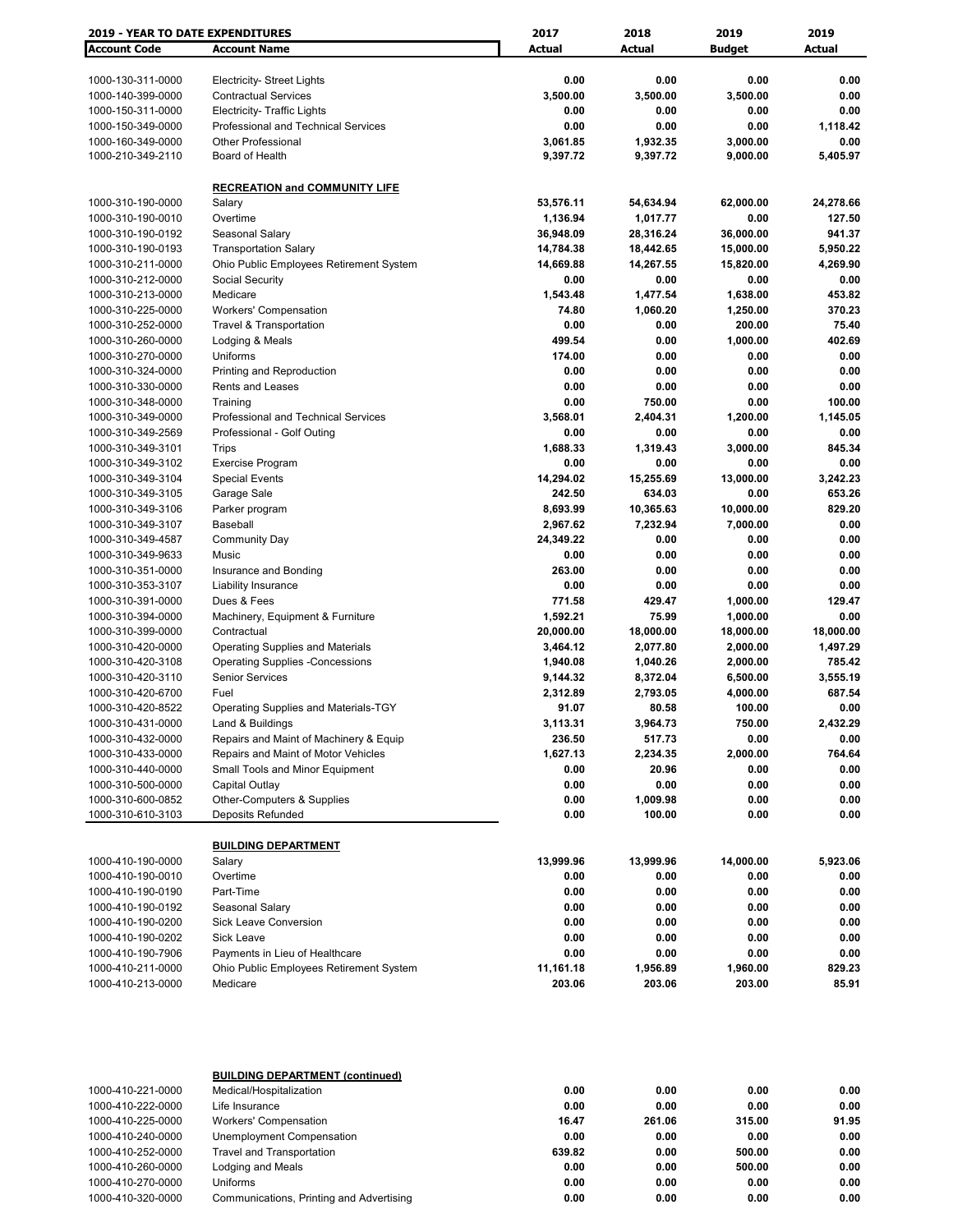| <b>2019 - YEAR TO DATE EXPENDITURES</b> |                                                   | 2017         | 2018          | 2019          | 2019         |  |
|-----------------------------------------|---------------------------------------------------|--------------|---------------|---------------|--------------|--|
| <b>Account Code</b>                     | <b>Account Name</b>                               | Actual       | <b>Actual</b> | <b>Budget</b> | Actual       |  |
|                                         |                                                   |              |               |               |              |  |
| 1000-410-348-0000                       | Training                                          | 0.00         | 0.00          | 500.00        | 0.00         |  |
| 1000-410-349-0000                       | <b>Professional and Technical Services</b>        | 24,963.00    | 16,986.25     | 25,000.00     | 7,610.50     |  |
| 1000-410-391-0000                       | Dues & Fees                                       | 424.28       | 284.86        | 600.00        | 185.53       |  |
| 1000-410-394-0000                       | Machinery, Equipment & Furniture                  | 0.00         | 0.00          | 0.00          | 0.00         |  |
| 1000-410-395-0000                       | Land and Land Improvements                        | 0.00         | 0.00          | 0.00          | 0.00         |  |
| 1000-410-410-0000                       | <b>Office Supplies and Materials</b>              | 0.00         | 135.97        | 500.00        | 0.00         |  |
| 1000-410-410-0852                       | <b>Computers &amp; Supplies</b>                   | 867.52       | 1,041.12      | 500.00        | 433.80       |  |
| 1000-410-420-0000                       | <b>Operating Supplies</b>                         | 241.53       | 0.99          | 500.00        | 0.00         |  |
| 1000-410-420-6700                       | <b>FUEL</b>                                       | 0.00         | 0.00          | 0.00          | 0.00         |  |
| 1000-410-433-0000                       | <b>Repairs &amp; Maint Motor Vehicles</b>         | 0.00         | 0.00          | 0.00          | 0.00         |  |
| 1000-410-610-0000                       | <b>Deposits Refunded</b>                          | 0.00         | 0.00          | 0.00          | 0.00         |  |
|                                         | <b>ENGINEERING</b>                                |              |               |               |              |  |
| 1000-490-190-0000                       | Salary                                            | 20,330.44    | 20,499.96     | 20,500.00     | 8,673.06     |  |
| 1000-490-211-0000                       | Ohio Public Employees Retirement System           | 2,822.56     | 2,870.00      | 2,870.00      | 1,214.23     |  |
| 1000-490-213-0000                       | Medicare                                          | 294.72       | 297.18        | 297.00        | 125.73       |  |
| 1000-490-225-0000                       | <b>Workers' Compensation</b>                      | 9.77         | 165.10        | 188.00        | 58.38        |  |
| 1000-490-346-0000                       |                                                   | 0.00         | 0.00          | 0.00          | 0.00         |  |
| 1000-490-391-0000                       | <b>Engineering Services</b><br>Dues and Fees      |              | 0.00          | 0.00          |              |  |
|                                         | Contractual Services-Engineering                  | 0.00<br>0.00 | 0.00          | 0.00          | 0.00<br>0.00 |  |
| 1000-490-399-0000                       |                                                   |              |               |               |              |  |
|                                         | <b>UTILITIES</b>                                  |              |               |               |              |  |
| 1000-519-311-0000                       | Electricity                                       | 66,799.66    | 84,942.37     | 75,000.00     | 30,026.67    |  |
| 1000-529-313-0000                       | Natural Gas                                       | 21,555.67    | 22,432.25     | 22,000.00     | 13,753.34    |  |
| 1000-539-312-0000                       | Water and Sewage                                  | 2,788.53     | 4,255.17      | 5,000.00      | 2,462.12     |  |
| 1000-549-312-0000                       | Water and Sewage                                  | 0.00         | 843.05        | 0.00          | 759.00       |  |
| 1000-551-349-0000                       | Other- Professional and Technical Services        | 0.00         | 0.00          | 0.00          | 0.00         |  |
| 1000-559-347-0000                       | <b>Planning Consultants</b>                       | 0.00         | 0.00          | 0.00          | 0.00         |  |
| 1000-569-398-0000                       | Garbage and Trash Removal                         | 150,392.69   | 155,049.03    | 150,000.00    | 60,920.68    |  |
| 1000-592-349-0000                       | <b>Other- Professional and Technical Services</b> | 0.00         | 3,895.86      | 0.00          | 0.00         |  |
| 1000-599-321-0000                       | Telephone                                         | 23,157.72    | 23,591.28     | 20,000.00     | 9,028.14     |  |
| 1000-599-329-0000                       | Other communications                              | 28,392.44    | 25,583.75     | 22,000.00     | 8,396.08     |  |
|                                         |                                                   |              |               |               |              |  |
|                                         | <b>SERVICE DEPARTMENT</b>                         |              |               |               |              |  |
| 1000-620-190-0000                       | Salary                                            | 59,554.52    | 54,401.66     | 59,100.00     | 24,797.48    |  |
| 1000-620-190-0010                       | Overtime                                          | 2,366.66     | 3,654.15      | 5,000.00      | 3,624.10     |  |
| 1000-620-190-0190                       | Part-time                                         | 0.00         | 0.00          | 0.00          | 0.00         |  |
| 1000-620-190-0193                       | Salary -Seasonal                                  | 0.00         | 0.00          | 0.00          | 0.00         |  |
| 1000-620-190-0200                       | <b>Sick Leave Conversion</b>                      | 0.00         | 0.00          | 0.00          | 0.00         |  |
| 1000-620-190-0202                       | Sick Leave                                        | 0.00         | 4,997.10      | 0.00          | 329.35       |  |
| 1000-620-211-0000                       | Ohio Public Employees Retirement System           | 8,738.51     | 8,817.47      | 8,974.00      | 4,106.59     |  |
| 1000-620-213-0000                       | Medicare                                          | 870.96       | 880.00        | 929.00        | 404.95       |  |
| 1000-620-221-0000                       | Medical/Hospitalization                           | 30,614.56    | 15,484.22     | 14,000.00     | 15,282.95    |  |
| 1000-620-222-0000                       | Life Insurance                                    | 265.00       | 210.00        | 265.00        | 90.00        |  |
| 1000-620-225-0000                       | <b>Workers' Compensation</b>                      | 45.89        | 1,012.75      | 46.00         | 369.48       |  |
| 1000-620-252-0000                       | <b>Travel and Transportation</b>                  | 0.00         | 0.00          | 0.00          | 0.00         |  |
| 1000-620-260-0000                       | Lodging and Meals                                 | 0.00         | 0.00          | 0.00          | 0.00         |  |
| 1000-620-270-0000                       | Uniforms and Clothing                             | 1,958.73     | 2,461.09      | 0.00          | 2,450.27     |  |
| 1000-620-330-0000                       | Rents and Leases                                  | 0.00         | 0.00          | 0.00          | 0.00         |  |
| 1000-620-346-0000                       | <b>Engineering Services</b>                       | 0.00         | 0.00          | 0.00          | 0.00         |  |
| 1000-620-348-0000                       | <b>Training Services</b>                          | 0.00         | 0.00          | 0.00          | 0.00         |  |
| 1000-620-349-0000                       | Professional and Technical Services               | 4,678.01     | 3,995.00      | 5,000.00      | 4,450.00     |  |
| 1000-620-391-0000                       | Dues and Fees                                     | 0.00         | 0.00          | 0.00          | 0.00         |  |
| 1000-620-394-0000                       | Machinery, Equipment & Furniture                  | 0.00         | 2,145.90      | 0.00          | 0.00         |  |
|                                         |                                                   |              |               |               |              |  |

|                   | <b>SERVICE DEPARTMENT (continued)</b>   |           |           |           |           |
|-------------------|-----------------------------------------|-----------|-----------|-----------|-----------|
| 1000-620-395-5001 | Land and Improvements-Recycling         | 0.00      | 0.00      | 0.00      | 0.00      |
| 1000-620-420-0000 | <b>Operating Supplies and Materials</b> | 32,988.11 | 8.962.61  | 5,000.00  | 3,916.00  |
| 1000-620-420-6700 | Fuel                                    | 0.00      | 0.00      | 0.00      | 0.00      |
| 1000-620-431-0000 | Repairs and Maint of Buildings and Land | 72.765.05 | 49.374.97 | 75.000.00 | 31,391.73 |
| 1000-620-431-6208 | <b>Building Supplies</b>                | 0.00      | 0.00      | 0.00      | 0.00      |
| 1000-620-431-6209 | <b>Hardware Supplies</b>                | 0.00      | 0.00      | 0.00      | 0.00      |
| 1000-620-432-0000 | R & M of Machinery & Equip              | 1.349.94  | 2.045.81  | 2.000.00  | 165.50    |
| 1000-620-432-6220 | R & M of Machinery & Equip-Major        | 0.00      | 0.00      | 0.00      | 0.00      |
| 1000-620-432-6230 | R & M of Machinery & Equip-Minor        | 0.00      | 0.00      | 0.00      | 0.00      |
| 1000-620-433-0000 | R & M of Motor Vehicles                 | 0.00      | 0.00      | 0.00      | 0.00      |
| 1000-620-433-6110 | R & M of Motor Vehicles                 | 0.00      | 0.00      | 0.00      | 0.00      |
| 1000-620-433-6225 | R & M of Motor Vehicles                 | 0.00      | 0.00      | 0.00      | 0.00      |
| 1000-620-433-6310 | R & M of Motor Vehicles                 | 0.00      | 0.00      | 0.00      | 0.00      |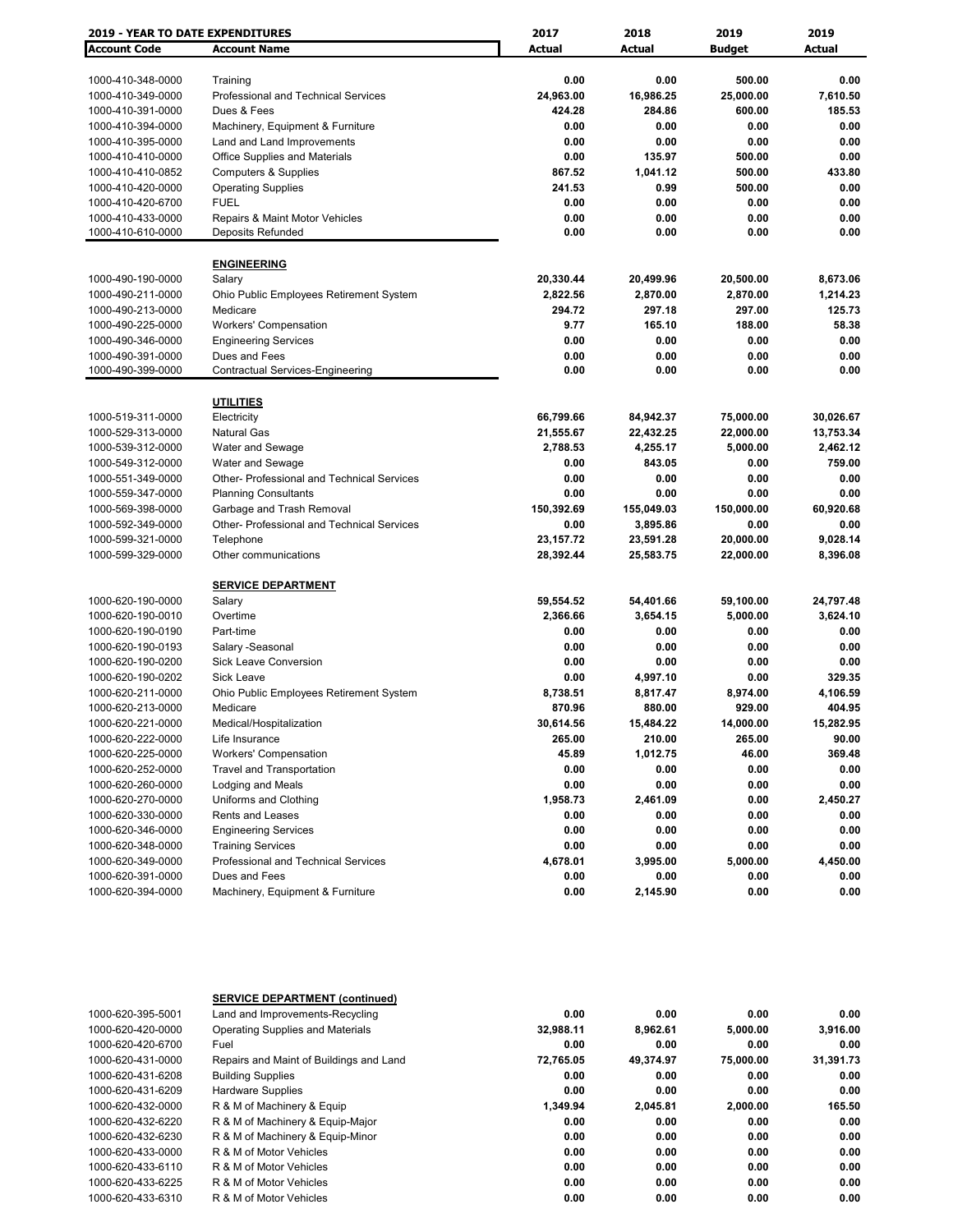| <b>2019 - YEAR TO DATE EXPENDITURES</b> |                                            | 2017          | 2018          | 2019          | 2019      |
|-----------------------------------------|--------------------------------------------|---------------|---------------|---------------|-----------|
| <b>Account Code</b>                     | <b>Account Name</b>                        | <b>Actual</b> | <b>Actual</b> | <b>Budget</b> | Actual    |
|                                         |                                            |               |               |               |           |
| 1000-620-440-0000                       | Small Tools and Minor Equipment            | 0.00          | 0.00          | 0.00          | 181.15    |
| 1000-620-490-0000                       | Other - Supplies and Materials             | 0.00          | 0.00          | 0.00          | 0.00      |
|                                         |                                            | 0.00          | 0.00          | 0.00          | 0.00      |
| 1000-620-490-0000-1                     | <b>Other Operating Supplies</b>            |               |               |               |           |
| 1000-620-520-0000                       | Equipment                                  | 0.00          | 0.00          | 0.00          | 0.00      |
| 1000-620-640-0000                       | Leaf Dumping                               | 0.00          | 0.00          | 0.00          | 0.00      |
| 1000-630-349-0000                       | Professional and Technical Services        | 0.00          | 0.00          | 0.00          | 0.00      |
| 1000-630-390-0000                       | Contractual -Senior Snow plowing           | 0.00          | 0.00          | 0.00          | 0.00      |
| 1000-630-420-0000                       | <b>Operating Supplies -Salt</b>            | 0.00          | 0.00          | 0.00          | 0.00      |
| 1000-630-432-6320                       | R & M - Snow Plows                         | 0.00          | 0.00          | 0.00          | 0.00      |
| 1000-640-399-6201                       | R & M-Sanitary Sewers                      | 46,175.32     | 5,859.69      | 10,000.00     | 0.00      |
|                                         |                                            |               |               |               |           |
|                                         | <u>MAYOR</u>                               |               |               |               |           |
| 1000-710-131-0000                       | Salary - MAYOR                             | 57,887.96     | 55,642.74     | 46,500.00     | 19,673.06 |
| 1000-710-131-7906                       | Payments in Lieu of Healthcare             | 0.00          | 0.00          | 0.00          | 0.00      |
| 1000-710-211-0000                       | Ohio Public Employees Retirement System    | 10,512.30     | 9,368.63      | 6,510.00      | 2,754.23  |
| 1000-710-213-0000                       | Medicare                                   | 955.70        | 803.70        | 677.00        | 285.23    |
|                                         |                                            |               |               |               |           |
| 1000-710-221-0000                       | Medical/Hospitalization                    | 15,137.40     | 11,068.74     | 0.00          | 0.00      |
| 1000-710-222-0000                       | Life Insurance                             | 145.75        | 180.00        | 159.00        | 90.00     |
| 1000-710-225-0000                       | <b>Workers' Compensation</b>               | 36.68         | 600.73        | 700.00        | 212.32    |
| 1000-710-252-0000                       | <b>Travel and Transportation</b>           | 536.55        | 530.35        | 800.00        | 0.00      |
| 1000-710-259-0000                       | Other - Employee Reimbursements            | 0.00          | 0.00          | 0.00          | 0.00      |
| 1000-710-260-0000                       | Housing & Meals                            | 3,164.47      | 1,611.98      | 3,000.00      | 0.00      |
| 1000-710-324-0000                       | Printing and Reproduction                  | 0.00          | 0.00          | 0.00          | 0.00      |
| 1000-710-330-0000                       | Rents and Leases                           | 0.00          | 0.00          | 0.00          | 0.00      |
| 1000-710-349-0000                       | <b>Professional and Technical Services</b> | 93.81         | 0.00          | 0.00          | 0.00      |
| 1000-710-349-7150                       | <b>Education Expenses</b>                  | 0.00          | 0.00          | 0.00          | 0.00      |
| 1000-710-391-0000                       | Dues and Fees                              | 1,093.03      | 1,083.98      | 2,000.00      | 0.00      |
|                                         |                                            | 0.00          | 0.00          | 0.00          | 0.00      |
| 1000-710-394-0000                       | Machinery, Equipment & Furniture           |               |               |               |           |
| 1000-710-399-0000                       | <b>Contractual Services</b>                | 0.00          | 0.00          | 0.00          | 0.00      |
| 1000-710-410-0000                       | <b>Office Supplies and Materials</b>       | 138.01        | 0.00          | 500.00        | 0.00      |
| 1000-710-420-0000                       | <b>Operating Supplies and Materials</b>    | 123.19        | 0.00          | 0.00          | 0.00      |
|                                         |                                            |               |               |               |           |
|                                         | <b>COUNCIL</b>                             |               |               |               |           |
| 1000-715-111-0000                       | Salaries - Council                         | 66,236.82     | 65,964.76     | 69,000.00     | 28,816.59 |
| 1000-715-211-0000                       | Ohio Public Employees Retirement System    | 9,265.84      | 9,229.22      | 9,273.00      | 4,019.92  |
| 1000-715-212-0000                       | Social Security                            |               | 0.00          | 0.00          | 0.00      |
| 1000-715-213-0000                       | Medicare                                   | 961.46        | 956.45        | 960.00        | 417.89    |
| 1000-715-225-0000                       | <b>Workers' Compensation</b>               | 39.46         | 665.81        | 800.00        | 235.68    |
| 1000-715-252-0000                       | <b>Travel and Transportation</b>           | 0.00          | 0.00          | 0.00          | 0.00      |
| 1000-715-260-0000                       | Lodging & Meals                            | 0.00          | 0.00          | 0.00          | 0.00      |
| 1000-715-324-0000                       | Printing and Reproduction                  | 0.00          | 0.00          | 0.00          | 0.00      |
|                                         |                                            | 0.00          | 0.00          | 0.00          | 0.00      |
| 1000-715-325-0000                       | Advertising                                |               |               |               |           |
| 1000-715-348-0000                       | Training                                   | 0.00          | 0.00          | 0.00          | 0.00      |
| 1000-715-349-0000                       | Professional and Technical Services        | 0.00          | 0.00          | 0.00          | 0.00      |
| 1000-715-349-7150                       | <b>Education Exp</b>                       | 0.00          | 0.00          | 0.00          | 0.00      |
| 1000-715-391-0000                       | Dues and Fees                              | 0.00          | 0.00          | 0.00          | 0.00      |
| 1000-715-399-0000                       | <b>Contractual Services</b>                | 0.00          | 0.00          | 0.00          | 0.00      |
| 1000-715-399-7150                       | Contractual Services-Education Exp         | 0.00          | 0.00          | 0.00          | 0.00      |
| 1000-715-399-7151                       | <b>Contractual Services- Master Plan</b>   | 0.00          | 0.00          | 0.00          | 0.00      |
| 1000-715-410-0000                       | <b>Office Supplies and Materials</b>       | 0.00          | 0.00          | 0.00          | 0.00      |
| 1000-715-420-0000                       | <b>Operating Supplies and Materials</b>    | 0.00          | 0.00          | 0.00          | 0.00      |
| 1000-715-600-6584                       | <b>Unemployment Compensation</b>           | 0.00          | 0.00          | 0.00          | 0.00      |
|                                         |                                            |               |               |               |           |
|                                         |                                            |               |               |               |           |
|                                         |                                            |               |               |               |           |
|                                         | <b>MAYOR'S COURT</b>                       |               |               |               |           |
|                                         |                                            |               |               |               |           |
| 1000-720-141-0000                       | Salary - Legal Counsel-Prosecutor          | 26,307.72     | 24,000.08     | 24,000.00     | 10,153.88 |
| 1000-720-141-0141                       | Magistrate                                 | 18,800.00     | 13,350.00     | 11,700.00     | 5,200.00  |
| 1000-720-190-0000                       | Salary- Mayor's Court Clerk                | 42,416.00     | 42,452.40     | 42,432.00     | 17,952.00 |
| 1000-720-190-0001                       | <b>Community Diversion Program</b>         | 0.00          | 0.00          | 0.00          | 0.00      |
| 1000-720-190-0010                       | Overtime                                   | 0.00          | 0.00          | 0.00          | 0.00      |
| 1000-720-190-0195                       | Employee Uniform Allowance                 | 0.00          | 0.00          | 0.00          | 0.00      |
| 1000-720-190-0202                       | <b>Sick Leave</b>                          | 0.00          | 0.00          | 0.00          | 0.00      |
| 1000-720-211-0000                       | Ohio Public Employees Retirement System    | 9,922.52      | 9,485.32      | 11,988.00     | 4,344.31  |
| 1000-720-213-0000                       | Medicare                                   | 1,103.78      | 1,091.04      | 1,241.00      | 453.84    |
| 1000-720-221-0000                       | Medical/Hospitalization                    | 19,397.22     | 20,831.52     | 20,832.00     | 9,859.41  |
| 1000-720-222-0000                       | Life Insurance                             | 0.00          | 0.00          | 0.00          | 0.00      |
|                                         |                                            |               |               |               |           |
| 1000-720-225-0000                       | <b>Workers' Compensation</b>               | 41.93         | 707.60        | 810.00        | 250.43    |
| 1000-720-240-0000                       | Unemployment Compensation                  | 655.00        | 1,179.00      | 0.00          | 0.00      |
| 1000-720-252-0000                       | <b>Travel &amp; Transportation</b>         | 0.00          | 0.00          | 2,000.00      | 0.00      |
| 1000-720-260-0000                       | Lodging & Meals                            | 0.00          | 0.00          | 0.00          | 0.00      |
| 1000-720-270-0000                       | Uniforms and Clothing                      | 0.00          | 0.00          | 0.00          | 0.00      |
| 1000-720-340-0853                       | <b>Technical Services-Software Support</b> | 0.00          | 0.00          | 0.00          | 0.00      |
| 1000-720-348-0000                       | Training                                   | 270.00        | 360.00        | 0.00          | 0.00      |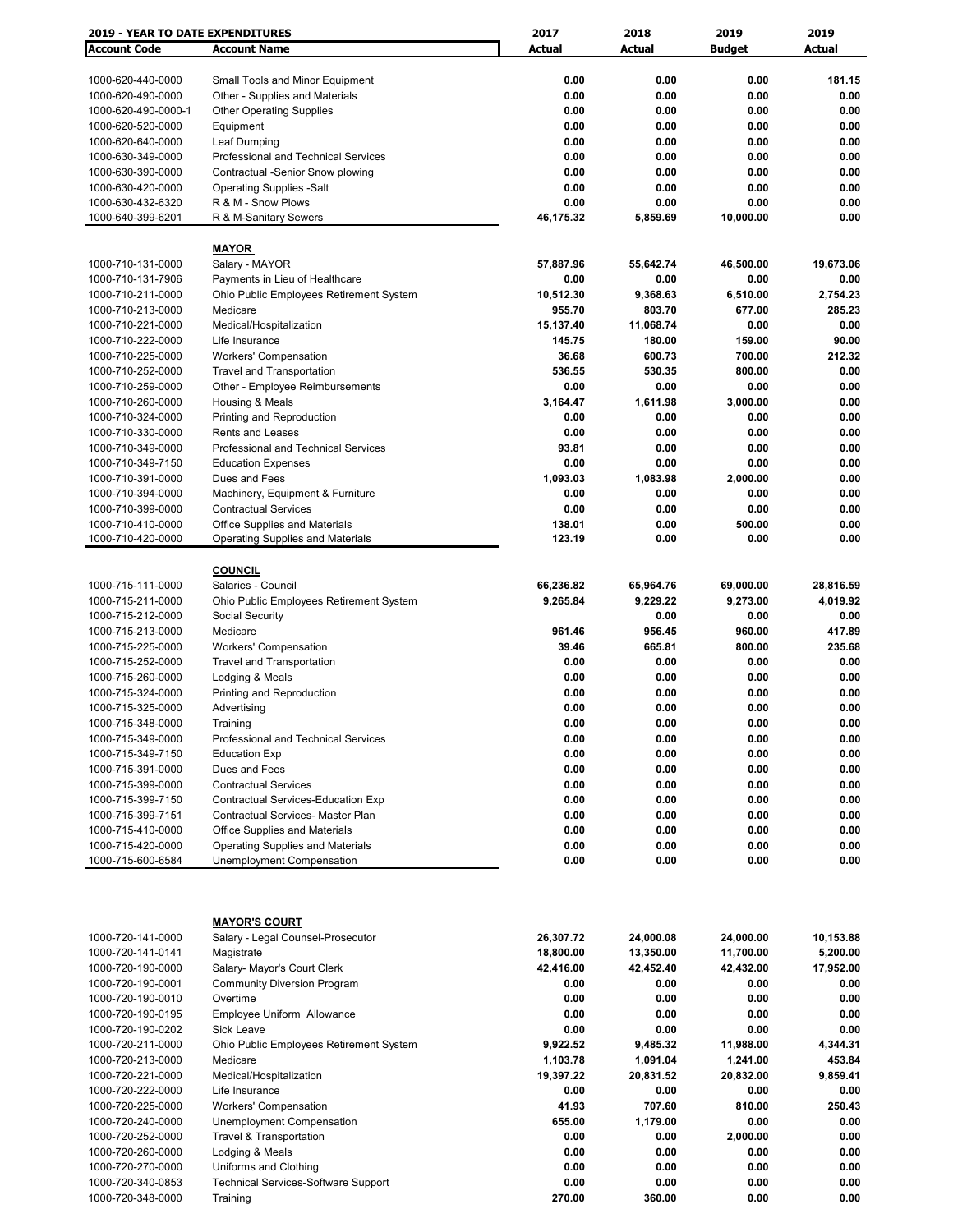|                     | <b>2019 - YEAR TO DATE EXPENDITURES</b>     |               | 2018          | 2019          | 2019          |
|---------------------|---------------------------------------------|---------------|---------------|---------------|---------------|
| <b>Account Code</b> | <b>Account Name</b>                         | <b>Actual</b> | <b>Actual</b> | <b>Budget</b> | <b>Actual</b> |
|                     |                                             |               |               |               |               |
| 1000-720-348-0001   | <b>Training- Community Diversion</b>        | 0.00          | 0.00          | 0.00          | 0.00          |
| 1000-720-349-0000   | Other - Professional and Technicl Services  | 0.00          | 600.00        | 0.00          | 0.00          |
| 1000-720-391-0000   | Dues and Fees                               | 675.00        | 100.00        | 200.00        | 50.00         |
| 1000-720-391-0001   | Dues and Fees (Community Diversion Program) | 0.00          | 0.00          | 0.00          | 0.00          |
| 1000-720-394-0000   | Machinery, Equipment & Furniture            | 0.00          | 0.00          | 0.00          | 0.00          |
| 1000-720-399-0000   | <b>Contractual Services</b>                 | 0.00          | 0.00          | 0.00          | 0.00          |
| 1000-720-410-0000   | Office Supplies and Materials               | 2,745.44      | 4,125.17      | 1,500.00      | 175.78        |
| 1000-720-410-0001   | Office Supplies (Community Diversion)       | 0.00          | 0.00          | 0.00          | 0.00          |
| 1000-720-420-0000   | <b>Operating Supplies and Materials</b>     | 24.37         | 0.00          | 0.00          | 0.00          |
| 1000-720-640-0000   | Payment to Another Political Subdivision    | 0.00          | 0.00          | 0.00          | 0.00          |
|                     | <b>BOARDS &amp; COMMISSIONS</b>             |               |               |               |               |
| 1000-735-150-0000   | <b>Compensation of Planning Commission</b>  | 2,054.93      | 2,080.00      | 1,890.00      | 920.00        |
| 1000-735-150-0701   | <b>Compensation of Zoning Board Members</b> | 2,782.32      | 2,670.00      | 3,150.00      | 1,070.00      |
| 1000-735-190-0000   | <b>Other- Personal Services</b>             | 0.00          | 0.00          | 0.00          | 0.00          |
| 1000-735-211-0000   | <b>OPERS</b>                                | 280.00        | 319.20        | 264.00        | 140.00        |
| 1000-735-211-0701   | OPERS-BZA                                   | 257.60        | 429.10        | 441.00        | 402.50        |
| 1000-735-213-0000   | Medicare                                    | 34.65         | 26.55         | 27.41         | 11.32         |
| 1000-735-213-0701   | Medicare-BZA                                | 42.64         | 42.36         | 45.68         | 17.55         |
| 1000-735-225-0000   | <b>Workers' Compensation</b>                | 1.27          | 57.61         | 50.00         | 7.62          |
| 1000-735-225-0701   | Workers' Compensation-BZA                   | 2.51          | 43.61         | 25.00         | 15.01         |
| 1000-735-240-0701   | Unemployment Compensation                   | 0.00          | 0.00          | 0.00          | 0.00          |
| 1000-735-252-0000   | <b>Travel and Transportation</b>            | 0.00          | 0.00          | 0.00          | 0.00          |
| 1000-735-349-000    | <b>Professional Services</b>                | 0.00          | 0.00          | 0.00          | 0.00          |
| 1000-735-410-0000   | Office Supplies and Materials               | 0.00          | 0.00          | 0.00          | 0.00          |
|                     | <b>AOS FEES</b>                             |               |               |               |               |
| 1000-745-342-0000   | <b>Auditor of State Audit Services</b>      | 1,845.00      | 17,737.50     | 0.00          | 948.00        |
| 1000-745-343-0000   | Uniform Accounting Network Fees             | 3,870.00      | 2,394.00      | 4,500.00      | 0.00          |
|                     | <b>SOLICITOR</b>                            |               |               |               |               |
| 1000-750-141-0000   | Salary - Legal Counsel                      | 60,000.00     | 0.00          | 0.00          | 0.00          |
| 1000-750-141-0001   | Salary - Legal Counsel-Comm Diversion       | 0.00          | 0.00          | 0.00          | 0.00          |
| 1000-750-211-0000   | <b>OPERS</b>                                | 0.00          | 0.00          | 0.00          | 0.00          |
| 1000-750-211-0001   | <b>OPERS-Community Diversion</b>            | 0.00          | 0.00          | 0.00          | 0.00          |
| 1000-750-211-0001-1 | <b>OPERS (Community Diversion)</b>          | 0.00          | 0.00          | 0.00          | 0.00          |
| 1000-750-213-0000   | Medicare                                    | 0.00          | 0.00          | 0.00          | 0.00          |
| 1000-750-213-0001   | <b>Medicare-Community Diversion</b>         | 0.00          | 0.00          | 0.00          | 0.00          |
| 1000-750-213-0001-1 | Medicare (Community Diversion Program)      | 0.00          | 0.00          | 0.00          | 0.00          |
| 1000-750-225-0000   | <b>Workers' Compensation</b>                | 0.00          | 560.13        | 0.00          | 198.01        |
| 1000-750-349-0000   | Professional and Technical Services         | 3,935.50      | 55,701.09     | 75,000.00     | 5,195.00      |
| 1000-750-391-0000   | Dues & Fees                                 | 0.00          | 0.00          | 0.00          | 0.00          |
| 1000-750-399-0000   | <b>Contractual Services</b>                 | 14,221.30     | 16,175.00     | 0.00          | 0.00          |

|                     | <b>INCOME TAX</b>                   |            |            |            |           |
|---------------------|-------------------------------------|------------|------------|------------|-----------|
| 1000-755-322-0000   | Postage                             | 0.00       | 0.00       | 600.00     | 0.00      |
| 1000-755-342-0000   | <b>Auditing Services</b>            | 0.00       | 0.00       | 0.00       | 0.00      |
| 1000-755-344-0013   | Tax Collection Fees (Net Profit)    |            | 24.30      | 0.00       | 0.00      |
| 1000-755-348-0000   | Training                            | 0.00       | 0.00       | 0.00       | 0.00      |
| 1000-755-348-0000-1 | <b>Training Services</b>            | 0.00       | 0.00       | 0.00       | 0.00      |
| 1000-755-349-0000   | Other Technical Services-Software   | 1,263.50   | 3,699.65   | 3,000.00   | 179.51    |
| 1000-755-349-0000-1 | <b>Other Contractual Services</b>   | 0.00       | 0.00       | 0.00       | 0.00      |
| 1000-755-391-0000   | Dues and Fees                       | 0.00       | 0.00       | 0.00       | 0.00      |
| 1000-755-391-0000-1 | Dues and Fees                       | 0.00       | 0.00       | 0.00       | 0.00      |
| 1000-755-399-0000   | <b>Contractual Services</b>         | 0.00       | 0.00       | 0.00       | 0.00      |
| 1000-755-420-0000   | <b>Operating Supplies</b>           | 0.00       | 0.00       | 0.00       | 0.00      |
| 1000-760-690-0000   | Tax Refunds                         | 74,543.16  | 112,143.46 | 50,000.00  | 14,499.22 |
|                     |                                     |            |            |            |           |
|                     | <b>ADMINISTRATIVE &amp; FINANCE</b> |            |            |            |           |
| 1000-790-190-0000   | Salary                              | 210,751.16 | 167,803.54 | 170,000.00 | 64,109.86 |
| 1000-790-190-0010   | Overtime                            | 0.00       | 0.00       | 0.00       | 0.00      |
| 1000-790-190-0190   | Part-time                           | 3,072.84   | 8,196.85   | 0.00       | 0.00      |
| 1000-790-190-0192   | Salary Seasonal                     | 0.00       | 0.00       | 0.00       | 0.00      |
| 1000-790-190-0200   | Sick Leave conversion               | 0.00       | 0.00       | 0.00       | 0.00      |
| 1000-790-190-0202   | <b>Sick Leave</b>                   | 2,487.13   | 4,549.30   | 0.00       | 3,764.74  |
| 1000-790-190-7906   | Payments in Lieu of Healthcare      | 0.00       | 0.00       | 0.00       | 0.00      |
| 1000-790-211-0000   | <b>OPERS</b>                        | 28,957.78  | 24,445.38  | 23,800.00  | 9,515.05  |
| 1000-790-213-0000   | Medicare                            | 2,920.14   | 2,481.53   | 2,465.00   | 932.73    |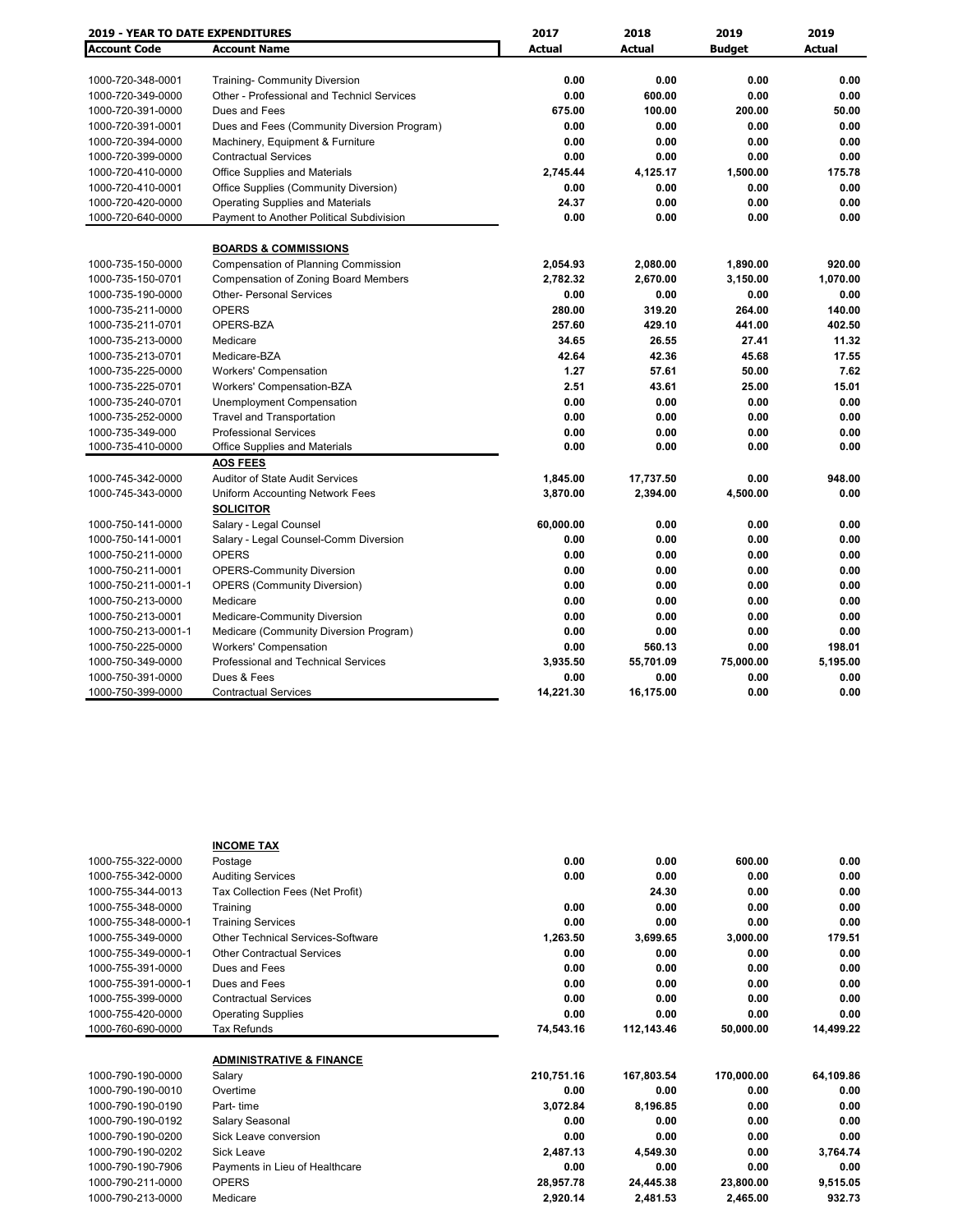| <b>2019 - YEAR TO DATE EXPENDITURES</b> |                                            | 2017          | 2018         | 2019          | 2019          |
|-----------------------------------------|--------------------------------------------|---------------|--------------|---------------|---------------|
| <b>Account Code</b>                     | <b>Account Name</b>                        | <b>Actual</b> | Actual       | <b>Budget</b> | <b>Actual</b> |
|                                         |                                            |               |              |               |               |
| 1000-790-221-0000                       | Medical/Hospitalization                    | 51,948.81     | 40,932.20    | 35,000.00     | 17,846.68     |
| 1000-790-222-0000                       | Life Insurance                             | 304.75        | 765.00       | 650.00        | 360.00        |
| 1000-790-222-1790                       | Life Insurance-RETIREE                     | 1,363.16      | 1,358.30     | 2,400.00      | 277.25        |
| 1000-790-225-0000                       | <b>Workers' Compensation</b>               | 162.71        | 1,965.74     | 2,500.00      | 689.60        |
| 1000-790-252-0000                       | <b>Travel and Transportation</b>           | 181.60        | 16.00        | 500.00        | 0.00          |
| 1000-790-260-0000                       | Meals & Lodging                            | 742.58        | 269.23       | 500.00        | 202.32        |
| 1000-790-322-0000                       | Postage                                    | 3,233.95      | 3,566.80     | 3,000.00      | 1,000.00      |
| 1000-790-323-0000                       | Postage Machine Rental                     | 174.00        | 1,044.00     | 696.00        | 174.00        |
| 1000-790-324-0000                       | Printing and Reproduction                  | 1,157.64      | 1,972.10     | 2,500.00      | 204.00        |
| 1000-790-324-0005                       | Printing and Reproduction                  | 121.08        | 0.00         | 19,000.00     | 0.00          |
| 1000-790-325-0000                       | Advertising                                | 1,023.47      | 822.22       | 6,000.00      | 0.00          |
| 1000-790-330-0000                       | <b>Rents and Leases</b>                    | 0.00          | 0.00         | 0.00          | 0.00          |
| 1000-790-345-0000                       | <b>Election Expenses</b>                   | 0.00          | 7,595.02     | 0.00          | 0.00          |
| 1000-790-348-0000                       | Training                                   | 300.00        | 165.00       | 500.00        | 0.00          |
| 1000-790-349-0000                       | <b>Professional and Technical Services</b> | 170,606.01    | 165,237.29   | 114,000.00    | 64,991.16     |
| 1000-790-351-0000                       | Insurance and Bonding                      | 55,887.00     | 52,866.00    | 52,000.00     | 25,200.00     |
| 1000-790-391-0000                       | Dues and Fees                              | 16,672.57     | 11,196.44    | 9,000.00      | 2,476.45      |
| 1000-790-394-0000                       | Machinery, Equipment & Furniture           | 944.98        | 2,832.03     | 5,000.00      | 2,220.00      |
| 1000-790-399-0000                       | <b>Contractual Services</b>                | 8,344.49      | 6,180.24     | 15,600.00     | 1,779.94      |
| 1000-790-410-0000                       | <b>Office Supplies and Materials</b>       | 4,022.80      | 3,433.91     | 4,000.00      | 547.65        |
| 1000-790-420-0000                       | <b>Operating Supplies and Materials</b>    | 3,230.57      | 2,934.74     | 4,000.00      | 1,403.20      |
| 1000-790-431-0000                       | R & M of Buildings and Land                | 390.20        | 1,290.97     | 0.00          | 1,440.05      |
| 1000-790-432-0000                       | R & M of Machinery & Equip                 | 1.735.00      | 0.00         | 0.00          | 0.00          |
| 1000-790-490-0000                       | Econ Dev - Supplies & Materials            | 0.00          | 0.00         | 0.00          | 0.00          |
| 1000-790-640-0000                       | Payment to County Treasurer                | 17.14         | 9.62         | 0.00          | 7,516.53      |
|                                         | <b>CAPITAL &amp; TRANSFERS</b>             |               |              |               |               |
| 1000-800-520-0000                       | Equipment                                  |               |              |               |               |
| 1000-910-910-0000                       | Transfers - Out OP&F                       | 489,000.00    | 140,200.00   | 112,147.00    | 0.00          |
| 1000-910-910-0620                       | Transfers - Out S.C.M.R. & Int             | 500,000.00    | 580,000.00   | 620,000.00    | 0.00          |
| 1000-910-910-0000-1                     | Transfers - Out VETERAN'S MEM              | 0.00          | 0.00         | 0.00          | 0.00          |
| 1000-910-910-4901                       | Transfers - Out Interest to Capital        | 100,000.00    | 147,218.99   | 620,000.00    | 0.00          |
| 1000-910-910-0000-2                     | Transfers - Out Water Meter Repair         | 0.00          | 0.00         | 0.00          | 0.00          |
| 1000-920-920-0000                       | Advances - Out                             | 0.00          | 0.00         | 0.00          | 0.00          |
| 1000-930-930-0000                       | Contingencies                              | 0.00          | 0.00         | 0.00          | 0.00          |
|                                         |                                            | 5.556.220.78  | 4,942,560.57 | 5,291,217.09  | 1,728,435.24  |

| <b>SCMR Fund</b>  |                                           |            |            |            |            |
|-------------------|-------------------------------------------|------------|------------|------------|------------|
| 2011-620-190-0000 | Salary                                    | 391,054.16 | 372,080.17 | 388,000.00 | 158,751.03 |
| 2011-620-190-0010 | Overtime                                  | 21,813.40  | 24,421.40  | 22,000.00  | 16,421.67  |
| 2011-620-190-0190 | Part -time                                | 0.00       | 0.00       | 0.00       | 0.00       |
| 2011-620-190-0192 | Salary -Seasonal                          | 0.00       | 0.00       | 0.00       | 0.00       |
| 2011-620-190-0200 | Sick Leave conversion                     | 0.00       | 0.00       | 0.00       | 0.00       |
| 2011-620-190-0202 | Sick Leave                                | 22,230.56  | 8,437.75   | 0.00       | 3,312.36   |
| 2011-620-190-0203 | Injury Pay                                | 0.00       | 0.00       | 0.00       | 0.00       |
| 2011-620-190-7906 | In Lieu of Healthcare                     | 0.00       | 0.00       | 0.00       | 0.00       |
| 2011-620-211-0000 | Ohio Public Employees Retirement System   | 52,293.70  | 56,325.23  | 57,400.00  | 24,959.89  |
| 2011-620-213-0000 | Medicare                                  | 4.332.28   | 4,588.63   | 5,945.00   | 2,124.93   |
| 2011-620-221-0000 | Medical/Hospitalization                   | 59,739.48  | 97,516.04  | 83,000.00  | 37,701.65  |
| 2011-620-222-0000 | Life Insurance                            | 1,311.75   | 1,215.00   | 1,200.00   | 630.00     |
| 2011-620-225-0000 | <b>Workers' Compensation</b>              | 195.33     | 3.221.51   | 6.600.00   | 1,118.17   |
| 2011-620-252-0000 | <b>Travel and Transportation</b>          | 0.00       | 0.00       | 0.00       | 0.00       |
| 2011-620-259-0000 | <b>Sick Leave Conversion</b>              | 0.00       | 0.00       | 0.00       | 902.00     |
| 2011-620-260-0000 | Lodging and Meals                         | 0.00       | 0.00       | 0.00       | 0.00       |
| 2011-620-270-0000 | Uniforms and Clothing                     | 1.656.42   | 1.208.72   | 3,000.00   | 415.47     |
| 2011-620-325-0000 | Advertising                               | 0.00       | 0.00       | 0.00       | 0.00       |
| 2011-620-346-0000 | <b>Engineering Services</b>               | 0.00       | 0.00       | 0.00       | 0.00       |
| 2011-620-348-0000 | Training                                  | 60.00      | 180.00     | 0.00       | 0.00       |
| 2011-620-349-0000 | Professional and Technical Services       | 13,424.53  | 12,851.50  | 9,000.00   | 4,091.69   |
| 2011-620-391-0000 | Dues and Fees                             | 222.78     | 346.56     | 600.00     | 415.02     |
| 2011-620-420-0000 | <b>Operating Supplies and Materials</b>   | 47,881.41  | 14,611.81  | 45,000.00  | 4,648.09   |
| 2011-620-420-6700 | Fuel                                      | 20,842.52  | 23,236.20  | 25,000.00  | 7,729.50   |
| 2011-620-431-0000 | R & M of Buildings and Land               | 26,837.97  | 2,413.85   | 10.000.00  | 1.574.11   |
| 2011-620-432-0000 | R & M of Machinery & Equip                | 6,388.74   | 31,479.04  | 20,000.00  | 6,181.32   |
| 2011-620-433-0000 | Repairs and Maintenance of Motor Vehicles | 21,936.08  | 10,852.73  | 30,000.00  | 3,120.14   |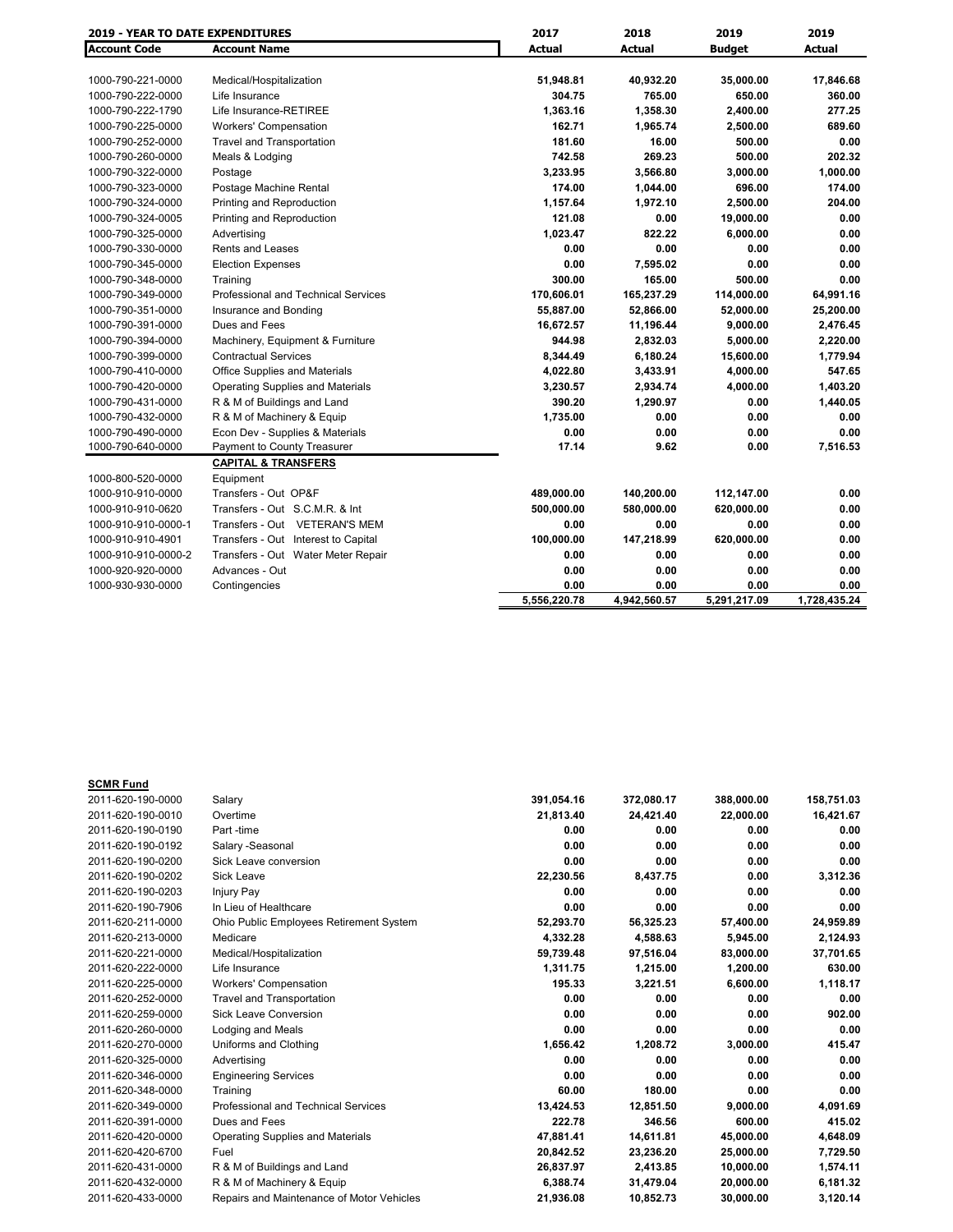| <b>2019 - YEAR TO DATE EXPENDITURES</b>                    |                                                                    | 2017               | 2018               | 2019               | 2019               |
|------------------------------------------------------------|--------------------------------------------------------------------|--------------------|--------------------|--------------------|--------------------|
| <b>Account Code</b>                                        | <b>Account Name</b>                                                | <b>Actual</b>      | Actual             | <b>Budget</b>      | Actual             |
|                                                            |                                                                    |                    |                    |                    |                    |
| 2011-620-440-0000                                          | Minor equipment                                                    | 0.00               | 0.00               | 0.00               | 0.00               |
| 2011-630-420-0000                                          | Materials-Salt, Cold Patch & Gravel                                | 64,091.14          | 63,785.33          | 100,000.00         | 112,539.58         |
| 2011-630-432-0000                                          | Repairs and Maintenance - Snow Plows                               | 0.00               | 0.00               | 0.00               | 0.00               |
| 2011-800-555-0000                                          | Streets, Highways, Sidewalks and Curbs                             | 0.00               | 2,980.00           | 0.00               | 0.00               |
| 2011-920-920-0000                                          | Advances - Out                                                     | 0.00<br>756,312.25 | 0.00<br>731,751.47 | 0.00<br>806,745.00 | 0.00<br>386,636.62 |
|                                                            |                                                                    |                    |                    |                    |                    |
| <b>State Highway Fund</b>                                  |                                                                    |                    |                    |                    |                    |
| 2021-610-430-4569                                          | Repairs and Maintenance-Signals                                    | 0.00               | 0.00               | 0.00               | 0.00               |
| 2021-620-420-0000                                          | Materials-Salt                                                     | 0.00               | 0.00               | 15,000.00          | 0.00               |
| 2021-650-349-0000                                          | Professional and Technical Services                                | 0.00               | 0.00               | 0.00               | 0.00               |
| 2021-620-431-0000                                          | R & M of Buildings and Land                                        | 0.00               | 0.00               | 0.00               | 0.00               |
| 2021-630-432-0000                                          | R & M of Machinery & Equip                                         | 0.00               | 0.00               | 0.00               | 0.00               |
| 2021-800-555-0000                                          | Streets, Highways, Sidewalks and Curbs                             | 0.00               | 0.00               | 0.00               | 0.00               |
| 2021-800-555-0802                                          | Streets, Highways, Sidewalks and Curbs                             | 0.00               | 0.00               | 0.00               | 0.00               |
| 2021-800-590-0802                                          | Other - Capital Outlay                                             | 0.00               | 0.00               | 0.00               | 0.00               |
| 2021-800-590-0803                                          | Advances - Out                                                     | 0.00               | 0.00               | 0.00               | 0.00               |
| 2021-650-349-0000-1                                        | Other-Professional & Technical Services                            | 0.00               | 0.00               | 0.00               | 0.00               |
| 2021-800-555-0000-1                                        | Streets, Highways, Sidewalks and Curbs                             | 0.00               | 0.00               | 0.00               | 0.00               |
|                                                            |                                                                    |                    |                    |                    |                    |
|                                                            |                                                                    | 0.00               | 0.00               | 15,000.00          | 0.00               |
| <b>Law Enforcement Trust Fund</b>                          |                                                                    |                    |                    |                    |                    |
| 2091-110-100-0101                                          | <b>Personal Services-DARE</b>                                      | 0.00               | 0.00               | 0.00               | 0.00               |
| 2091-110-213-0000                                          | Medicare                                                           | 0.00               | 0.00               | 0.00               | 0.00               |
| 2091-110-348-0000                                          | Training                                                           | 0.00               | 0.00               | 0.00               | 0.00               |
| 2091-110-349-0102                                          | Professional Services                                              | 3,105.30           | 3,321.53           | 3,000.00           | 1,648.60           |
| 2091-110-420-0000                                          | <b>Operating Supplies and Materials</b>                            | 666.34             | 0.00               | 1,000.00           | 0.00               |
| 2091-110-420-0101                                          | Operating Supplies and Materials-DARE                              | 0.00               | 0.00               | 0.00               | 0.00               |
| 2091-110-640-0000                                          | Payment to Another Political Subdivision                           | 0.00               | 0.00               | 0.00               | 0.00               |
| 2091-800-520-0000                                          | Equipment                                                          | 0.00               | 0.00               | 0.00               | 0.00               |
|                                                            |                                                                    | 3,771.64           | 3,321.53           | 4,000.00           | 1,648.60           |
| <b>Motor Vehicle License Tax Fund</b><br>2101-610-420-0000 | <b>Operating Supplies and Materials</b>                            | 0.00               | 0.00               | 0.00               | 0.00               |
| 2101-760-431-0000                                          | R & M of Buildings and Land                                        | 0.00               | 0.00               | 0.00               | 0.00               |
| 2101-760-432-0000                                          | R & M of Machinery & Equip                                         | 0.00               | 0.00               | 0.00               | 0.00               |
| 2101-800-555-0000                                          | Streets, Highways, Sidewalks and Curbs                             | 0.00<br>0.00       | 0.00<br>0.00       | 0.00<br>0.00       | 0.00<br>0.00       |
|                                                            |                                                                    |                    |                    |                    |                    |
| <b>Police Pension Fund</b>                                 |                                                                    |                    |                    |                    |                    |
| 2131-110-215-0000                                          | Ohio Police and Fire Pension Fund                                  | 174,288.75         | 166,988.23         | 159,967.00         | 70,603.79          |
| 2131-110-344-0000                                          | Property Tax Collection Fees                                       | 557.25             | 582.93             | 1,000.00           | 669.33             |
| 2131-110-345-0000                                          | <b>Election Expense</b>                                            | 0.00               | 0.00               | 0.00               | 0.00               |
| 2131-910-910-0000                                          | Transfer out                                                       | 0.00               | 0.00               | 0.00               | 0.00               |
|                                                            |                                                                    | 174,846.00         | 167,571.16         | 160,967.00         | 71,273.12          |
|                                                            |                                                                    |                    |                    |                    |                    |
|                                                            |                                                                    |                    |                    |                    |                    |
| <b>Water Meter &amp; Repair Fund</b>                       |                                                                    |                    |                    |                    |                    |
| 2901-539-312-0000                                          | Water and Sewage                                                   | 0.00               | 0.00               | 0.00               | 0.00               |
| 2901-539-431-0000<br>2901-800-560-0000                     | R & M of Buildings and Land<br><b>Utility Distribution Systems</b> | 0.00<br>10,371.88  | 0.00<br>10,371.88  | 0.00<br>11,147.00  | 0.00<br>11,072.59  |
|                                                            |                                                                    | 10,371.88          | 10,371.88          | 11,147.00          | 11,072.59          |
| <b>FEMA Fund</b>                                           |                                                                    |                    |                    |                    |                    |
| 2902-110-420-0000                                          | <b>Operating Supplies and Materials</b>                            | 0.00               | 0.00               | 0.00               | 0.00               |
|                                                            |                                                                    | 0.00               | 0.00               | 0.00               | 0.00               |
|                                                            |                                                                    |                    |                    |                    |                    |
| <b>Mayor's Court Computer Fund</b>                         |                                                                    |                    |                    |                    |                    |
| 2903-720-340-0000                                          | Pro and Tech Services                                              | 0.00               | 0.00               | 0.00               | 0.00               |
| 2903-720-340-0853                                          | <b>Technical &amp; Software</b>                                    | 0.00               | 0.00               | 0.00               | 0.00               |
| 2903-720-394-0000                                          | Machinery, Equipment & Furniture                                   | 0.00               | 0.00               | 0.00               | 0.00               |
| 2903-720-410-0000                                          | <b>Office Supplies</b>                                             | 0.00               | 0.00               | 0.00               | 0.00               |
| 2903-720-420-0001                                          | Operating Supplies - Comm Diversion                                | 0.00               | 0.00               | 0.00               | 0.00               |
| 2903-720-600-0852                                          | <b>Computers &amp; Supplies</b>                                    | 2,246.37           | 2,026.00           | 3,000.00           | 0.00               |
| 2903-800-520-0000                                          | Equipment                                                          | 0.00               | 0.00               | 0.00               | 0.00               |
|                                                            |                                                                    | 2,246.37           | 2,026.00           | 3,000.00           | 0.00               |
| <b>Special Bond Retirement Fund</b><br>3101-740-344-0000   | Property Tax Collection Fees                                       | 0.00               | 0.00               | 0.00               | 0.00               |
| 3101-800-346-4905                                          | Eng services -Dunham san sewer                                     | 0.00               | 0.00               | 0.00               | 0.00               |
| 3101-850-710-0000                                          | Principal                                                          | 0.00               | 0.00               | 0.00               | 0.00               |
| 3101-850-710-4905-1                                        | Principal                                                          | 1,720,000.00       | 0.00               | 0.00               | 0.00               |
| 3101-850-720-0000                                          | Interest                                                           | 0.00               | 0.00               | 0.00               | 0.00               |
|                                                            |                                                                    |                    |                    |                    |                    |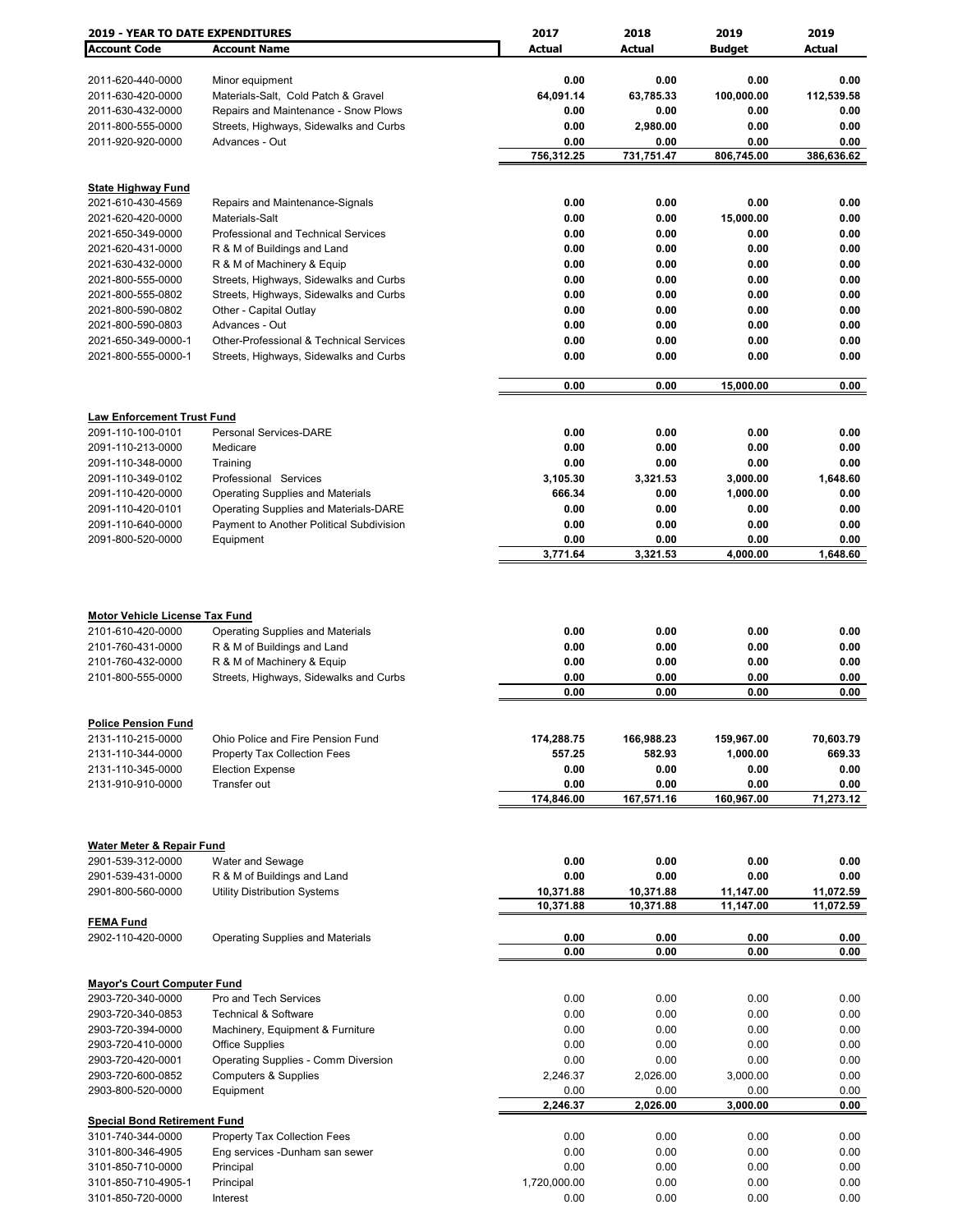| <b>2019 - YEAR TO DATE EXPENDITURES</b> |                                                       | 2017               | 2018               | 2019                 | 2019               |
|-----------------------------------------|-------------------------------------------------------|--------------------|--------------------|----------------------|--------------------|
| <b>Account Code</b>                     | <b>Account Name</b>                                   | Actual             | Actual             | <b>Budget</b>        | Actual             |
|                                         |                                                       |                    |                    |                      |                    |
| 3101-850-710-4905                       | Principal-Dunham Rd Sanitary Sewer                    | 0.00               | 1,710,000.00       | 0.00                 | 0.00               |
| 3101-850-710-4906                       | Principal- Dunham Rd Water Main Rehab                 | 18,594.18          | 40,562.46          | 0.00                 | 20,281.23          |
| 3101-850-720-4906                       | Interest                                              | 36,087.05          | 34,200.00          | 0.00                 | 0.00               |
| 3101-850-790-0000                       | Other - Debt Service                                  | 6,954.00           | 6,634.40           | 1,645,565.00         | 0.00               |
| 3101-850-790-0000-1                     | Other - Debt Service                                  | 0.00               | 0.00               | 0.00                 | 0.00               |
| 3101-850-790-4905                       | Other - Debt service                                  | 0.00               | 0.00               | 0.00                 | 0.00               |
|                                         |                                                       |                    | 0.00               |                      | 0.00               |
|                                         | <b>Walton Road</b>                                    | 0.00               |                    | 0.00                 |                    |
|                                         | Alex/Dunham Traffic                                   | 0.00               | 0.00               | 0.00                 | 0.00               |
|                                         |                                                       | 1,781,635.23       | 1,791,396.86       | 1,645,565.00         | 20,281.23          |
|                                         |                                                       |                    |                    |                      |                    |
| <b>Third Party Services</b>             |                                                       |                    |                    |                      |                    |
| 4101-790-620-3110                       | Senior Lawn Care & Benevolent Events                  | 0.00               | 0.00               | 0.00                 | 0.00               |
| 4101-800-610-6589                       | Deposits Refunded                                     | 0.00               | 0.00               | 0.00                 | 0.00               |
| 4101-800-620-0000                       | Deposits Applied                                      | 0.00               | 0.00               | 0.00                 | 0.00               |
|                                         |                                                       | 0.00               | 0.00               | 0.00                 | 0.00               |
|                                         |                                                       |                    |                    |                      |                    |
|                                         |                                                       |                    |                    |                      |                    |
| <b>Issue I and II Capital Funds</b>     |                                                       | 0.00               | 0.00               | 0.00                 | 0.00               |
| 4201-800-555-0000                       | Streets, Highways, Sidewalks and Curbs                |                    |                    |                      |                    |
| 4201-800-560-4905                       | <b>Utility Distribution Systems</b>                   | 0.00               | 0.00               | 0.00                 | 0.00               |
| 4201-800-560-4906                       | <b>Utility Distribution Systems</b>                   | 0.00               | 0.00               | 0.00                 | 0.00               |
| 4201-920-920-0000                       | Advances Out                                          | 0.00               | 0.00               | 0.00                 | 0.00               |
|                                         |                                                       | 0.00               | 0.00               | 0.00                 | 0.00               |
|                                         |                                                       |                    |                    |                      |                    |
|                                         |                                                       |                    |                    |                      |                    |
| <b>Capital Improvements Fund</b>        |                                                       |                    |                    |                      |                    |
| 4901-410-610-0000                       | Deposits Refunded                                     | 0.00               | 0.00               | 0.00                 | 0.00               |
| 4901-800-312-0000                       | Water & sewage                                        | 0.00               | 0.00               | 0.00                 | 0.00               |
| 4901-800-325-0000                       | Advertising                                           | 449.32             | 0.00               | 0.00                 | 0.00               |
| 4901-800-346-0000                       | <b>Engineering Services</b>                           | 0.00               | 0.00               | 0.00                 | 0.00               |
| 4901-800-349-0000                       | Other- Pro services                                   | 133,830.78         | 75,887.00          | 75,000.00            | 94,739.11          |
| 4901-800-420-0480                       | Advertising                                           | 0.00               | 0.00               | 0.00                 | 0.00               |
| 4901-800-433-0000                       | Repairs and Main. Of Motor Vehicles                   | 15,300.00          | 0.00               | 0.00                 | 0.00               |
| 4901-800-510-0000                       | Land and Land Improvements                            | 63,240.48          | 0.00               | 0.00                 | 0.00               |
| 4901-800-510-0489                       | Land and Land Imp Sagamore Creek                      | 0.00               | 0.00               | 0.00                 | 0.00               |
| 4901-800-510-0491                       | Land and Land Improvements-Egbert Rd                  | 0.00               | 0.00               | 0.00                 | 0.00               |
|                                         |                                                       | 18,973.06          | 949.50             | 0.00                 | 0.00               |
| 4901-800-520-0000                       | Equipment                                             |                    |                    |                      |                    |
| 4901-800-520-0480                       | Equipment                                             | 0.00               | 0.00               | 0.00                 | 0.00               |
| 4901-800-520-0481                       | Equipment-Police                                      | 0.00               | 0.00               | 0.00                 | 0.00               |
| 4901-800-520-0483                       | Equipment                                             | 0.00               | 0.00               | 0.00                 | 0.00               |
| 4901-800-520-0484                       | Equipment-Service Dept                                | 0.00               | 0.00               | 0.00                 | 0.00               |
| 4901-800-520-0487                       | Equipment- Finance Computer Upgrade                   | 0.00               | 0.00               | 0.00                 | 0.00               |
| 4901-800-530-0000                       | Buildings & Structures- Toiletry & Sinks              | 107,348.41         | 6,568.55           | 0.00                 | 0.00               |
| 4901-800-530-0000-1                     | <b>Buildings and Other Structures</b>                 | 0.00               | 0.00               | 0.00                 | 0.00               |
| 4901-800-530-5896                       | <b>Buildings and Other Structures</b>                 | 0.00               | 0.00               | 0.00                 | 0.00               |
| 4901-800-540-0000                       | Machinery, and Equip-                                 | 2,650.00           | 0.00               | 0.00                 | 0.00               |
| 4901-800-540-0487                       | Equipment- Finance Computer Upgrade                   | 0.00               | 0.00               | 0.00                 | 0.00               |
| 4901-800-550-0000                       | Motor Vehicles - Recreation                           | 0.00               | 0.00               | 0.00                 | 0.00               |
| 4901-800-550-0000-1                     | Motor Vehicles - Road Dept                            | 0.00               | 0.00               | 0.00                 | 0.00               |
|                                         | Motor Vehicles- POLICE                                |                    |                    |                      |                    |
| 4901-800-550-0488                       |                                                       | 122,374.26         | 0.00               | 0.00                 | 0.00               |
| 4901-800-555-0000                       | Streets, Highways, Sidewalks and Curbs                | 51,741.20          | 18,430.00          | 1,259,200.00         | 20,956.00          |
| 4901-800-555-6202                       | Streets, Highways, Sidewalks and Curbs (Storm Sewers) | 71,343.93          | 5,810.35           | 0.00                 | 0.00               |
| 4901-800-560-0000                       | <b>Utility Distribution Systems</b>                   | 0.00               | 0.00               | 0.00                 | 0.00               |
| 4901-800-560-0803                       | Utility Systems-Alexander Storm Sewer                 | 0.00               | 0.00               | 0.00                 | 0.00               |
| 4901-800-560-4905                       | Utility Systems-Dunham Rd Sanitary                    | 0.00               | 0.00               | 0.00                 | 0.00               |
| 4901-800-560-4906                       | Utility Systems-Dunham Rd Water Main                  | 0.00               | 0.00               | 0.00                 | 0.00               |
| 4901-800-560-4908                       | Utility Systems-Dunham Rd Resurfacing                 | 0.00               | 0.00               | 0.00                 | 0.00               |
| 4901-800-690-0000                       | Other - Engineering                                   | 0.00               | 0.00               | 0.00                 | 0.00               |
| 4901-800-690-0801                       | Other Capital<br>Culvert                              | 0.00               | 0.00               | 0.00                 | 0.00               |
| 4901-800-690-6523                       | Other- Storm damage                                   | 0.00               | 0.00               | 0.00                 | 0.00               |
| 4901-990-990-0000                       | Other - Other Financing Uses                          | 0.00               | 0.00               | 0.00                 | 0.00               |
|                                         |                                                       |                    |                    |                      |                    |
| 4901-910-910-0000                       | Transfers - Out (Debt Service)                        | 50,000.00          | 147,000.00         | 100,000.00           | 0.00               |
| 4901-920-920-0000                       | Advances Out (capital Lease)                          | 0.00<br>637,251.44 | 0.00<br>254,645.40 | 0.00<br>1,434,200.00 | 0.00<br>115,695.11 |
| <b>Veteran's Memorial Fund</b>          |                                                       |                    |                    |                      |                    |
| 4902-800-349-0000                       | <b>Professional Services</b>                          | 308.36             | 327.47             | 0.00                 | 0.00               |
| 4902-800-530-0000                       | <b>Buildings and Other Structures</b>                 | 2,782.43           | 116.12             | 500.00               | 0.00               |
|                                         |                                                       | 3,090.79           | 443.59             | 500.00               | 0.00               |
|                                         |                                                       |                    |                    |                      |                    |
| <b>Building Bond Fund</b>               |                                                       |                    |                    |                      |                    |
| 7001-410-610-0000                       | Deposits Refunded                                     | 0.00               | 0.00               | 0.00                 | 0.00               |
| 7001-910-910-0000                       | Transfers - Out                                       | 0.00               | 0.00               | 0.00                 | 0.00               |
|                                         |                                                       | 0.00               | 0.00               | 0.00                 | 0.00               |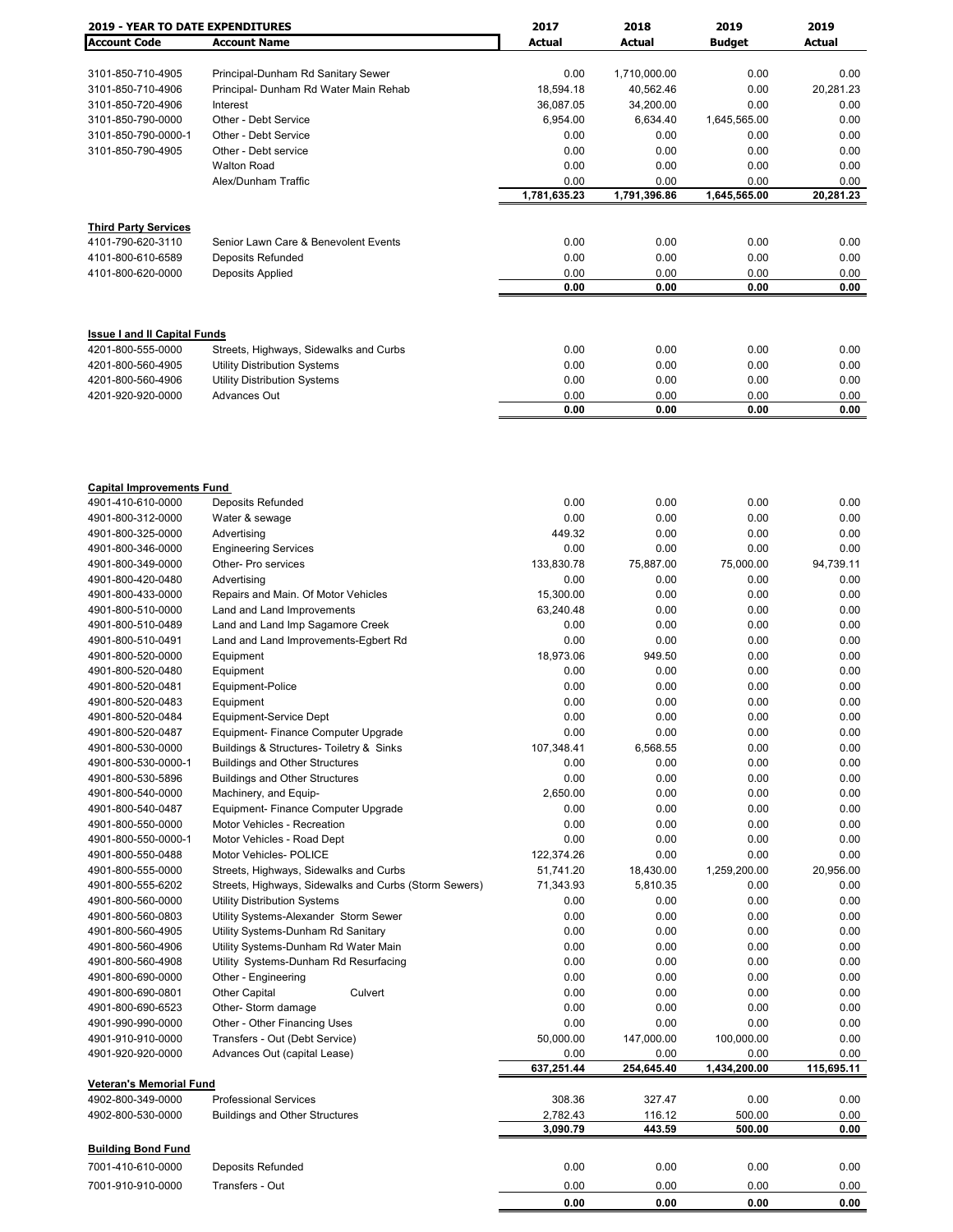| 2019 - YEAR TO DATE EXPENDITURES |                                          | 2017             | 2018         | 2019          | 2019          |
|----------------------------------|------------------------------------------|------------------|--------------|---------------|---------------|
| <b>Account Code</b>              | <b>Account Name</b>                      | <b>Actual</b>    | Actual       | <b>Budget</b> | <b>Actual</b> |
|                                  |                                          |                  |              |               |               |
| <b>Unclaimed Monies Fund</b>     |                                          |                  |              |               |               |
| 9101-790-690-0000                | Other - Other                            | 0.00             | 0.00         | 0.00          | 0.00          |
|                                  |                                          | 0.00             | 0.00         | 0.00          | 0.00          |
| <b>Unclaimed Monies Fund</b>     |                                          |                  |              |               |               |
| 9901-410-610-0000                | Deposits Refunded                        | 2,050.00         | 4,125.00     | 0.00          | 0.00          |
| 9901-410-620-0000                | Deposits Applied                         | 0.00             | 0.00         | 0.00          | 0.00          |
| 9901-790-690-0000                | Other - Other                            | 0.00             | 0.00         | 0.00          | 0.00          |
| 9901-790-690-3110                | <b>Other- Senior Services</b>            | 0.00             | 0.00         | 0.00          | 0.00          |
| <b>Mayor's Court</b>             |                                          |                  |              |               |               |
| 9902-720-620-0000                | Deposits Applied                         | 303,999.33       | 288,738.61   | 0.00          | 147,340.12    |
| <b>Second Party Service</b>      |                                          |                  |              |               |               |
| 9903-110-349-0013                | Professional Serv - Animal Fund          | 585.00           | 0.00         | 0.00          | 0.00          |
| 9903-310-420-0007                | Operating Exp. Benevolent Fund General   | 422.62           | 600.00       | 0.00          | 106.48        |
| 9903-310-420-0008                | Operating Exp. Benevolent Fund Events    | 0.00             | 0.00         | 0.00          | 0.00          |
| 9903-730-620-3110                | Deposits Applied (Senior Services)       | 33,813.00        | 38,112.50    | 0.00          | 11,467.50     |
|                                  |                                          | 34,820.62        | 38,712.50    | 0.00          | 11,573.98     |
| Walton Hills/Sagamore Hills JEDD |                                          |                  |              |               |               |
| 9904-790-640-0000                | Payment to another political subdivision | 352,172.15       | 667,998.70   | 800,000.00    | 283,227.95    |
| 9904-910-910-0000                | Transfers - Out                          | 485,788.60       | 0.00         | 0.00          | 0.00          |
|                                  |                                          | 837,960.75       | 667,998.70   | 800,000.00    | 283,227.95    |
|                                  | <b>TOTALS</b>                            | 10,104,577.08    | 8,903,663.27 | 10,172,341.09 | 2,777,184.56  |
|                                  | Payroll Infringes                        | 3,311,752.74     | 3,129,073.05 | 3,018,242.09  | 1,327,438.86  |
|                                  |                                          |                  |              |               |               |
|                                  |                                          | 8,918,217.74     | 9,129,142.18 | 10,252,164.92 | 3,483,439.28  |
|                                  |                                          | 10,104,577.08    | 8,903,663.27 | 10,172,341.09 | 2,777,184.56  |
|                                  |                                          | (1, 186, 359.34) | 225,478.91   | 79,823.83     | 706,254.72    |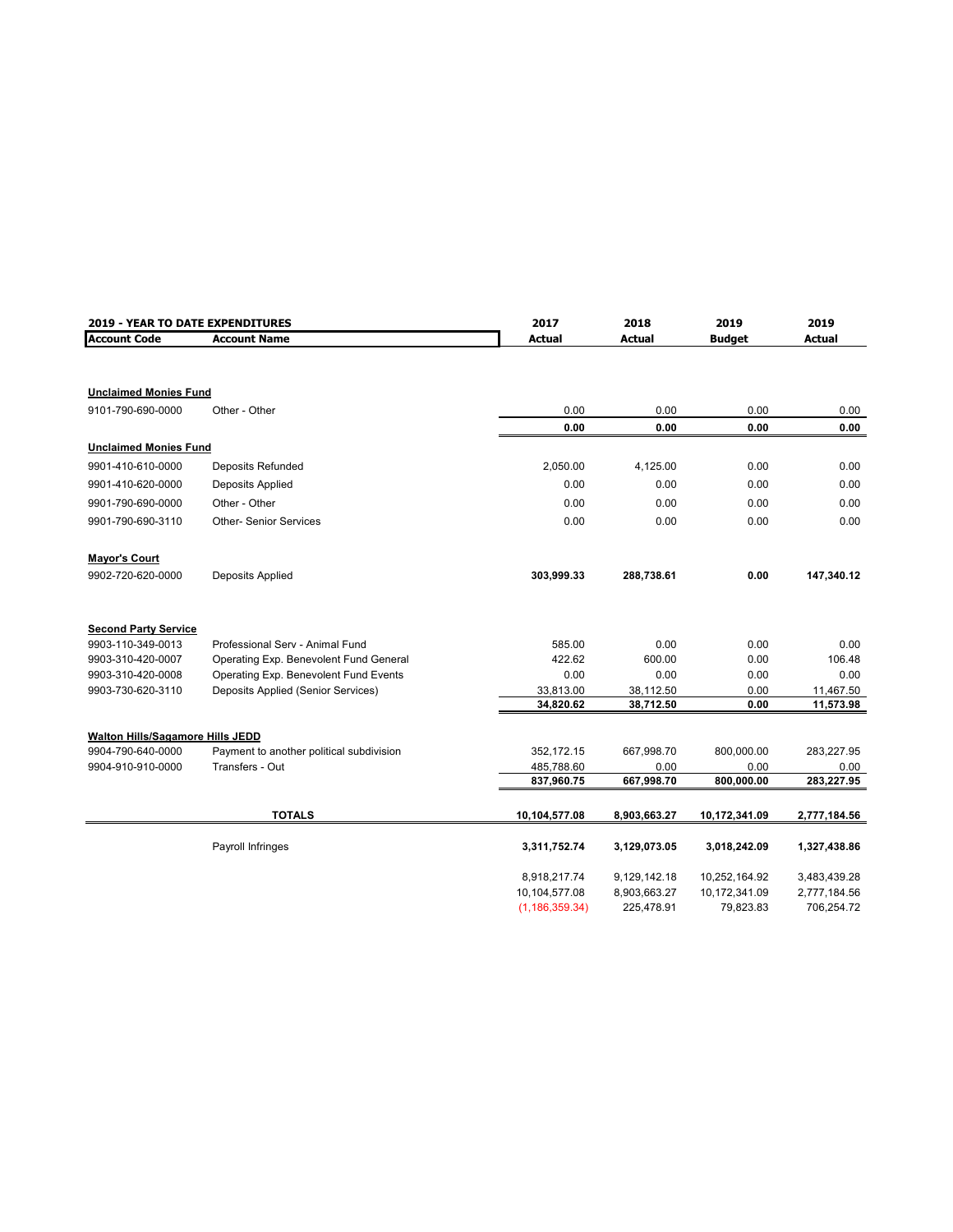|                                                 |                                                   | 2017<br>Actual               | 2018<br>Actual               | 2019<br><b>Budget</b>        | 2019<br>Actual               |
|-------------------------------------------------|---------------------------------------------------|------------------------------|------------------------------|------------------------------|------------------------------|
|                                                 | <b>GENERAL FUND #1000</b>                         |                              |                              |                              |                              |
| <b>Balance - January 1st</b>                    |                                                   | 1,224,404.90                 | 276,565.87                   | 276,565.87                   | 133,787.60                   |
| <b>Revenues</b>                                 |                                                   |                              |                              |                              |                              |
|                                                 |                                                   |                              |                              |                              |                              |
| <b>Municipal Income Tax</b>                     | Income Tax                                        | 3,504,076.94<br>3,503,831.01 | 3,732,345.10<br>3,697,337.09 | 3,760,000.00<br>3,750,000.00 | 2,000,854.89<br>1,968,100.44 |
|                                                 | Public Utility - Net Profit Tax                   | 245.93                       | 35,008.01                    | 10,000.00                    | 32,754.45                    |
| <b>Other Local Taxes</b>                        |                                                   | 11,484.28                    | 68,115.68                    | 742,960.00                   | 297,588.50                   |
|                                                 | Admissions<br>Special Assessments                 | 9,754.64<br>1,729.64         | 91.08<br>68,024.60           | 580,000.00<br>162,960.00     | 0.00<br>297,588.50           |
| <b>Licenses &amp; Permits &amp; Inspections</b> |                                                   | 41,785.88                    | 37,868.43                    | 40,500.00                    | 34,496.25                    |
|                                                 | <b>Building Permits</b>                           | 14,501.68                    | 12,437.83                    | 17,500.00                    | 4,395.25                     |
|                                                 | Tap Fees                                          | 0.00                         | 300.00                       | 0.00                         | 0.00                         |
|                                                 | Zoning                                            | 8,669.20                     | 6,920.60                     | 8,000.00                     | 18,751.00                    |
|                                                 | <b>Street Opening</b>                             | 400.00                       | 0.00                         | 0.00                         | 0.00                         |
|                                                 | Other                                             | 18,215.00                    | 18,210.00                    | 15,000.00                    | 11,350.00                    |
| Intergovernmental                               |                                                   | 67,795.39                    | 66,083.51                    | 48,693.00                    | 22,457.32                    |
|                                                 | Grants                                            | 12,676.78                    | 12,072.40                    | 10,000.00                    | 1,930.06                     |
|                                                 | Shared Taxes and Permits (Track)                  | 28,569.50                    | 28,810.68                    | 20,000.00                    | 6,745.70                     |
|                                                 | Local Gov't Fund - State of Ohio                  | 20,454.16                    | 20,746.27                    | 17,693.00                    | 11,230.76                    |
|                                                 | Local Gov't Fund - County<br>Cigarette Tax - Ohio | 0.00<br>74.25                | 0.00<br>86.86                | 0.00<br>0.00                 | 0.00<br>0.00                 |
|                                                 | Liquor & Beer Permits - Ohio                      | 6,020,70                     | 4,367.30                     | 1,000.00                     | 2,550.80                     |
|                                                 | Estate (Inheritance) Tax                          | 0.00                         | 0.00                         | 0.00                         | 0.00                         |
|                                                 | Other                                             | 0.00                         | 0.00                         | 0.00                         | 0.00                         |
| <b>Charges for Services</b>                     |                                                   | 241,954.09                   | 350,788.24                   | 352,429.92                   | 65,279.56                    |
|                                                 | Concessions                                       | 2,154.00                     | 1,492.85                     | 3,500.00                     | 0.00                         |
|                                                 | <b>Recreation Entry Fees</b>                      | 10,593.60                    | 7,286.00                     | 10,000.00                    | 4,621.79                     |
|                                                 | <b>Cultural &amp; Recreation</b>                  | 19,930.00                    | 27,921.00                    | 19,000.00                    | 18,312.00                    |
|                                                 | Comm. Room                                        | 10,605.00                    | 42,376.00                    | 55,000.00                    | 16,700.00                    |
|                                                 | Antenna Lease                                     | 0.00                         | 0.00                         | 0.00                         | 0.00                         |
|                                                 | Cable TV                                          | 30,227.63                    | 31,955.79                    | 35,000.00                    | 8,259.39                     |
|                                                 | Fire<br>Other                                     | 200.00<br>168,243.86         | 0.00<br>239,756.60           | 0.00<br>229,929.92           | 150.00<br>17,236.38          |
|                                                 |                                                   |                              |                              |                              |                              |
| <b>Interest</b>                                 |                                                   | 4,720.72                     | 9,691.74                     | 2,000.00                     | 5,267.91                     |
|                                                 | Interest Earnings                                 | 4,720.72                     | 9,691.74                     | 2,000.00                     | 5,267.91                     |
| <b>Municipal Court</b>                          |                                                   | 202,969.19                   | 482,815.22                   | 345,000.00                   | 276,579.74                   |
|                                                 | <b>Court Fines</b>                                | 122,875.38                   | 397,891.77                   | 270,000.00                   | 231,332.49                   |
|                                                 | Court Costs                                       | 69,593.81                    | 79,716.33                    | 70,000.00                    | 43,549.25                    |
|                                                 | Forfeiture                                        | 10,500.00                    | 5,207.12                     | 5,000.00                     | 1,698.00                     |
|                                                 | <b>Witness Fees</b>                               | 0.00                         | 0.00                         | 0.00                         | 0.00                         |
| <b>All Other Revenue</b>                        |                                                   | 533,108.93                   | 52,074.38                    | 11,000.00                    | 5,528.46                     |
|                                                 | Special Assessments - Direct                      | 0.00                         | 0.00                         | 0.00                         | 0.00                         |
|                                                 | <b>Unclaimed Property</b>                         | 0.00                         | 0.00                         | 0.00                         | 0.00                         |
|                                                 | Prisoner Housing (County)                         | 0.00                         | 0.00                         | 0.00                         | 0.00                         |
|                                                 | Donations and Contributions<br>Garage Sale        | 5,864.00<br>631.00           | 0.00<br>768.00               | 2,000.00<br>0.00             | 100.00<br>0.00               |
|                                                 | <b>Asset Sales</b>                                | 0.00                         | 0.00                         | 0.00                         | 0.00                         |
|                                                 | Other                                             | 526,613.93                   | 51,306.38                    | 9,000.00                     | 5,428.46                     |
| <b>Operating Transfers - In</b>                 |                                                   | 0.00                         | 0.00                         | 0.00                         | 0.00                         |
|                                                 | Transfer In (Political Subdivision Fund)          | 0.00                         | 0.00                         | 0.00                         | 0.00                         |
|                                                 | Advances In                                       | 0.00                         | 0.00                         | 0.00                         | 0.00                         |
| <b>Non Revenue</b>                              |                                                   | 0.00                         | 0.00                         | 0.00                         | 0.00                         |
|                                                 | Miscellaneous Revenue                             | 0.00                         | 0.00                         | 0.00                         | 0.00                         |
|                                                 | <b>RITA Refund</b>                                | 0.00                         | 0.00                         | 0.00                         | 0.00                         |
|                                                 | Other - Adjustment                                | 0.00                         | 0.00                         | 0.00                         | 0.00                         |
| <b>Total Receipts</b>                           |                                                   | 4,607,895.42                 | 4,799,782.30                 | 5,302,582.92                 | 2,708,052.63                 |
| <b>Total Receipts and Balance</b>               |                                                   | 5,832,300.32                 | 5,076,348.17                 | 5,579,148.79                 | 2,841,840.23                 |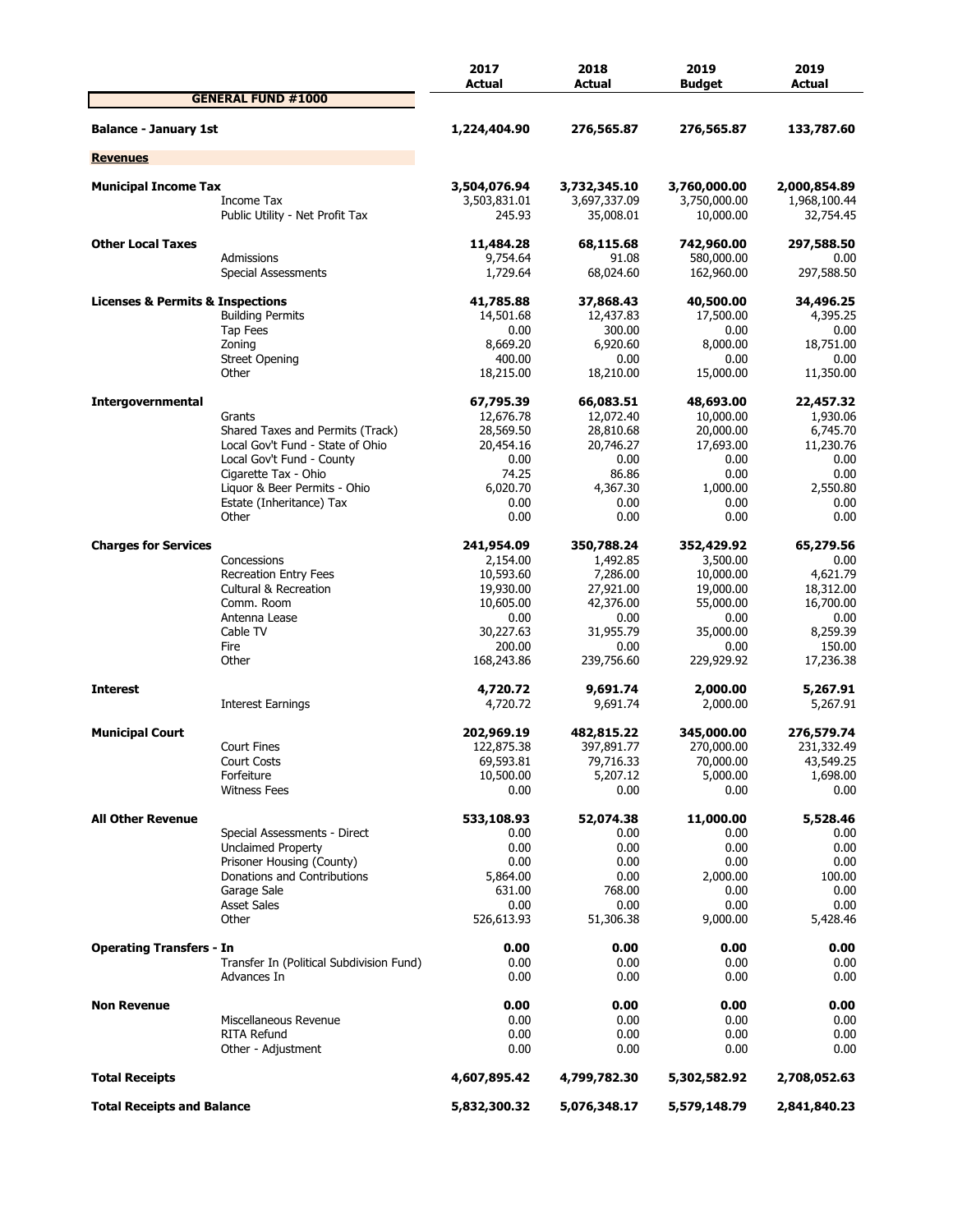|                                        |                                                                                                                  | 2017<br><b>Actual</b>                                                               | 2018<br><b>Actual</b>                                                                 | 2019<br><b>Budget</b>                                                               | 2019<br><b>Actual</b>                                                                |
|----------------------------------------|------------------------------------------------------------------------------------------------------------------|-------------------------------------------------------------------------------------|---------------------------------------------------------------------------------------|-------------------------------------------------------------------------------------|--------------------------------------------------------------------------------------|
| <b>GENERAL FUND (continued)</b>        |                                                                                                                  |                                                                                     |                                                                                       |                                                                                     |                                                                                      |
| <b>Expenditures</b>                    |                                                                                                                  |                                                                                     |                                                                                       |                                                                                     |                                                                                      |
| <b>Police</b>                          | Personal Services & Benefits<br>Other Operations & Maintenance<br>Capital Outlay                                 | 2,031,420.07<br>1,757,734.81<br>273,685.26<br>0.00                                  | 1,806,881.19<br>1,677,948.33<br>128,932.86<br>0.00                                    | 1,739,185.00<br>1,583,085.00<br>156,100.00<br>0.00                                  | 789,909.10<br>728,131.39<br>61,777.71<br>0.00                                        |
| <b>Fire</b>                            | Other Operations & Maintenance                                                                                   | 546,628.24<br>546,628.24                                                            | 513,347.00<br>513,347.00                                                              | 568,494.00<br>568,494.00                                                            | 284,246.98<br>284,246.98                                                             |
| <b>Health</b>                          | Personal Services & Benefits<br>Other Operations & Maintenance                                                   | 9,397.72<br>0.00<br>9,397.72                                                        | 9,397.72<br>0.00<br>9,397.72                                                          | 9,000.00<br>0.00<br>9,000.00                                                        | 5,405.97<br>0.00<br>5,405.97                                                         |
| <b>Recreation &amp; Community Life</b> | Personal Services & Benefits<br>Other Operations & Maintenance<br>Capital Outlay                                 | 223,767.12<br>123,233.22<br>100,533.90                                              | 197,895.86<br>119,216.89<br>78,678.97                                                 | 204,458.00<br>132,908.00<br>71,550.00                                               | 71,536.71<br>36,869.79<br>34,666.92                                                  |
| <b>Housing and Building</b>            | Personal Services & Benefits<br>Other Operations & Maintenance                                                   | 52,516.82<br>26,020.49<br>26,496.33                                                 | 34,870.16<br>16,420.97<br>18,449.19                                                   | 45,078.00<br>17,478.00<br>27,600.00                                                 | 15,159.98<br>6,930.15<br>8,229.83                                                    |
| <b>Engineering</b>                     | Personal Services & Benefits<br>Other Operations & Maintenance                                                   | 23,457.49<br>23,457.49<br>0.00                                                      | 23,832.24<br>23,832.24<br>0.00                                                        | 23,855.00<br>23,855.00<br>0.00                                                      | 10,071.40<br>10,071.40<br>0.00                                                       |
| <b>Basic Utility</b>                   | Electricity<br>Natural Gas<br>Water & Sewage<br>Sewer Fees - Residential<br>Refuse<br>Telephone & Communications | 293,086.71<br>66,799.66<br>21,555.67<br>2,788.53<br>0.00<br>150,392.69<br>51,550.16 | 320,592.76<br>84,942.37<br>22,432.25<br>4,255.17<br>843.05<br>155,049.03<br>53,070.89 | 294,000.00<br>75,000.00<br>22,000.00<br>5,000.00<br>0.00<br>150,000.00<br>42,000.00 | 125,346.03<br>30,026.67<br>13,753.34<br>2,462.12<br>759.00<br>60,920.68<br>17,424.22 |
| <b>Service</b>                         | Personal Services & Benefits<br>Other Operations & Maintenance                                                   | 262,371.26<br>104,414.83<br>157,956.43                                              | 164,302.42<br>91,918.44<br>72,383.98                                                  | 185,314.00<br>88,314.00<br>97,000.00                                                | 91,559.55<br>51,455.17<br>40,104.38                                                  |
| Mayor                                  | Personal Services & Benefits<br>Other Operations & Maintenance                                                   | 89,824.85<br>88,376.81<br>1,448.04                                                  | 80,890.85<br>79,806.87<br>1,083.98                                                    | 60,846.00<br>58,346.00<br>2,500.00                                                  | 23,014.84<br>23,014.84<br>0.00                                                       |
| Council                                | Personal Services & Benefits<br>Other Operations & Maintenance                                                   | 76,503.58<br>76,503.58<br>0.00                                                      | 76,816.24<br>76,816.24<br>0.00                                                        | 80,033.00<br>80,033.00<br>0.00                                                      | 33,490.08<br>33,490.08<br>0.00                                                       |
| <b>Municipal Court</b>                 | Personal Services & Benefits<br>Other Operations & Maintenance                                                   | 122,358.98<br>118,644.17<br>3,714.81                                                | 118,282.13<br>113,096.96<br>5,185.17                                                  | 116,703.00<br>115,003.00<br>1,700.00                                                | 48,439.65<br>48,213.87<br>225.78                                                     |
| <b>Clerk Treasurer</b>                 | Personal Services & Benefits<br>Other Operations & Maintenance                                                   | 0.00                                                                                | 0.00                                                                                  | 0.00                                                                                | 0.00                                                                                 |
| <b>Planning Commission</b>             | Personal Services & Benefits                                                                                     | 2,370.85<br>2,370.85                                                                | 2,483.36<br>2,483.36                                                                  | 2,231.41<br>2,231.41                                                                | 1,078.94<br>1,078.94                                                                 |
| <b>Zoning Commission</b>               | Personal Services & Benefits<br>Other Operations & Maintenance                                                   | 3,085.07<br>3,085.07<br>0.00                                                        | 3,185.07<br>3,185.07<br>0.00                                                          | 3,661.68<br>3,661.68<br>0.00                                                        | 1,505.06<br>1,505.06<br>0.00                                                         |
| Law                                    | Personal Services & Benefits<br>Other Operations & Maintenance                                                   | 78,156.80<br>60,000.00<br>18,156.80                                                 | 72,436.22<br>560.13<br>71,876.09                                                      | 75,000.00<br>0.00<br>75,000.00                                                      | 5,393.01<br>198.01<br>5,195.00                                                       |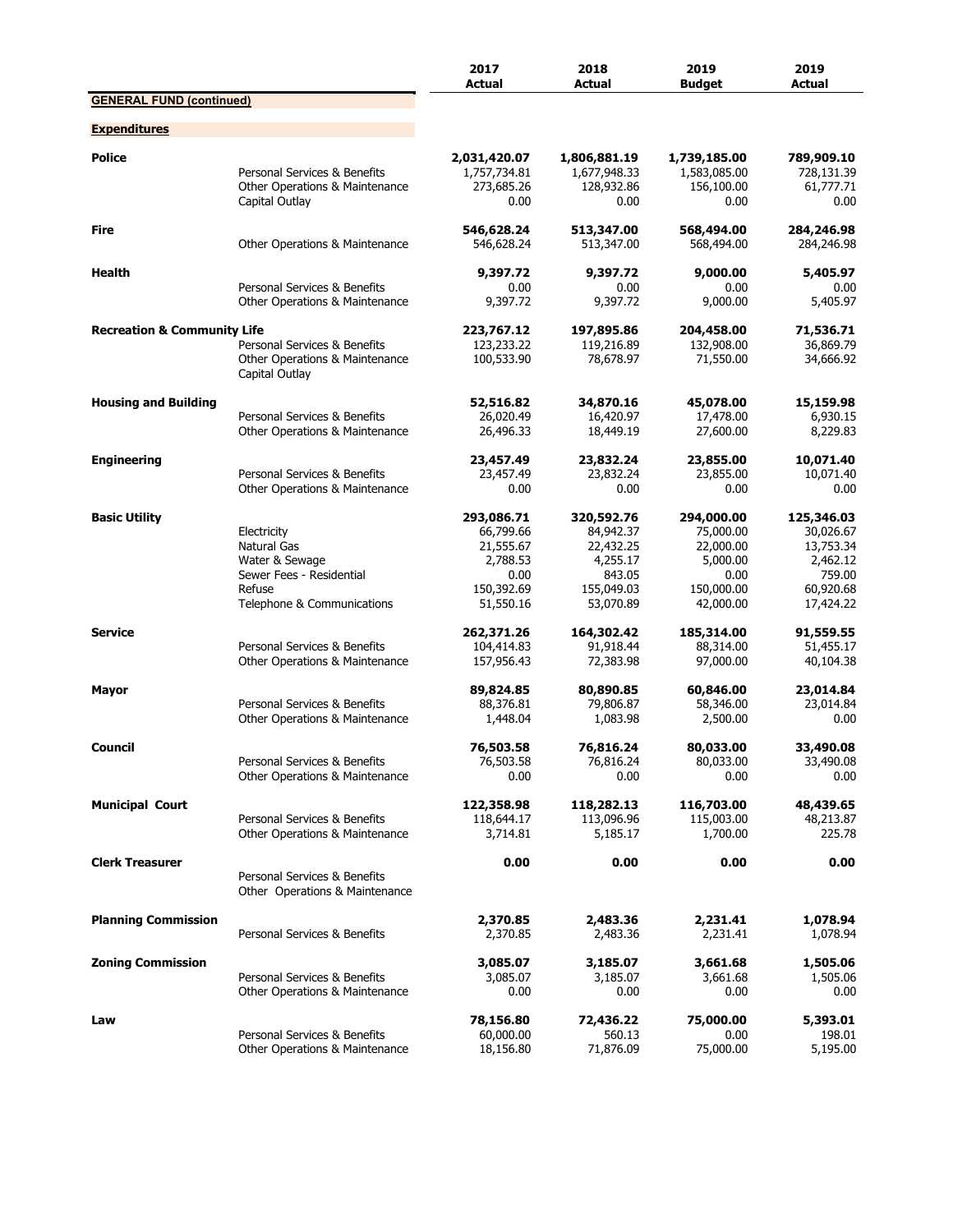|                                                                                                                                     |                                                                                                                | 2017<br><b>Actual</b>                                      | 2018<br><b>Actual</b>                                             | 2019<br><b>Budget</b>                                      | 2019<br><b>Actual</b>                                             |
|-------------------------------------------------------------------------------------------------------------------------------------|----------------------------------------------------------------------------------------------------------------|------------------------------------------------------------|-------------------------------------------------------------------|------------------------------------------------------------|-------------------------------------------------------------------|
| <b>GENERAL FUND (continued)</b>                                                                                                     |                                                                                                                |                                                            |                                                                   |                                                            |                                                                   |
| Income tax                                                                                                                          | Personal Services & Benefits                                                                                   | 75,806.66                                                  | 115,867.41                                                        | 53,600.00                                                  | 14,678.73                                                         |
|                                                                                                                                     | Other Operations & Maintenance                                                                                 | 75,806.66                                                  | 115,867.41                                                        | 53,600.00                                                  | 14,678.73                                                         |
| <b>General Office</b>                                                                                                               | Personal Services & Benefits<br><b>Other Operations &amp; Maintenance</b><br><b>UAN Fees</b><br>Capital Outlay | 576,468.56<br>302,892.66<br>269,705.90<br>3,870.00<br>0.00 | 534,060.95<br>252,783.07<br>278,883.88<br>2,394.00<br>0.00        | 477,611.00<br>237,815.00<br>235,296.00<br>4,500.00<br>0.00 | 207,599.21<br>97,698.23<br>109,900.98<br>0.00<br>0.00             |
| <b>Total General Government</b>                                                                                                     |                                                                                                                | 1,024,575.35                                               | 1,004,022.23                                                      | 869,686.09                                                 | 335,199.52                                                        |
| <b>Non-Departmental</b>                                                                                                             | <b>Transfers</b><br><b>Advances Out</b><br>Other Operations & Maintenance                                      | 1,089,000.00<br>1,089,000.00<br>0.00<br>0.00               | 867,418.99<br>867,418.99<br>0.00<br>0.00                          | 1,352,147.00<br>1,352,147.00<br>0.00<br>0.00               | 0.00<br>0.00<br>0.00<br>0.00                                      |
| <b>Total Disbursements</b>                                                                                                          |                                                                                                                | 5,556,220.78                                               | 4,942,560.57                                                      | 5,291,217.09                                               | 1,728,435.24                                                      |
| <b>Adjustments</b><br><b>Cash Balance</b><br><b>Less: Encumbrances</b><br><b>Unencumbered Balance</b>                               |                                                                                                                | 486.33<br>276,565.87<br>5,495.34<br>271,070.53             | 0.00<br>133,787.60<br>39,148.07<br>94,639.53                      | 0.00<br>287,931.70<br>0.00<br>287,931.70                   | 0.00<br>1,113,404.99<br>823,855.82<br>289,549.17                  |
|                                                                                                                                     | SCMR Fund #2011                                                                                                |                                                            |                                                                   |                                                            |                                                                   |
| <b>Balance - January 1st</b>                                                                                                        |                                                                                                                | 100,087.01                                                 | 24,019.26                                                         | 24,019.26                                                  | 47,342.97                                                         |
| <b>Revenues</b>                                                                                                                     | Gasoline Excise Tax                                                                                            | 680,244.50<br>115,022.25                                   | 755,075.18                                                        | 784,000.00<br>110,000.00                                   | 69,675.17                                                         |
|                                                                                                                                     | State Motor Vehicle License Tax<br>Interest<br>Other<br>Advances In<br>Transfers-In                            | 64,045.30<br>0.00<br>1,176.95<br>0.00<br>500,000.00        | 114,360.82<br>59,620.11<br>0.00<br>1.094.25<br>0.00<br>580,000.00 | 54,000.00<br>0.00<br>0.00<br>620,000.00                    | 44,474.79<br>22,220.38<br>0.00<br>2,980.00<br>0.00                |
| <b>Total Receipts and Balance</b>                                                                                                   |                                                                                                                | 780,331.51                                                 | 779,094.44                                                        | 808,019.26                                                 | 117,018.14                                                        |
| <b>Expenditures</b>                                                                                                                 | Personal Services & Benefits<br>Other Operations & Maintenance<br>Capital Outlay                               | 756,312.25<br>554,627.08<br>201,685.17                     | 731,751.47<br>569,014.45<br>162,737.02                            | 806,745.00<br>567,145.00<br>239,600.00                     | 386,636.62<br>246,337.17<br>140,299.45                            |
| <b>Total Disbursements</b><br><b>Adjustments</b><br><b>Cash Balance</b><br><b>Less: Encumbrances</b><br><b>Unencumbered Balance</b> |                                                                                                                | 756,312.25<br>0.00<br>24,019.26<br>0.00<br>24,019.26       | 731,751.47<br>0.00<br>47,342.97<br>6,244.93<br>41,098.04          | 806,745.00<br>0.00<br>1,274.26<br>0.00<br>1,274.26         | 386,636.62<br>0.00<br>(269, 618.48)<br>80,782.75<br>(350, 401.23) |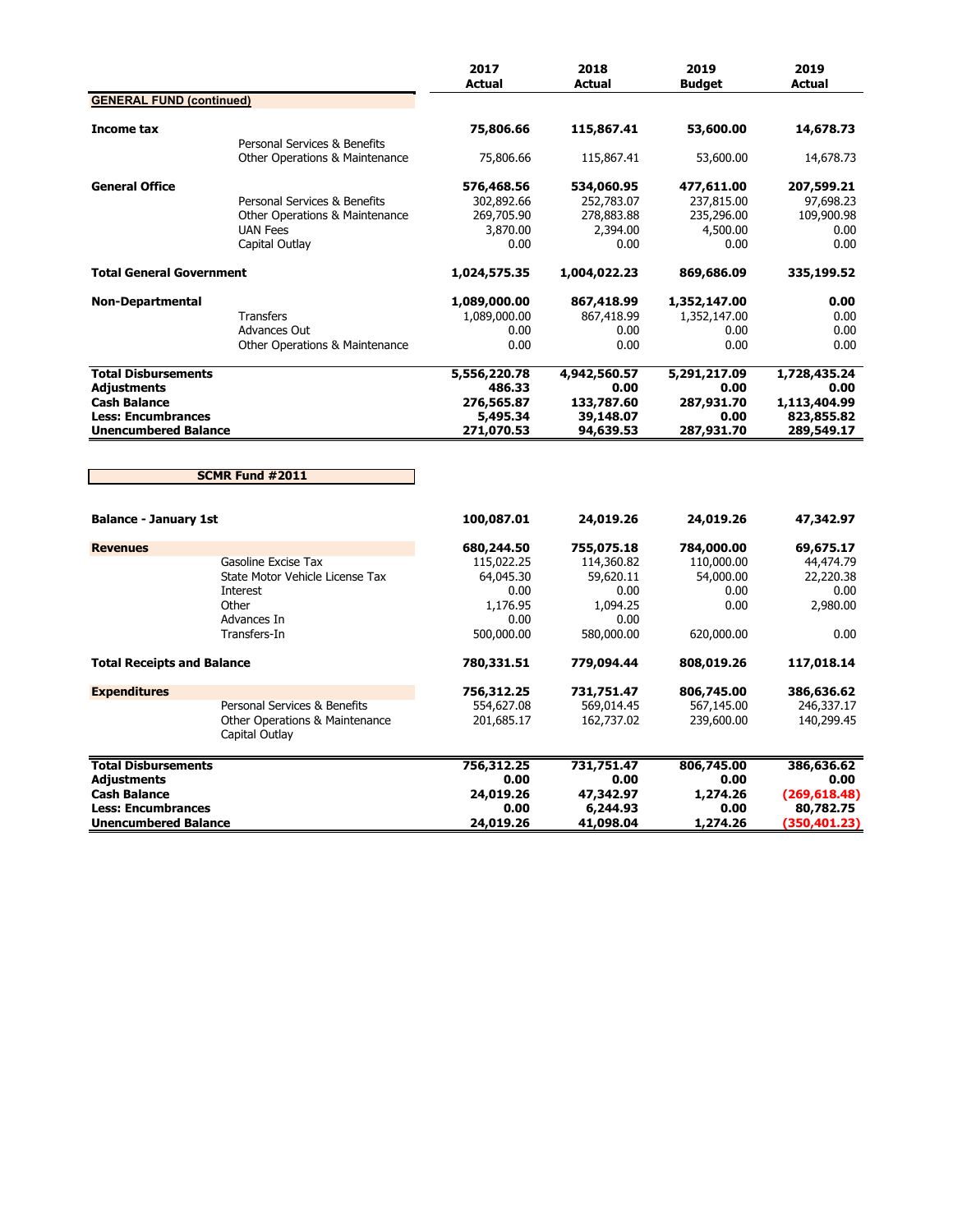|                                                  |                                                                | 2017<br><b>Actual</b> | 2018<br><b>Actual</b> | 2019<br><b>Budget</b> | 2019<br><b>Actual</b> |
|--------------------------------------------------|----------------------------------------------------------------|-----------------------|-----------------------|-----------------------|-----------------------|
| <b>State Highway Fund #2021</b>                  |                                                                |                       |                       |                       |                       |
| <b>Balance - January 1st</b>                     |                                                                | 20,420.32             | 30,536.65             | 30,536.65             | 42,188.34             |
| <b>Revenues</b>                                  |                                                                | 10,116.33             | 11,651.69             | 14,000.00             | 5,407.68              |
|                                                  | Gasoline Excise Tax                                            | 5,659.65              | 8,592.63              | 8,000.00              | 3,606.04              |
|                                                  | State Motor Vehicle License Tax                                | 4,456.68              | 3,059.06              | 6,000.00              | 1,801.64              |
|                                                  | Interest<br>Other                                              | 0.00<br>0.00          | 0.00<br>0.00          | 0.00<br>0.00          | 0.00<br>0.00          |
|                                                  |                                                                |                       |                       |                       |                       |
| <b>Total Receipts and Balance</b>                |                                                                | 30,536.65             | 42,188.34             | 44,536.65             | 47,596.02             |
| <b>Expenditures</b>                              | Personal Services & Benefits                                   | 0.00                  | 0.00                  | 15,000.00             | 0.00                  |
|                                                  | Other Operations & Maintenance<br>Capital Outlay               | 0.00                  | 0.00                  | 15,000.00             | 0.00                  |
| <b>Total Disbursements</b>                       |                                                                | 0.00                  | 0.00                  | 15,000.00             | 0.00                  |
| <b>Adjustments</b>                               |                                                                |                       |                       |                       |                       |
| <b>Cash Balance</b><br><b>Less: Encumbrances</b> |                                                                | 30,536.65<br>0.00     | 42,188.34<br>0.00     | 29,536.65<br>0.00     | 47,596.02<br>0.00     |
| <b>Unencumbered Balance</b>                      |                                                                | 30,536.65             | 42,188.34             | 29,536.65             | 47,596.02             |
|                                                  |                                                                |                       |                       |                       |                       |
|                                                  |                                                                |                       |                       |                       |                       |
| Law Enforcement Trust Fund #2091                 |                                                                |                       |                       |                       |                       |
|                                                  |                                                                |                       |                       |                       |                       |
| <b>Balance - January 1st</b>                     |                                                                | 2,741.05              | 19,072.51             | 19,072.51             | 20,708.35             |
| <b>Revenues</b>                                  |                                                                | 20,103.10             | 4,957.37              | 4,000.00              | 447.00                |
|                                                  | Fines                                                          | 1,910.00              | 1,806.37              | 4,000.00              | 447.00                |
|                                                  | Grant<br>Other                                                 | 0.00<br>18,193.10     | 0.00<br>3,151.00      | 0.00<br>0.00          | 0.00<br>0.00          |
|                                                  | Transfers In                                                   | 0.00                  | 0.00                  | 0.00                  | 0.00                  |
| <b>Total Receipts and Balance</b>                |                                                                | 22,844.15             | 24,029.88             | 23,072.51             | 21,155.35             |
|                                                  |                                                                |                       |                       |                       |                       |
| <b>Expenditures</b>                              |                                                                | 3,771.64              | 3,321.53              | 4,000.00              | 1,648.60              |
|                                                  | Personal Services & Benefits<br>Other Operations & Maintenance | 0.00<br>3,771.64      | 0.00<br>3,321.53      | 0.00<br>4,000.00      | 0.00<br>1,648.60      |
|                                                  | Capital Outlay                                                 | 0.00                  | 0.00                  | 0.00                  | 0.00                  |
|                                                  |                                                                |                       |                       |                       |                       |
| <b>Total Disbursements</b>                       |                                                                | 3,771.64              | 3,321.53              | 4,000.00              | 1,648.60              |
| Adjustments<br><b>Cash Balance</b>               |                                                                | 0.00<br>19,072.51     | 0.00<br>20,708.35     | 0.00<br>19,072.51     | 0.00<br>19,506.75     |
| <b>Less: Encumbrances</b>                        |                                                                | 0.00                  | 291.00                | 0.00                  | 1,204.80              |
| <b>Unencumbered Balance</b>                      |                                                                | 19,072.51             | 20,417.35             | 19,072.51             | 18,301.95             |
|                                                  |                                                                |                       |                       |                       |                       |
|                                                  | <b>Motor Vehicle License Tax #2101</b>                         |                       |                       |                       |                       |
| <b>Balance - January 1st</b>                     |                                                                | 194,331.43            | 216,157.04            | 216,157.04            | 241,271.73            |
| <b>Revenues</b>                                  |                                                                | 21,825.61             | 25,114.69             | 25,000.00             | 8,866.92              |
|                                                  | State Motor Vehicle License Tax                                | 21,825.61             | 25,114.69             | 25,000.00             | 8,866.92              |
|                                                  | Interest                                                       | 0.00                  | 0.00                  | 0.00                  | 0.00                  |
| <b>Total Receipts and Balance</b>                |                                                                | 216,157.04            | 241,271.73            | 241,157.04            | 250,138.65            |
| <b>Expenditures</b>                              |                                                                | 0.00                  | 0.00                  | 0.00                  | 0.00                  |
|                                                  | Other Operations & Maintenance                                 | 0.00                  | 0.00                  | 0.00                  | 0.00                  |
|                                                  | Capital Outlay                                                 | 0.00                  | 0.00                  | 0.00                  | 0.00                  |
| <b>Total Disbursements</b>                       |                                                                | 0.00                  | 0.00                  | 0.00                  | 0.00                  |
| <b>Adjustments</b><br><b>Cash Balance</b>        |                                                                | 216,157.04            | 241,271.73            | 241,157.04            | 250,138.65            |
| <b>Less: Encumbrances</b>                        |                                                                | 0.00                  | 0.00                  | 0.00                  | 0.00                  |
| <b>Unencumbered Balance</b>                      |                                                                | 216,157.04            | 241,271.73            | 241,157.04            | 250,138.65            |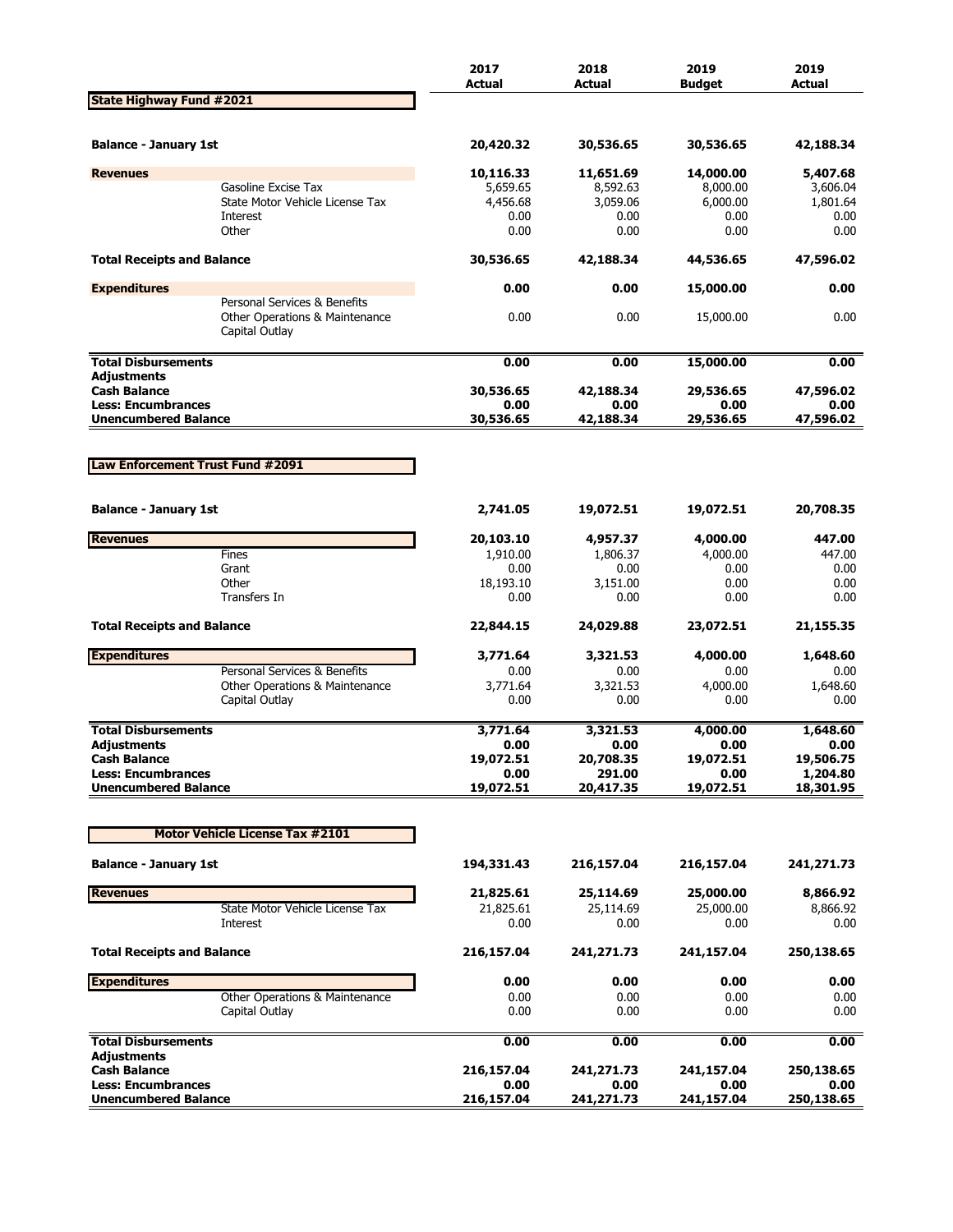|                                                          |                                            | 2017<br><b>Actual</b> | 2018<br><b>Actual</b> | 2019<br><b>Budget</b> | 2019<br>Actual       |
|----------------------------------------------------------|--------------------------------------------|-----------------------|-----------------------|-----------------------|----------------------|
|                                                          | <b>Police Pension Fund #2131</b>           |                       |                       |                       |                      |
| <b>Balance - January 1st</b>                             |                                            | 19,646.94             | 6,353.97              | 6,353.97              | 14,994.50            |
| <b>Revenues</b>                                          |                                            | 161,553.03            | 176,211.69            | 155,000.00            | 69,522.90            |
|                                                          | Real Estate & Public Utility               | 38,394.80             | 43,054.23             | 54,000.00             | 50,999.41            |
|                                                          | Tangible Personal Property<br>Homestead    | 0.00<br>3,158.23      | 0.00<br>3,157.46      | 0.00<br>0.00          | 0.00<br>0.00         |
|                                                          | Rollback                                   | 0.00                  | 0.00                  | 0.00                  | 18,523.49            |
|                                                          | CAT Tax                                    | 0.00                  | 0.00                  | 0.00                  | 0.00                 |
|                                                          | Other - State Shared Taxes & Permit        | 0.00                  | 0.00                  | 0.00                  | 0.00                 |
|                                                          | Transfer in                                | 120,000.00            | 130,000.00            | 101,000.00            | 0.00                 |
| <b>Total Receipts and Balance</b>                        |                                            | 181,199.97            | 182,565.66            | 161,353.97            | 84,517.40            |
| <b>Expenditures</b>                                      |                                            | 174,846.00            | 167,571.16            | 160,967.00            | 71,273.12            |
|                                                          | <b>Employers Share</b>                     | 174,288.75            | 166,988.23            | 159,967.00            | 70,603.79            |
|                                                          | County fees                                | 557.25                | 582.93                | 1,000.00              | 669.33               |
| <b>Total Disbursements</b><br>Adjustments                |                                            | 174,846.00            | 167,571.16            | 160,967.00            | 71,273.12            |
| <b>Cash Balance</b>                                      |                                            | 6,353.97              | 14,994.50             | 386.97                | 13,244.28            |
| <b>Less: Encumbrances</b><br><b>Unencumbered Balance</b> |                                            | 0.00<br>6,353.97      | 0.00<br>14,994.50     | 0.00<br>386.97        | 0.00<br>13,244.28    |
|                                                          | <b>Water Meter &amp; Repair Fund #2901</b> |                       |                       |                       |                      |
| <b>Balance - January 1st</b>                             |                                            | 1,569.83              | 347.95                | 347.95                | 326.07               |
| <b>Revenues</b>                                          |                                            | 9,150.00              | 10,350.00             | 11,147.00             | 0.00                 |
|                                                          | <b>Tap Fees</b>                            | 150.00                | 150.00                | 0.00                  | 0.00                 |
|                                                          | Interest<br>Transfer (General Fund)        | 9,000.00              | 10,200.00             | 11,147.00             | 0.00                 |
| <b>Total Receipts and Balance</b>                        |                                            | 10,719.83             | 10,697.95             | 11,494.95             | 326.07               |
| <b>Expenditures</b>                                      |                                            | 10,371.88             | 10,371.88             | 11,147.00             | 11,072.59            |
|                                                          | Other Operations & Maintenance             | 10,371.88             | 10,371.88             | 11,147.00             | 11,072.59            |
| <b>Total Disbursements</b>                               |                                            | 10,371.88             | 10,371.88             | 11,147.00             | 11,072.59            |
| Adjustments                                              |                                            | 0.00                  | 0.00                  | 0.00                  | 0.00                 |
| <b>Cash Balance</b>                                      |                                            | 347.95                | 326.07                | 347.95                | (10,746.52)          |
| <b>Less: Encumbrances</b><br><b>Unencumbered Balance</b> |                                            | 0.00<br>347.95        | 0.00<br>326.07        | 0.00<br>347.95        | 0.00<br>(10, 746.52) |
|                                                          |                                            |                       |                       |                       |                      |
|                                                          | <b>FEMA #2902</b>                          |                       |                       |                       |                      |
| <b>Balance - January 1st</b>                             |                                            | 0.00                  | 0.00                  | 0.00                  | 0.00                 |
| <b>Revenues</b>                                          |                                            | 0.00                  | 0.00                  | 0.00                  | 0.00                 |
|                                                          | Donations and Contributions                | 0.00                  | 0.00                  | 0.00                  | 0.00                 |
|                                                          | Transfer (General Fund)                    | 0.00                  | 0.00                  | 0.00                  | 0.00                 |
| <b>Total Receipts and Balance</b>                        |                                            | 0.00                  | 0.00                  | 0.00                  | 0.00                 |
| <b>Expenditures</b>                                      |                                            | 0.00                  | 0.00                  | 0.00                  | 0.00                 |
|                                                          | Personal Services & Benefits               | 0.00                  | 0.00                  | 0.00                  | 0.00                 |
|                                                          | Other Operations & Maintenance             | 0.00                  | 0.00                  | 0.00                  | 0.00                 |
|                                                          | Capital Outlay                             | 0.00                  | 0.00                  | 0.00                  | 0.00                 |
| <b>Total Disbursements</b>                               |                                            | 0.00                  | 0.00                  | 0.00                  | 0.00                 |
| <b>Cash Balance</b>                                      |                                            | 0.00                  | 0.00                  | 0.00                  | 0.00                 |
| <b>Less: Encumbrances</b>                                |                                            | 0.00                  | 0.00                  | 0.00                  | 0.00                 |
| <b>Unencumbered Balance</b>                              |                                            | 0.00                  | 0.00                  | 0.00                  | 0.00                 |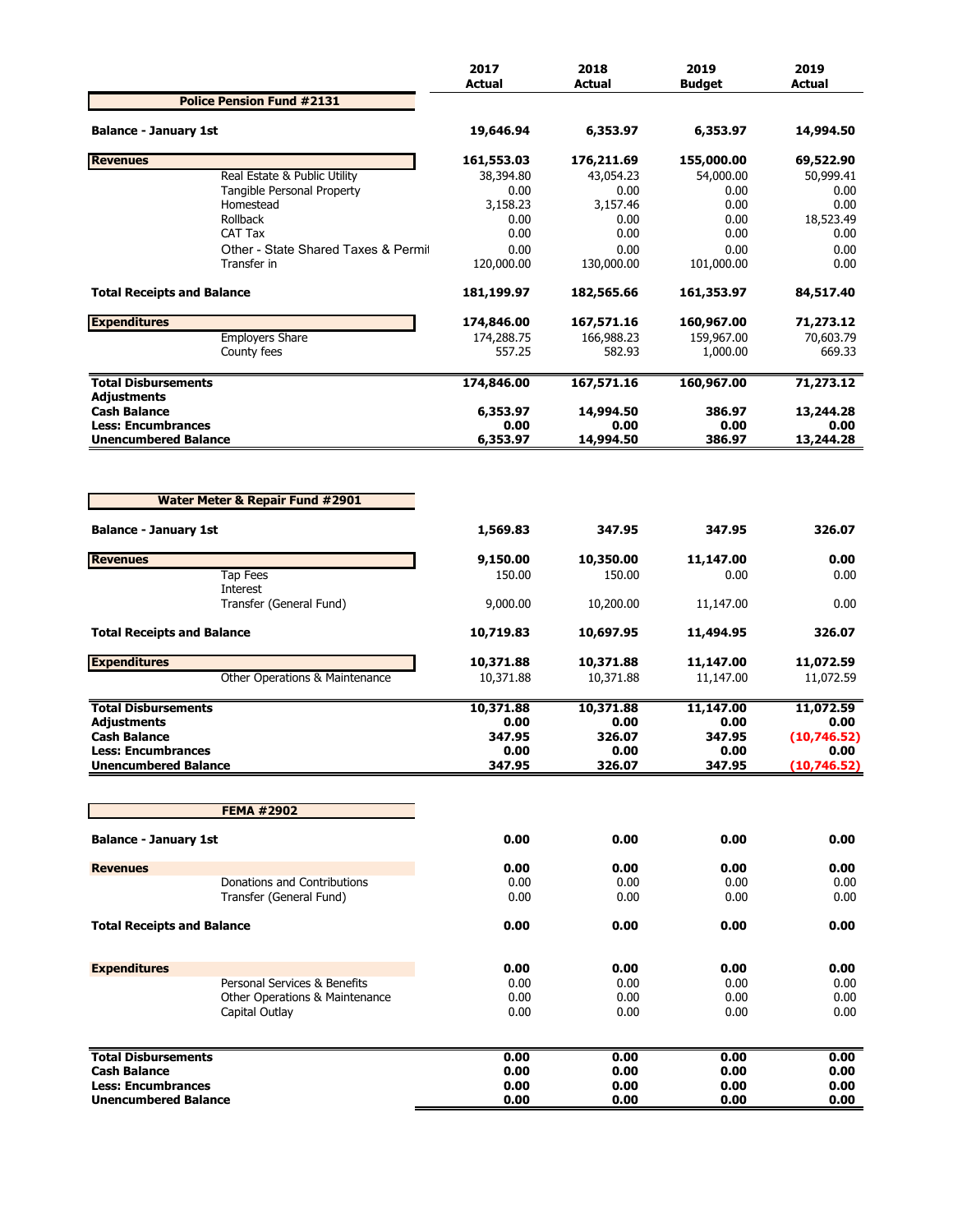|                                                          | 2017<br><b>Actual</b> | 2018<br>Actual    | 2019<br><b>Budaet</b> | 2019<br><b>Actual</b> |
|----------------------------------------------------------|-----------------------|-------------------|-----------------------|-----------------------|
| <b>Mayor's Court Computer #2903</b>                      |                       |                   |                       |                       |
| <b>Balance - January 1st</b>                             | 21,882.68             | 25,126.31         | 25,126.31             | 28,900.31             |
| <b>Revenues</b>                                          | 5,490.00              | 5,800.00          | 6,000.00              | 3,050.00              |
| <b>Court Fines</b>                                       | 5,490.00              | 5,800.00          | 6,000.00              | 3,050.00              |
| <b>Total Receipts and Balance</b>                        | 27,372.68             | 30,926.31         | 31,126.31             | 31,950.31             |
| <b>Expenditures</b>                                      | 2,246.37              | 2,026.00          | 3,000.00              | 0.00                  |
| Other Operations & Maintenance                           | 0.00                  | 0.00              | 0.00                  | 0.00                  |
| Capital Outlay                                           | 2,246.37              | 2,026.00          | 3,000.00              | 0.00                  |
| <b>Total Disbursements</b>                               | 2,246.37              | 2,026.00          | 3,000.00              | 0.00                  |
| <b>Adjustments</b>                                       | 0.00                  | 0.00              | 0.00                  | 0.00                  |
| <b>Cash Balance</b>                                      | 25,126.31             | 28,900.31         | 28,126.31             | 31,950.31             |
| <b>Less: Encumbrances</b><br><b>Unencumbered Balance</b> | 0.00<br>25,126.31     | 0.00<br>28,900.31 | 0.00<br>28,126.31     | 0.00<br>31,950.31     |
|                                                          |                       |                   |                       |                       |
| <b>Special Bond Retirement #3101</b>                     |                       |                   |                       |                       |
| <b>Balance - January 1st</b>                             | 15,555.48             | 6,574.25          | 6,574.25              | 11,623.79             |
| <b>Revenues</b>                                          | 1,772,654.00          | 1,796,446.40      | 1,640,000.00          | 0.00                  |
| <b>Special Assessments</b>                               | 0.00                  | 0.00              | 0.00                  | 0.00                  |
| <b>Bond/Note Proceeds</b>                                | 1,722,654.00          | 1,649,446.40      | 1,540,000.00          | 0.00                  |
| Transfer In - Capital                                    | 50,000.00             | 147,000.00        | 100,000.00            | 0.00                  |
| Interest                                                 | 0.00                  | 0.00              | 0.00                  | 0.00                  |
| <b>Total Receipts and Balance</b>                        | 1,788,209.48          | 1,803,020.65      | 1,646,574.25          | 11,623.79             |
| <b>Expenditures</b>                                      | 1,781,635.23          | 1,791,396.86      | 1,645,566.00          | 20,281.23             |
| Principal                                                | 1,738,594.18          | 1,750,562.46      | 0.00                  | 20,281.23             |
| Interest                                                 | 43,041.05             | 40,834.40         | 1,645,565.00          | 0.00                  |
| Other                                                    | 0.00                  | 0.00              | 0.00                  | 0.00                  |
| County fees                                              | 0.00                  | 0.00              | 1.00                  | 0.00                  |
| <b>Total Disbursements</b>                               | 1,781,635.23          | 1,791,396.86      | 1,645,566.00          | 20,281.23             |
| <b>Adjustments</b>                                       | 0.00                  | 0.00              | 0.00                  | 0.00                  |
| <b>Cash Balance</b>                                      | 6,574.25              | 11,623.79         | 1,008.25              | (8,657.44)            |
| <b>Less: Encumbrances</b>                                | 0.00                  | 0.00              | 0.00                  | 0.00                  |
| <b>Unencumbered Balance</b>                              | 6,574.25              | 11,623.79         | 1,008.25              | (8,657.44)            |
| <b>Bond Construction Fund #4101</b>                      |                       |                   |                       |                       |
| <b>Balance - January 1st</b>                             | 0.00                  | 0.00              | 0.00                  | 0.00                  |
| <b>Revenues</b>                                          | 0.00                  | 0.00              | 0.00                  | 0.00                  |
| Transfers - in                                           | 0.00                  | 0.00              | 0.00                  | 0.00                  |
| Other                                                    | 0.00                  | 0.00              | 0.00                  | 0.00                  |
| <b>Total Receipts and Balance</b>                        | 0.00                  | 0.00              | 0.00                  | 0.00                  |
| <b>Expenditures</b>                                      | 0.00                  | 0.00              | 0.00                  | 0.00                  |
| Other Operations & Maintenance                           | 0.00                  | 0.00              | 0.00                  | 0.00                  |
| <b>Total Disbursements</b>                               | 0.00                  | 0.00              | 0.00                  | 0.00                  |
| <b>Adjustments</b>                                       |                       |                   |                       |                       |
| <b>Cash Balance</b>                                      | 0.00                  | 0.00              | 0.00                  | 0.00                  |
| <b>Less: Encumbrances</b>                                | 0.00                  | 0.00              | 0.00                  | 0.00                  |
| <b>Unencumbered Balance</b>                              | 0.00                  | 0.00              | 0.00                  | 0.00                  |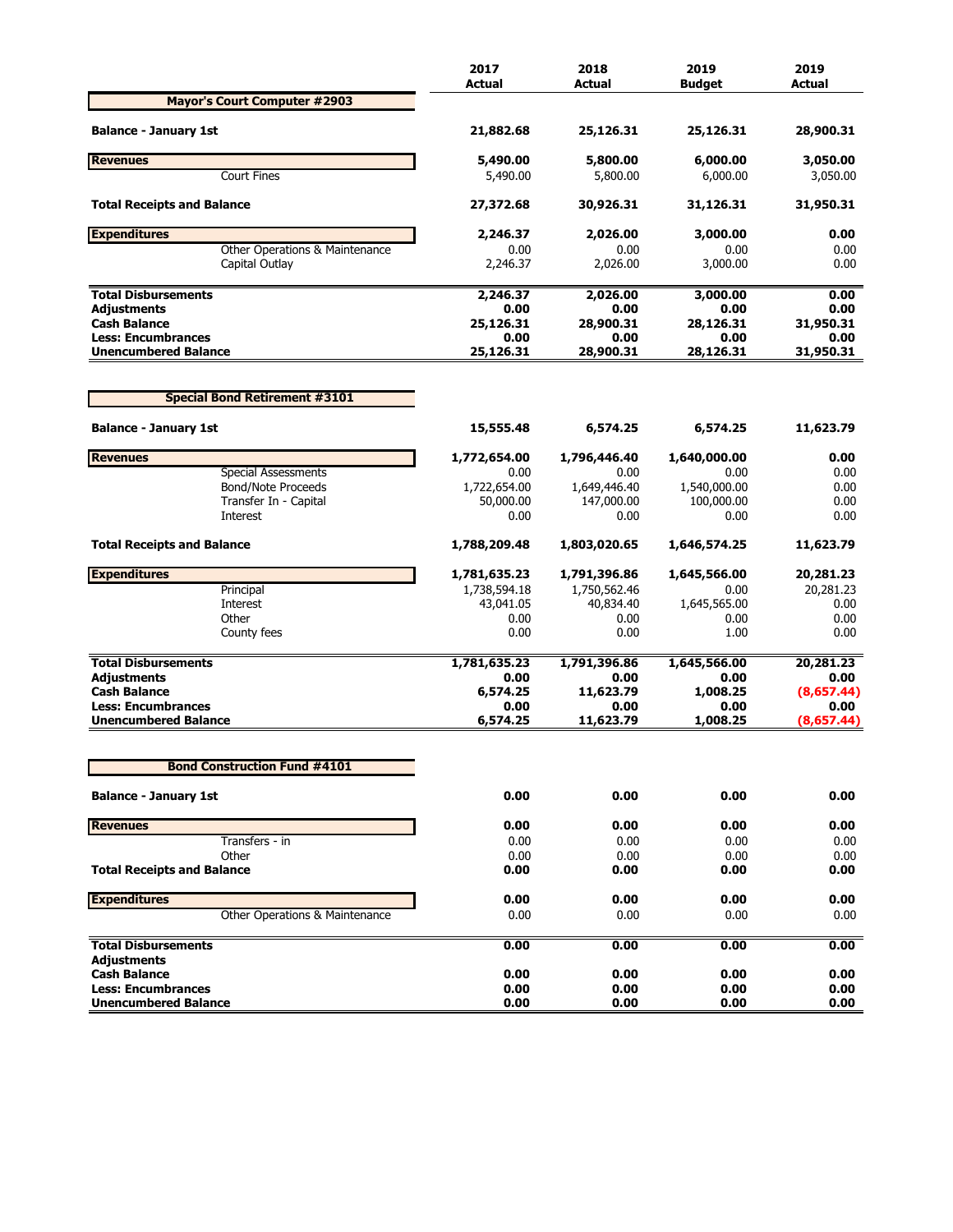|                                                          | 2017<br><b>Actual</b> | 2018<br><b>Actual</b> | 2019<br><b>Budget</b> | 2019<br>Actual     |
|----------------------------------------------------------|-----------------------|-----------------------|-----------------------|--------------------|
| <b>Issue I and II - Capital Funds #4201</b>              |                       |                       |                       |                    |
| <b>Balance - January 1st</b>                             | 0.00                  | 0.00                  | 0.00                  | 0.00               |
| <b>Revenues</b>                                          | 0.00                  | 0.00                  | 0.00                  | 0.00               |
| <b>Special Assessments</b>                               | 0.00                  | 0.00                  | 0.00                  | 0.00               |
| Other<br>Transfer -In                                    | 0.00                  | 0.00                  | 0.00                  | 0.00               |
| <b>Total Receipts and Balance</b>                        | 0.00                  | 0.00                  | 0.00                  | 0.00               |
| <b>Expenditures</b>                                      | 0.00                  | 0.00                  | 0.00                  | 0.00               |
| Sreets, Sidewalks, Highways & Curbs                      | 0.00                  | 0.00                  | 0.00                  | 0.00               |
| Dunham - Water & Sewer                                   | 0.00                  | 0.00                  | 0.00                  | 0.00               |
| <b>Transfers Out</b><br>Adjustments                      | 0.00                  | 0.00                  | 0.00                  | 0.00               |
| <b>Total Disbursements</b>                               | 0.00                  | 0.00                  | 0.00                  | 0.00               |
| Adjustments<br><b>Cash Balance</b>                       | 0.00                  | 0.00                  | 0.00                  | 0.00               |
| <b>Less: Encumbrances</b>                                | 0.00                  | 0.00                  | 0.00                  | 0.00               |
| <b>Unencumbered Balance</b>                              | 0.00                  | 0.00                  | 0.00                  | 0.00               |
|                                                          |                       |                       |                       |                    |
| <b>Capital Improvement Fund #4901</b>                    |                       |                       |                       |                    |
| <b>Balance - January 1st</b>                             | 167,353.96            | 47,677.43             | 47,677.43             | 229,984.74         |
| <b>Revenues</b>                                          | 517,574.91            | 436,952.71            | 1,509,935.00          | 88,319.00          |
| Grants                                                   | 16,687.66             | 0.00                  | 849,200.00            | 0.00               |
| Interest<br>Other                                        | 0.00<br>25,336.00     | 0.00<br>289,733.72    | 0.00<br>20,000.00     | 0.00<br>88,319.00  |
| <b>Sewer Fees</b>                                        | 15,551.25             | 0.00                  | 20,735.00             | 0.00               |
| Transfers - in                                           | 460,000.00            | 147,218.99            | 620,000.00            | 0.00               |
| <b>Total Receipts and Balance</b>                        | 684,928.87            | 484,630.14            | 1,557,612.43          | 318,303.74         |
| <b>Expenditures</b>                                      | 637,251.44            | 254,645.40            | 1,434,200.00          | 115,695.11         |
| Capital Outlay                                           | 587,251.44            | 107,645.40            | 1,334,200.00          | 115,695.11         |
| Advances - Out                                           | 0.00                  | 0.00                  | 0.00                  | 0.00               |
| Transfer - Out/Debt Service                              | 50,000.00             | 147,000.00            | 100,000.00            | 0.00               |
| <b>Total Disbursements</b>                               | 637,251.44            | 254,645.40            | 1,434,200.00          | 115,695.11         |
| Adjustments<br><b>Cash Balance</b>                       | 0.00<br>47,677.43     | 0.00<br>229,984.74    | 0.00<br>123,412.43    | 0.00<br>202,608.63 |
| <b>Less: Encumbrances</b>                                | 0.00                  | 282.10                | 0.00                  | 1,015,514.89       |
| <b>Unencumbered Balance</b>                              | 47,677.43             | 229,702.64            | 123,412.43            | (812, 906.26)      |
|                                                          |                       |                       |                       |                    |
| <b>Veteran's Memorial Fund #4902</b>                     |                       |                       |                       |                    |
| <b>Balance - January 1st</b>                             | 5,772.51              | 3,403.50              | 3,403.50              | 3,661.76           |
| <b>Revenues</b>                                          | 1,243.56              | 701.85                | 500.00                | 274.10             |
| Transfers - in                                           | 521.78                | 0.00                  | 0.00                  | 0.00               |
| Other<br><b>Total Receipts and Balance</b>               | 721.78<br>7,016.07    | 701.85<br>4,105.35    | 500.00<br>3,903.50    | 274.10<br>3,935.86 |
| <b>Expenditures</b>                                      | 3,090.79              | 443.59                | 500.00                | 0.00               |
| Other Operations & Maintenance                           | 3,090.79              | 443.59                | 500.00                | 0.00               |
| <b>Transfers Out</b>                                     |                       |                       |                       |                    |
| <b>Total Disbursements</b>                               | 3,090.79              | 443.59                | 500.00                | 0.00               |
| Adjustments                                              | 0.00                  | 0.00                  | 0.00                  | 0.00               |
| <b>Cash Balance</b>                                      | 3,925.28              | 3,661.76              | 3,403.50              | 3,935.86           |
| <b>Less: Encumbrances</b><br><b>Unencumbered Balance</b> | 0.00<br>3,925.28      | 0.00<br>3,661.76      | 0.00<br>3,403.50      | 0.00<br>3,935.86   |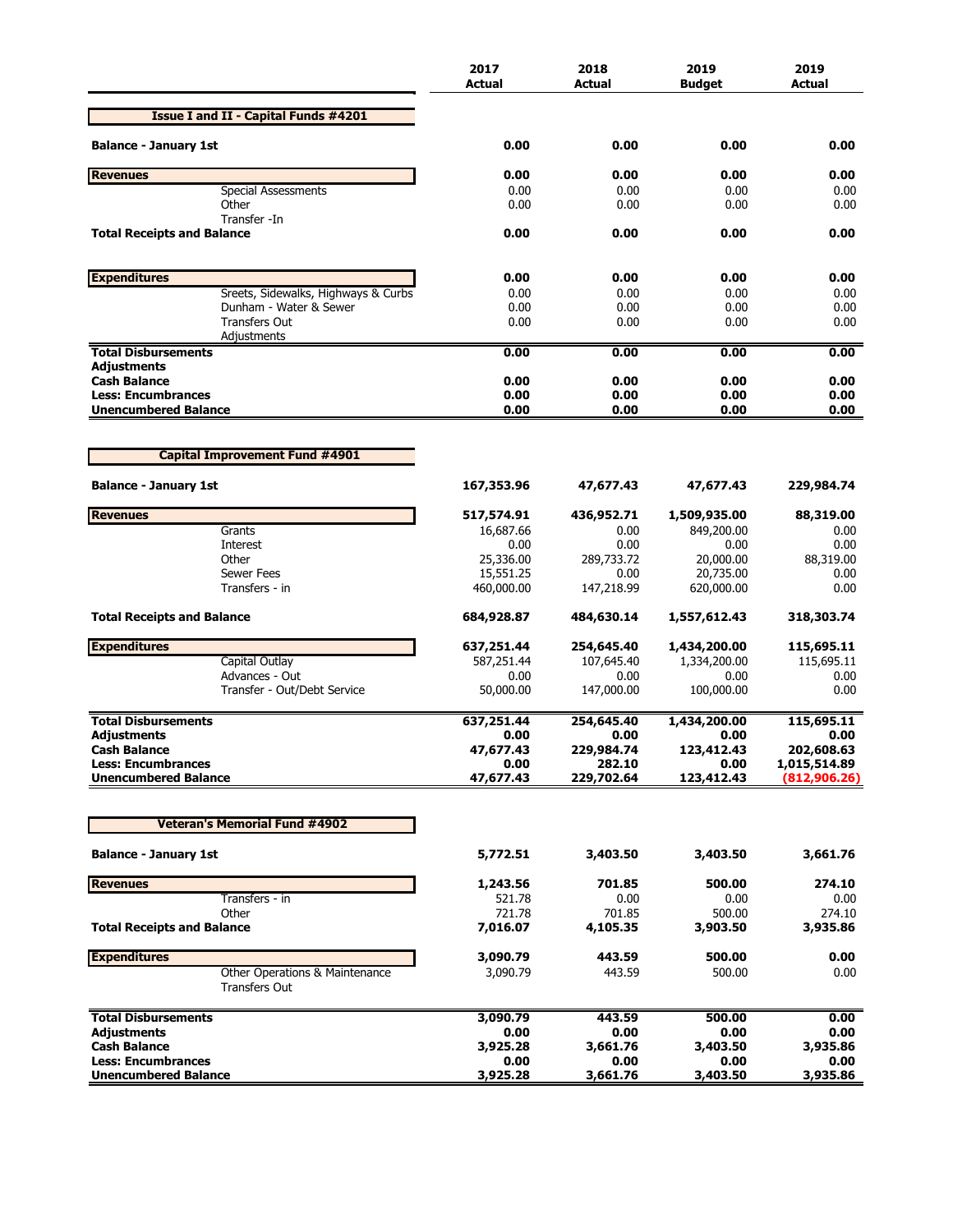|                                                          | 2017               | 2018               | 2019               | 2019               |
|----------------------------------------------------------|--------------------|--------------------|--------------------|--------------------|
|                                                          | <b>Actual</b>      | Actual             | <b>Budget</b>      | <b>Actual</b>      |
| <b>Building Bond Fund #7001</b>                          |                    |                    |                    |                    |
| <b>Balance - January 1st</b>                             | 0.00               | 0.00               | 0.00               | 0.00               |
| <b>Revenues</b>                                          | 0.00               | 0.00               | 0.00               | 0.00               |
| Transfers - in                                           | 0.00               | 0.00               | 0.00               | 0.00               |
| Other                                                    | 0.00               | 0.00               | 0.00               | 0.00               |
| <b>Total Receipts and Balance</b>                        | 0.00               | 0.00               | 0.00               | 0.00               |
| <b>Expenditures</b>                                      | 0.00               | 0.00               | 0.00               | 0.00               |
| Other Operations & Maintenance                           | 0.00               | 0.00               | 0.00               | 0.00               |
| Transfers Out                                            | 0.00               | 0.00               | 0.00               | 0.00               |
| <b>Total Disbursements</b>                               | 0.00               | 0.00               | 0.00               | 0.00               |
| <b>Cash Balance</b>                                      | 0.00               | 0.00               | 0.00               | 0.00               |
| <b>Less: Encumbrances</b>                                | 0.00               | 0.00               | 0.00               | 0.00               |
| <b>Unencumbered Balance</b>                              | 0.00               | 0.00               | 0.00               | 0.00               |
| <b>Unclaimed Monies #9101</b>                            |                    |                    |                    |                    |
| <b>Balance - January 1st</b>                             | 50.00              | 50.00              | 50.00              | 50.00              |
|                                                          |                    |                    |                    |                    |
| <b>Revenues</b><br>Other                                 | 0.00<br>0.00       | 0.00<br>0.00       | 0.00<br>0.00       | 0.00<br>0.00       |
|                                                          |                    |                    |                    |                    |
| <b>Total Receipts and Balance</b>                        | 50.00              | 50.00              | 50.00              | 50.00              |
| <b>Expenditures</b>                                      | 0.00               | 0.00               | 0.00               | 0.00               |
| Other Operations & Maintenance                           | 0.00               | 0.00               | 0.00               | 0.00               |
| <b>Total Disbursements</b>                               | 0.00               | 0.00               | 0.00               | 0.00               |
| <b>Adjustments</b>                                       | 0.00               | 0.00               | 0.00               | 0.00               |
| <b>Cash Balance</b>                                      | 50.00              | 50.00              | 50.00              | 50.00              |
| <b>Less: Encumbrances</b>                                |                    |                    |                    |                    |
| <b>Unencumbered Balance</b>                              | 50.00              | 50.00              | 50.00              | 50.00              |
|                                                          |                    |                    |                    |                    |
| <b>Building Bonds #9901</b>                              |                    |                    |                    |                    |
| <b>Balance - January 1st</b>                             | 126,071.23         | 129,021.23         | 129,021.23         | 138,176.07         |
| <b>Revenues</b>                                          | 5,000.00           | 13,279.84          | 0.00               | 37,500.00          |
| Other                                                    | 5,000.00           | 13,279.84          | 0.00               | 37,500.00          |
| <b>Total Receipts and Balance</b>                        | 131,071.23         | 142,301.07         | 129,021.23         | 175,676.07         |
|                                                          |                    |                    |                    |                    |
| <b>Expenditures</b>                                      | 2,050.00           | 4,125.00           | 0.00               | 0.00               |
| Other Operations & Maintenance                           | 2,050.00           | 4,125.00           | 0.00               | 0.00               |
| <b>Total Disbursements</b>                               | 2,050.00           | 4,125.00           | 0.00               | 0.00               |
| <b>Adjustments</b>                                       | 0.00               | 0.00               | 0.00               | 0.00               |
| <b>Cash Balance</b>                                      | 129,021.23         | 138,176.07         | 129,021.23         | 175,676.07         |
| <b>Less: Encumbrances</b><br><b>Unencumbered Balance</b> | 0.00<br>129,021.23 | 0.00<br>138,176.07 | 0.00<br>129,021.23 | 0.00<br>175,676.07 |
|                                                          |                    |                    |                    |                    |
| <b>Mayor's Court - 9902</b>                              |                    |                    |                    |                    |
|                                                          |                    |                    |                    |                    |
| <b>Balance - January 1st</b>                             | 28,686.94          | 27,324.26          | 27,324.26          | 34,996.35          |
| <b>Revenues</b>                                          | 302,636.65         | 296,410.70         | 0.00               | 141,568.00         |
| Other                                                    | 302,636.65         | 296,410.70         | 0.00               | 141,568.00         |
| <b>Total Receipts and Balance</b>                        | 331,323.59         | 323,734.96         | 27,324.26          | 176,564.35         |
| <b>Expenditures</b>                                      | 303,999.33         | 288,738.61         | 0.00               | 147,340.12         |
| Other Operations & Maintenance                           | 303,999.33         | 288,738.61         | 0.00               | 147,340.12         |
| <b>Total Disbursements</b>                               | 303,999.33         | 288,738.61         | 0.00               | 147,340.12         |
| <b>Adjustments</b>                                       | 0.00               | 0.00               | 0.00               | 0.00               |
| <b>Cash Balance</b><br><b>Less: Encumbrances</b>         | 27,324.26<br>0.00  | 34,996.35<br>0.00  | 27,324.26<br>0.00  | 29,224.23<br>0.00  |
| <b>Unencumbered Balance</b>                              | 27,324.26          | 34,996.35          | 27,324.26          | 29,224.23          |